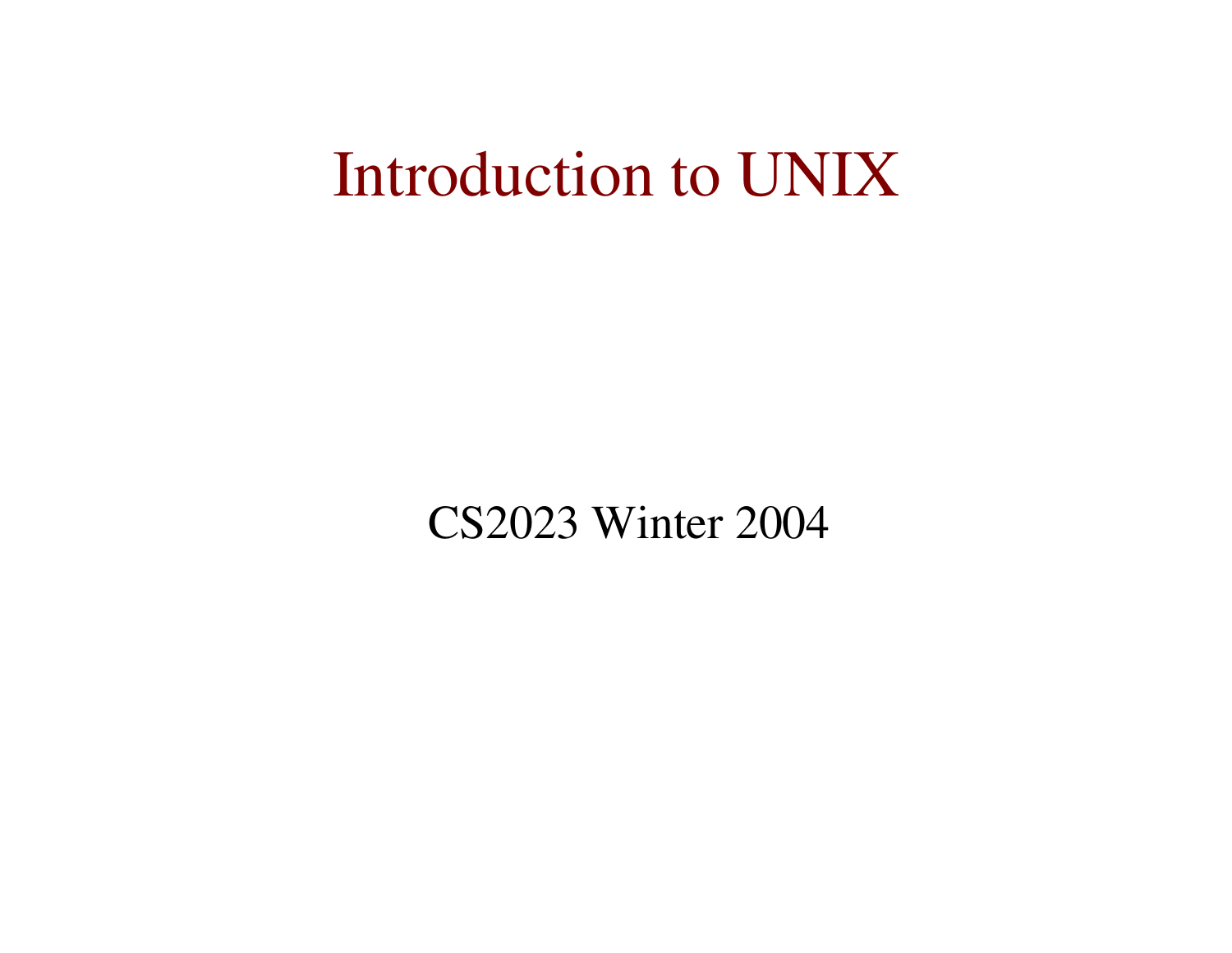## Outcomes: Introduction to UNIX

- After the conclusion of this section you should be<br>able to<br>= log onto the ECS I inux system able to
	- log onto the FCS Linux system
	- understand the concep<sup>t</sup> of current working directory
	- traverse and manipulate the UNIX filesystem
	- describe the role of the shell within the UNIX environment
	- use simple commands to manipulate files (**cd**, **ls**, **cp**, **rm**, **cat**)
	- use standard I/O, piping, and redirection from the UNIX shell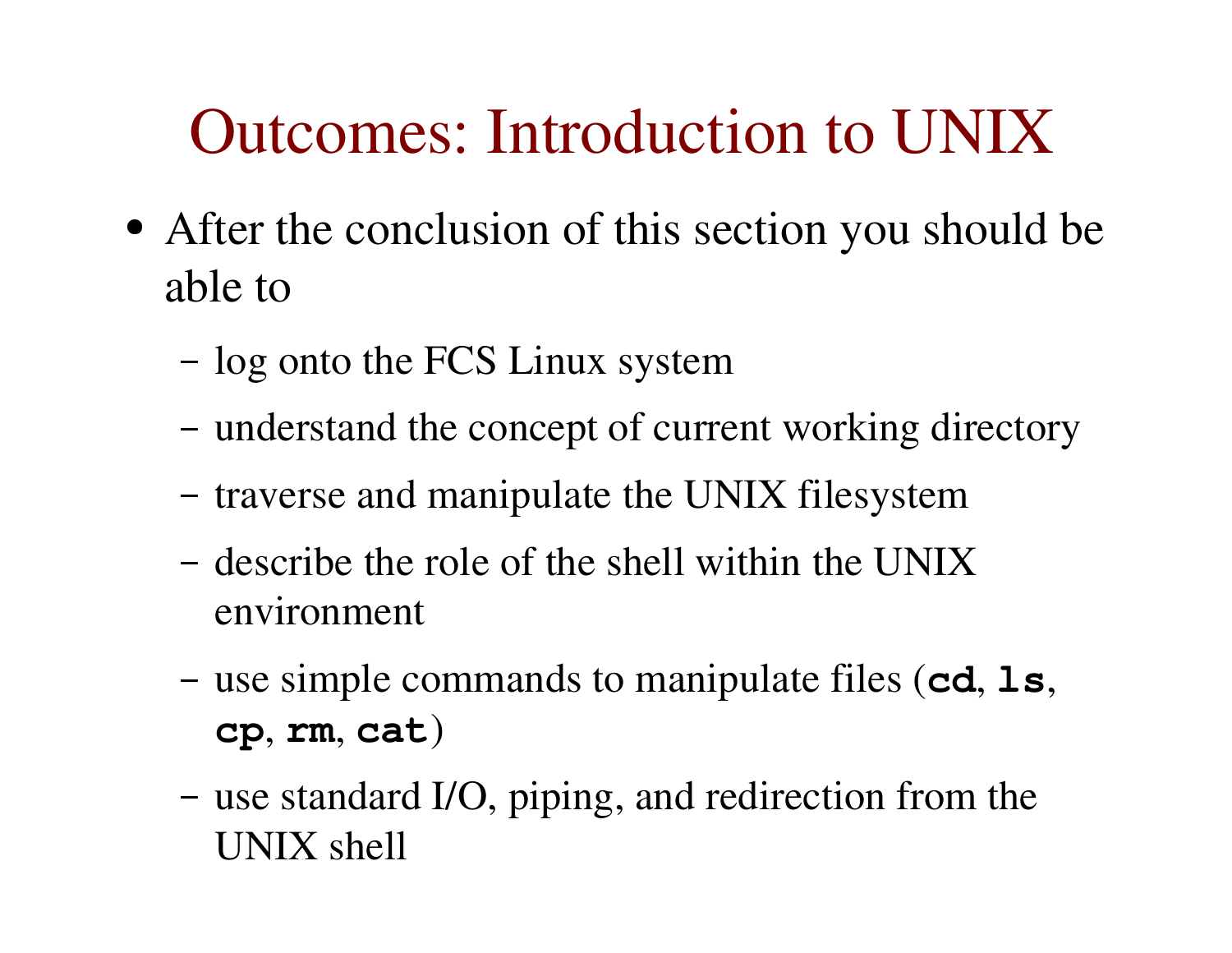#### Resources

- On reserve in library: *Your UNIX*, *The Ultimate*<br> *Guide*, Sumitabha Das<br>
Online, from CS2023 web site: *Guide*, Sumitabha Das
- Online, from CS2023 web site:
	- Online, from CS2023 web site:<br>- C Program Development at UNI *C Program Development at UNB*
		- My notes
		- My notes<br>NIX Quic *UNIX Quick Reference Sheet*
		- *Linux User's Guide*, by Larry Greenfield
		- *Developing on Linux*, by Nathan Thomas, RedHat
		- UNIX History: www.levenez.com/unix/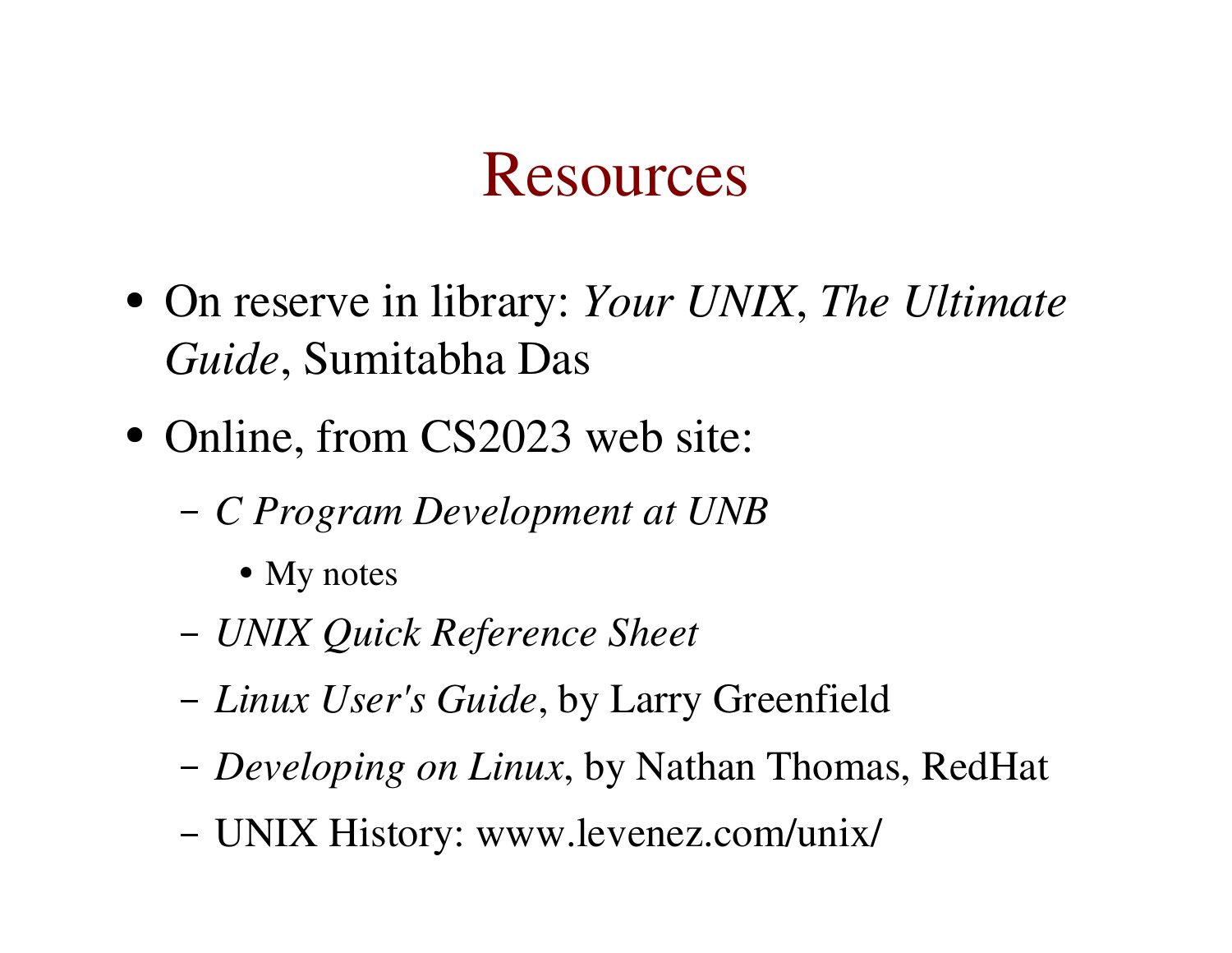## What is UNIX?

- A computer operating system
- A computer operating system<br>A software development envi
- A software development environment<br>Built in late '60s, early '70s by Ken Th<br>and Donnis Pitchio Built in late '60s, early '70s by Ken Thompson<br>and Dennis Ritchie<br>Originally written in assembler, later rewritten and Dennis Ritchie
- Originally written in assembler, later rewritten in Originally written in assembler, later rewritten in<br>C (allowing greater portability), a language<br>invented by Ritchie C (allowing greater portability), <sup>a</sup> language invented by Ritchie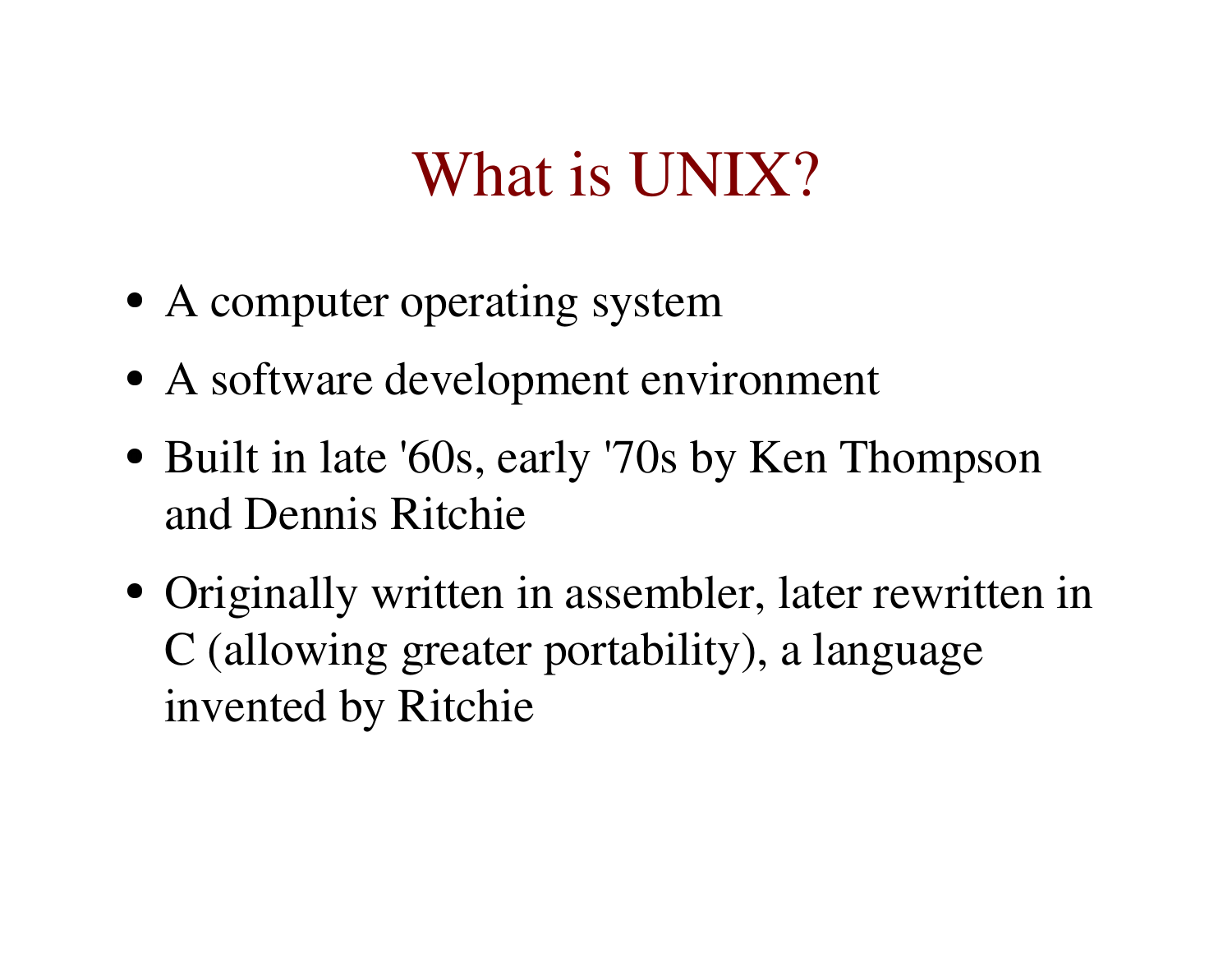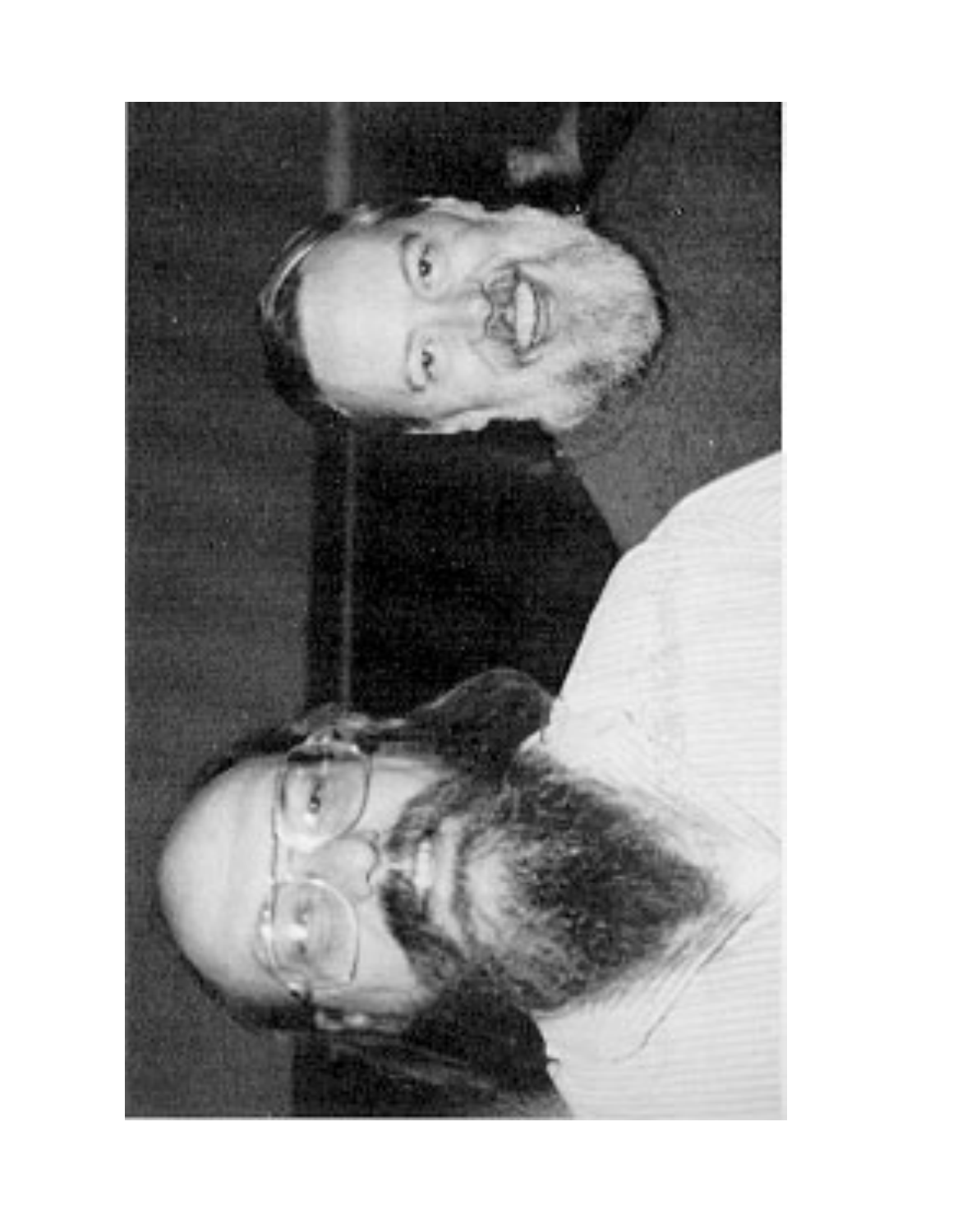## What is UNIX?

1983: U California (Berkeley) created its own:<br>BSD UNIX<br>- TCP/IP built-in BSD UNIX

TCP/IP built-in

- USL revised UNIX: System V, release 4 (SVR4)<br>UNIX comes in several flavours:
- UNIX comes in several flavours:<br>- BSD-based: SunOS, Linux<br>SVD411 LID UX CDAY UNI
	- BSD-based: SunOS, Linux
	- SVR4-based: HP-UX, CRAY UNICOS, IBM AIX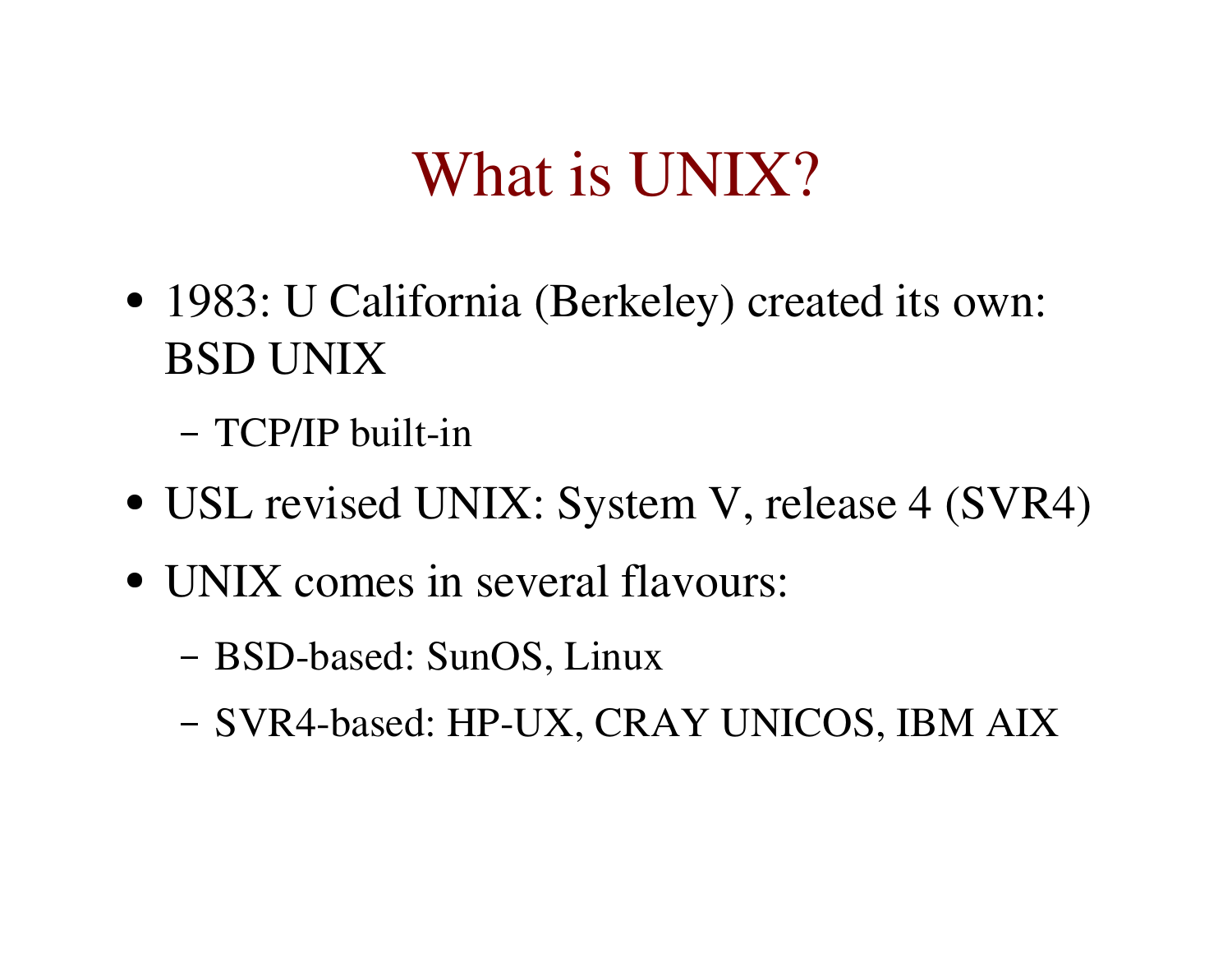What is an operating system?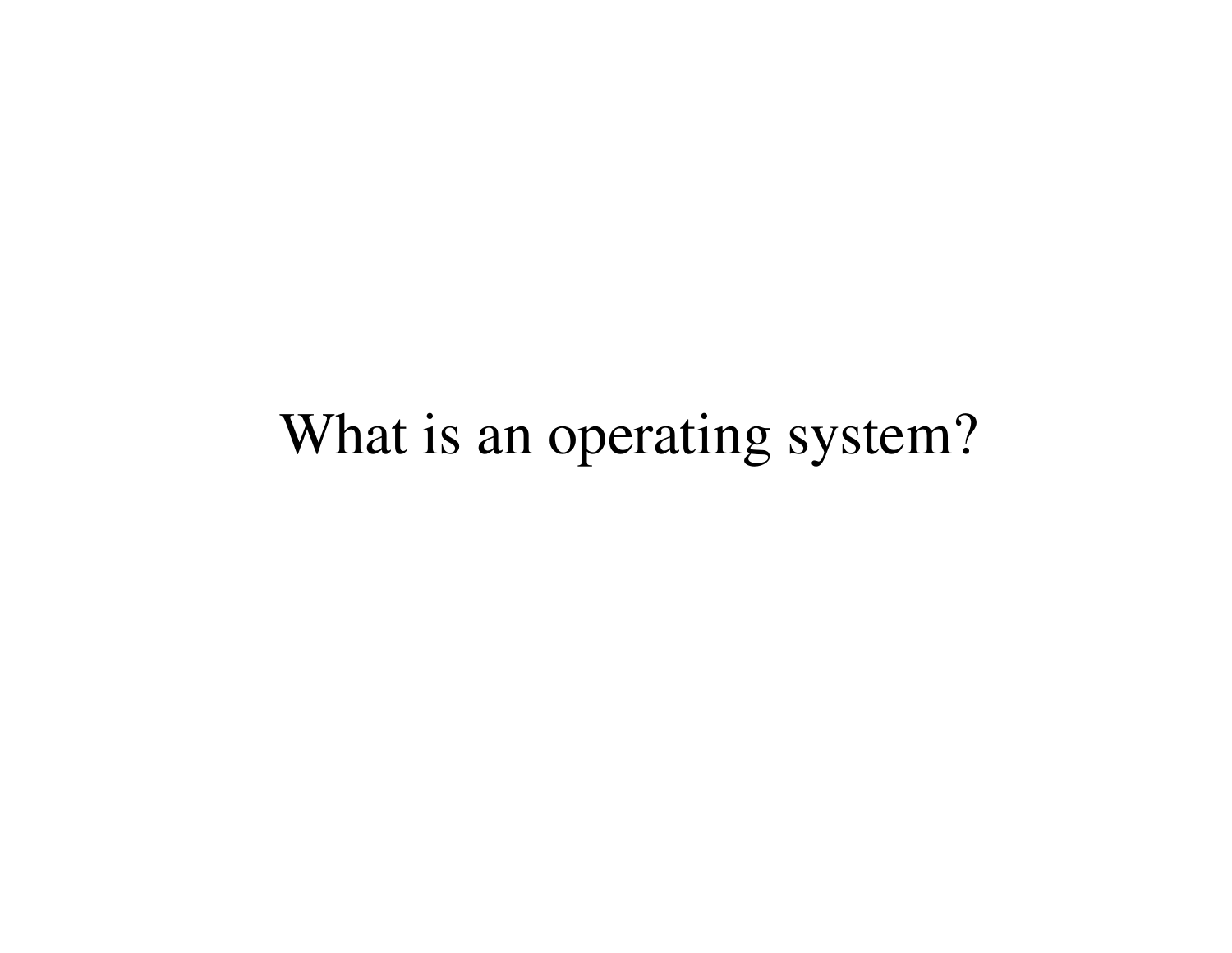## Operating Systems

- Interacts with:<br>- Applications
	- Applications
	- Users, through <sup>a</sup> command language interpreter
- OS offers services:
	- OS offers services:<br>- Scheduling of mul Scheduling of multiple programs
		- Memory managemen<sup>t</sup>
		- Access to hardware
		- Reports errors to applications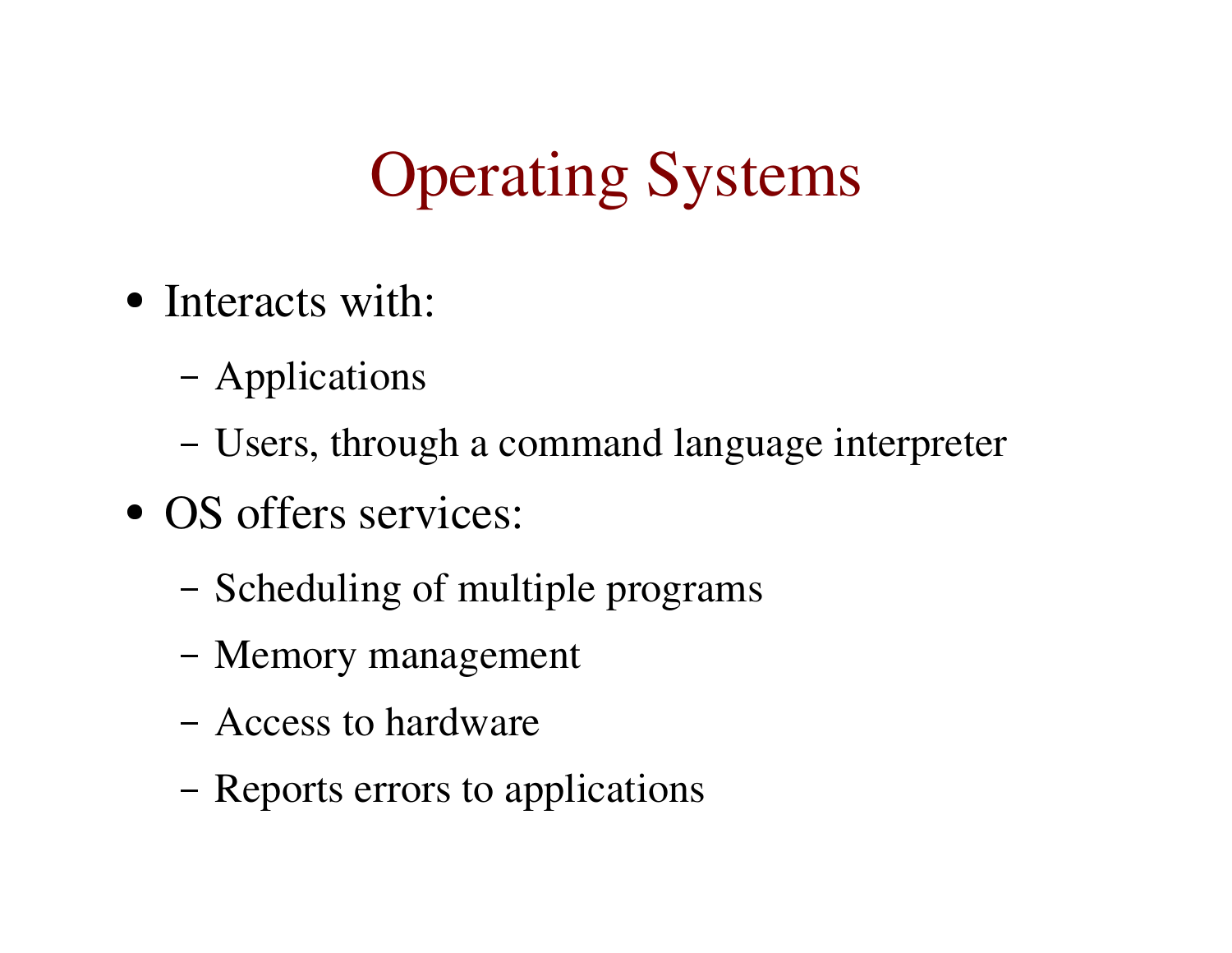## UNIX Philosophy

- Make each program do one thing well.<br>- Reusable software tools: 1 tool = 1 funct
	- Reusable software tools:  $1 \text{ tool} = 1 \text{ function}$
- Expect the output of every program to become the<br>input of another, yet unknown, program to<br>combine simple tools to perform complex tasks input of another, ye<sup>t</sup> unknown, program to combine simple tools to perform complex tasks
- Everything seen as <sup>a</sup> file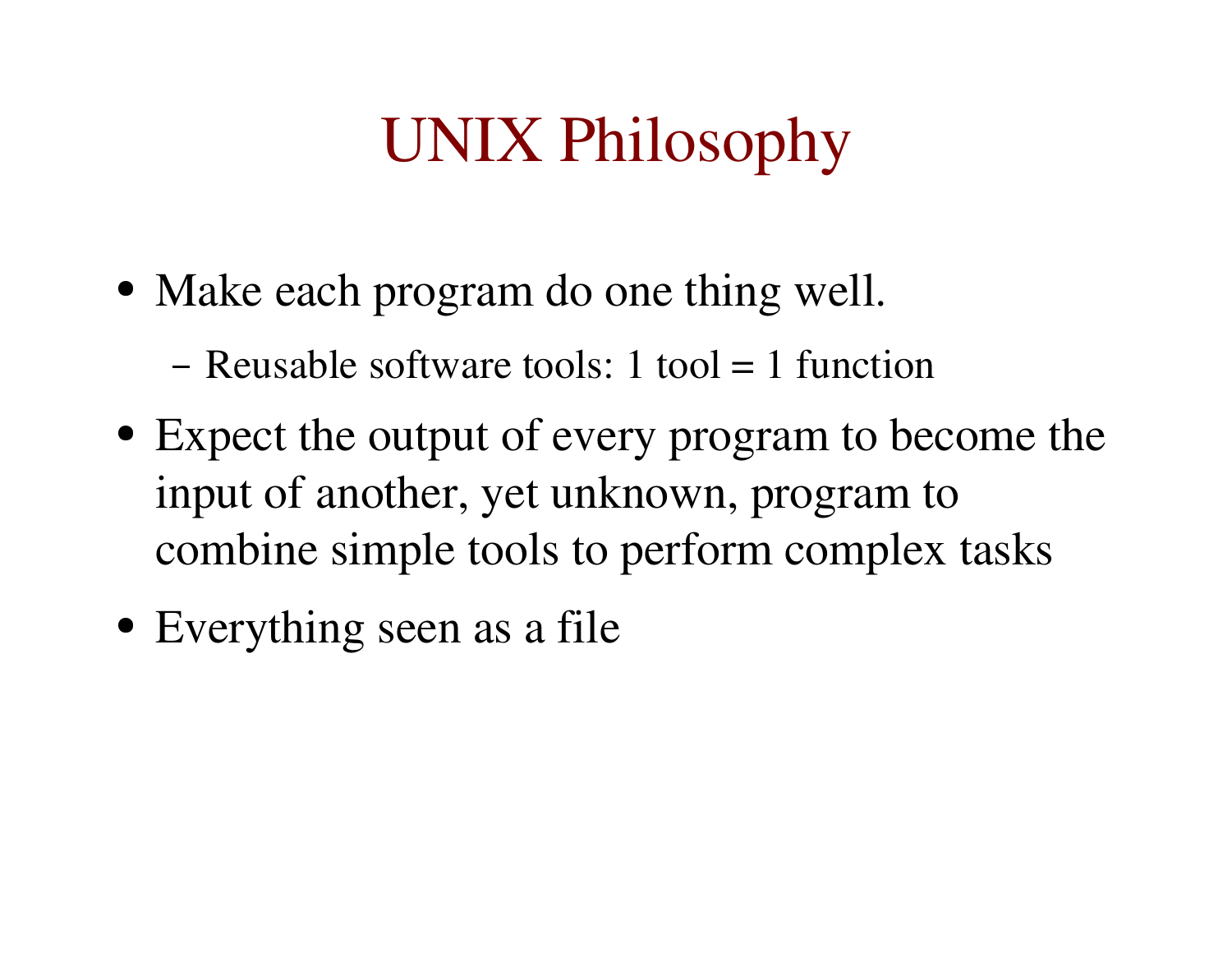### UNIX Features

- Multi-user
- Multi-user<br>Hierarchic Hierarchical file system<br>Multi-tasking
- Multi-tasking<br>Threads
- Threads
- Threads<br>Virtual
- Virtual memory<br>Built-in network
- Built-in networking<br>Extensive set of util  Extensive set of utilities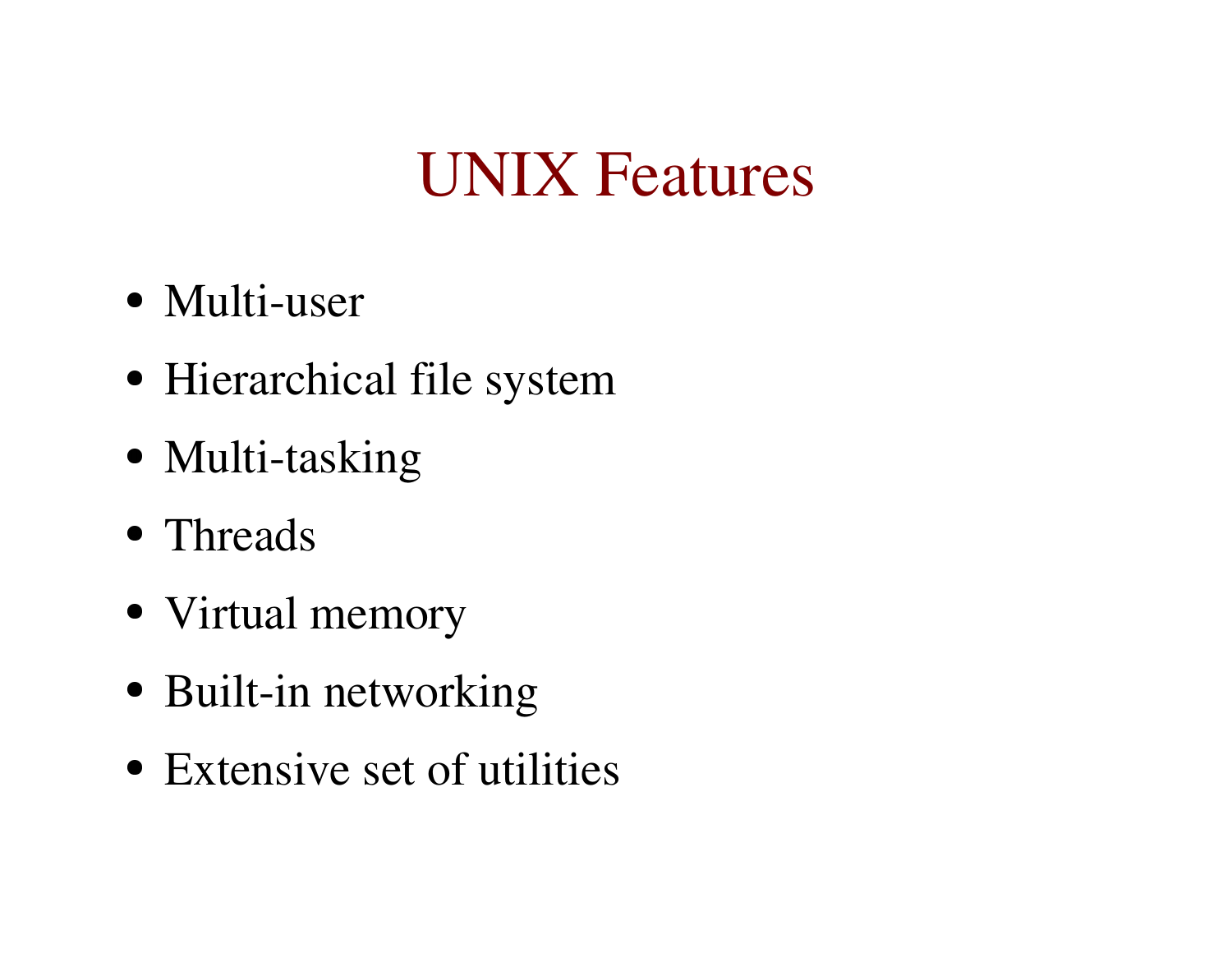#### Inside UNIX

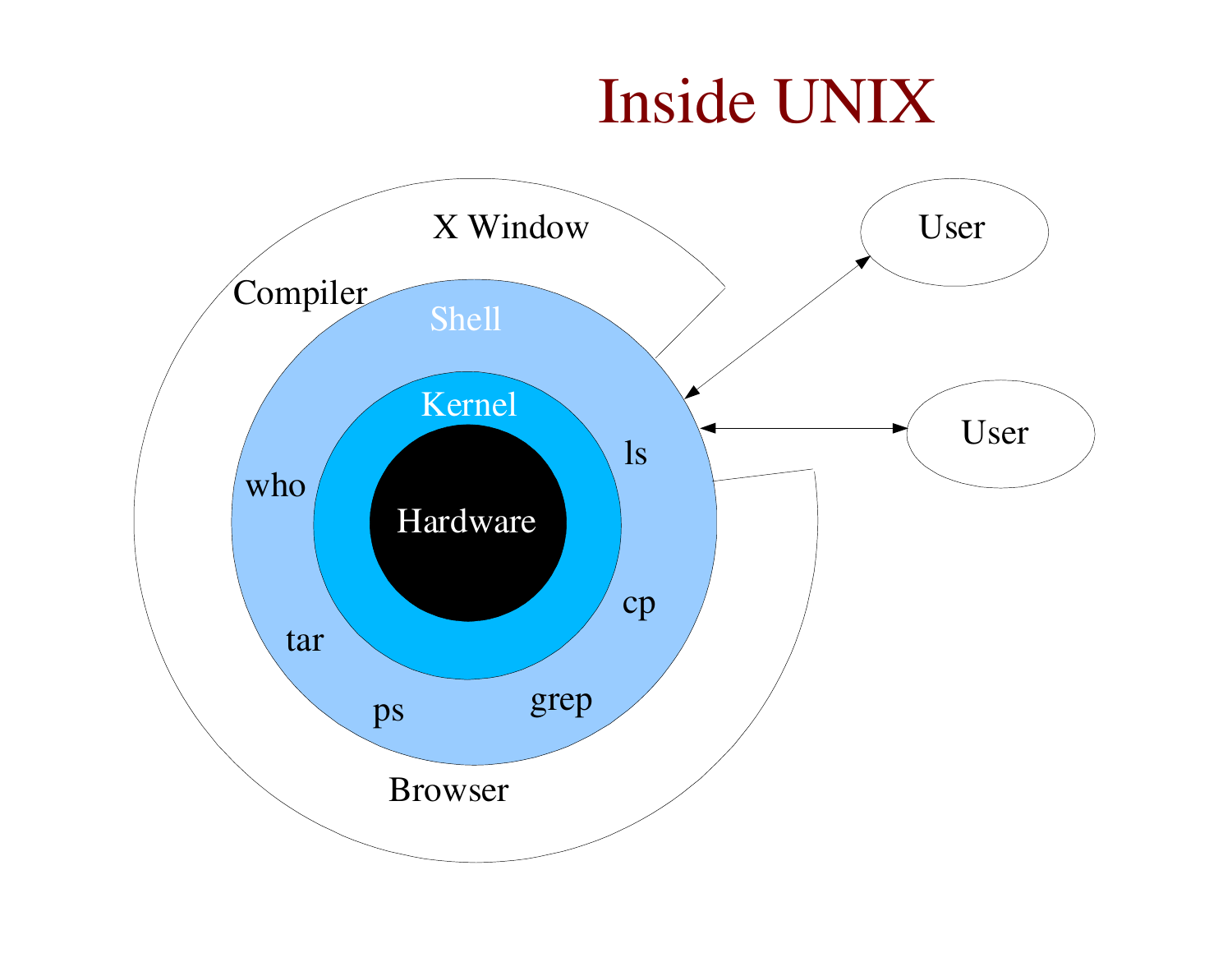## File System

- "Files have places and processes have life"<br>- Kaare Christian<br>All Sl
	- Kaare Christian
- All files are "flat": just a sequence of bytes<br>File system is hierarchical
- File system is hierarchical<br>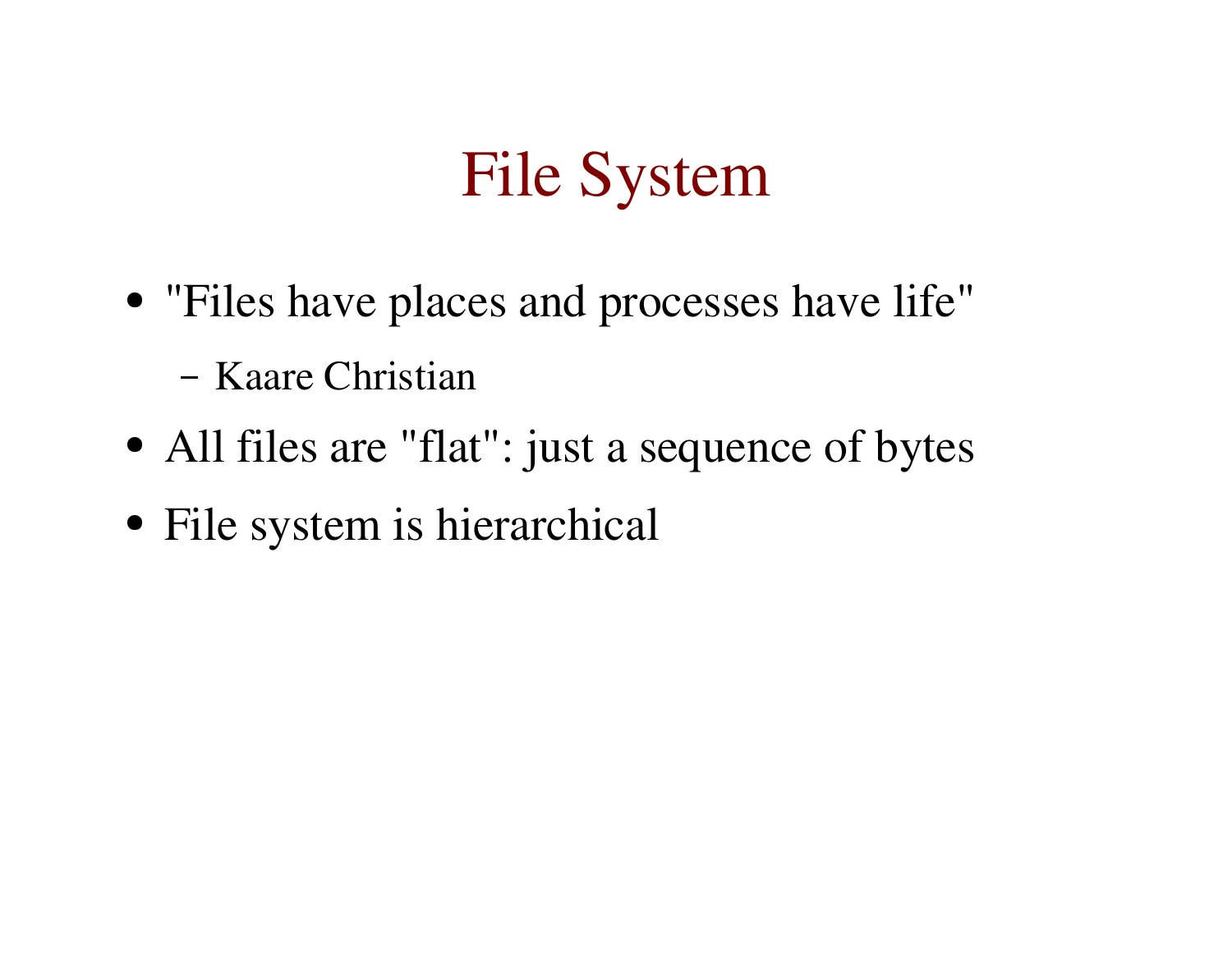## File System

- Organized as a tree<br>- Each node is a dire
	- Each node is <sup>a</sup> directory
	- Each directory can contain other files or directories or both
	- Root: "/"
- Each file in a given directory must be unique<br>UNIX is cAsE sEnSiTiVe
- UNIX is cAsE sEnSiTiVe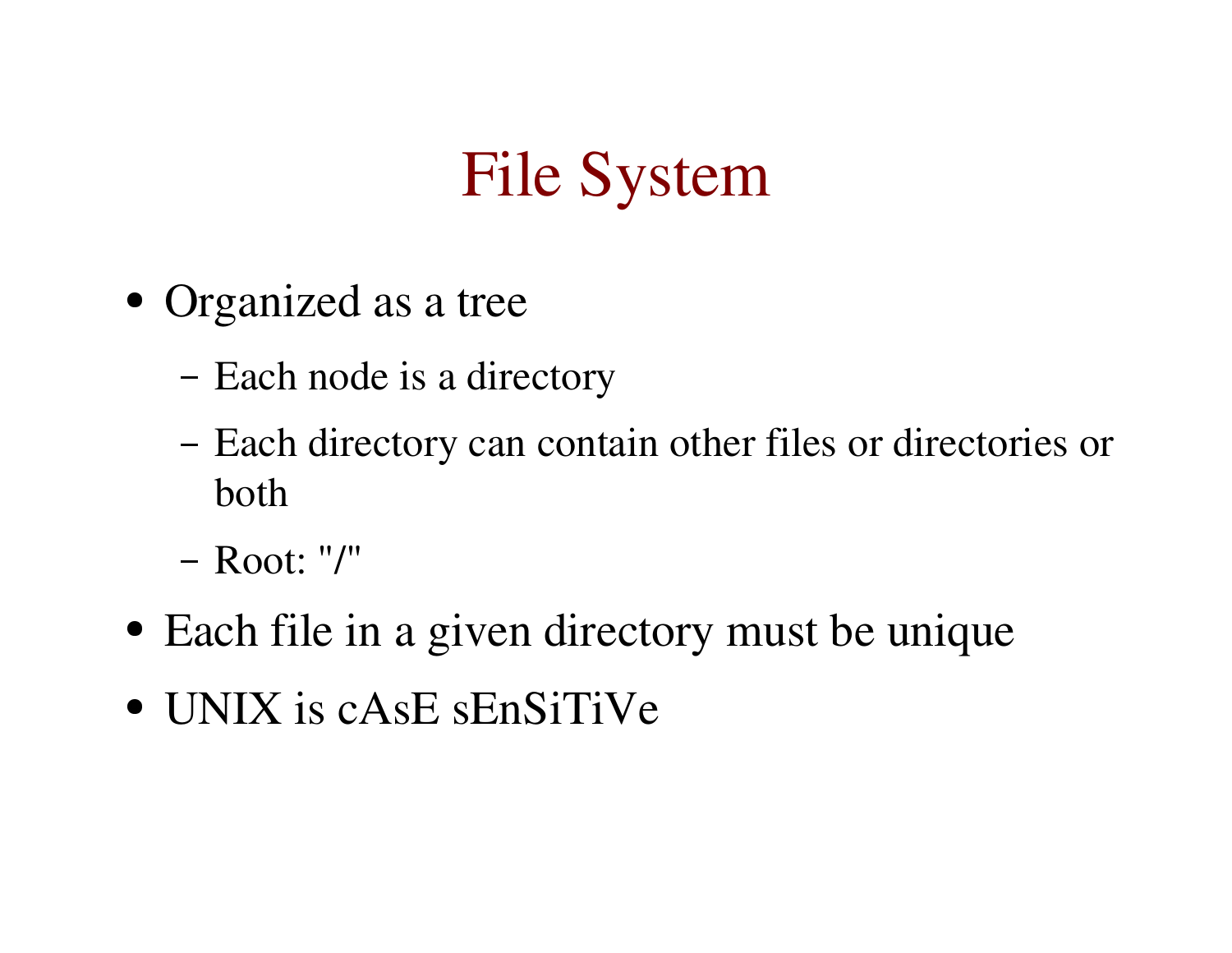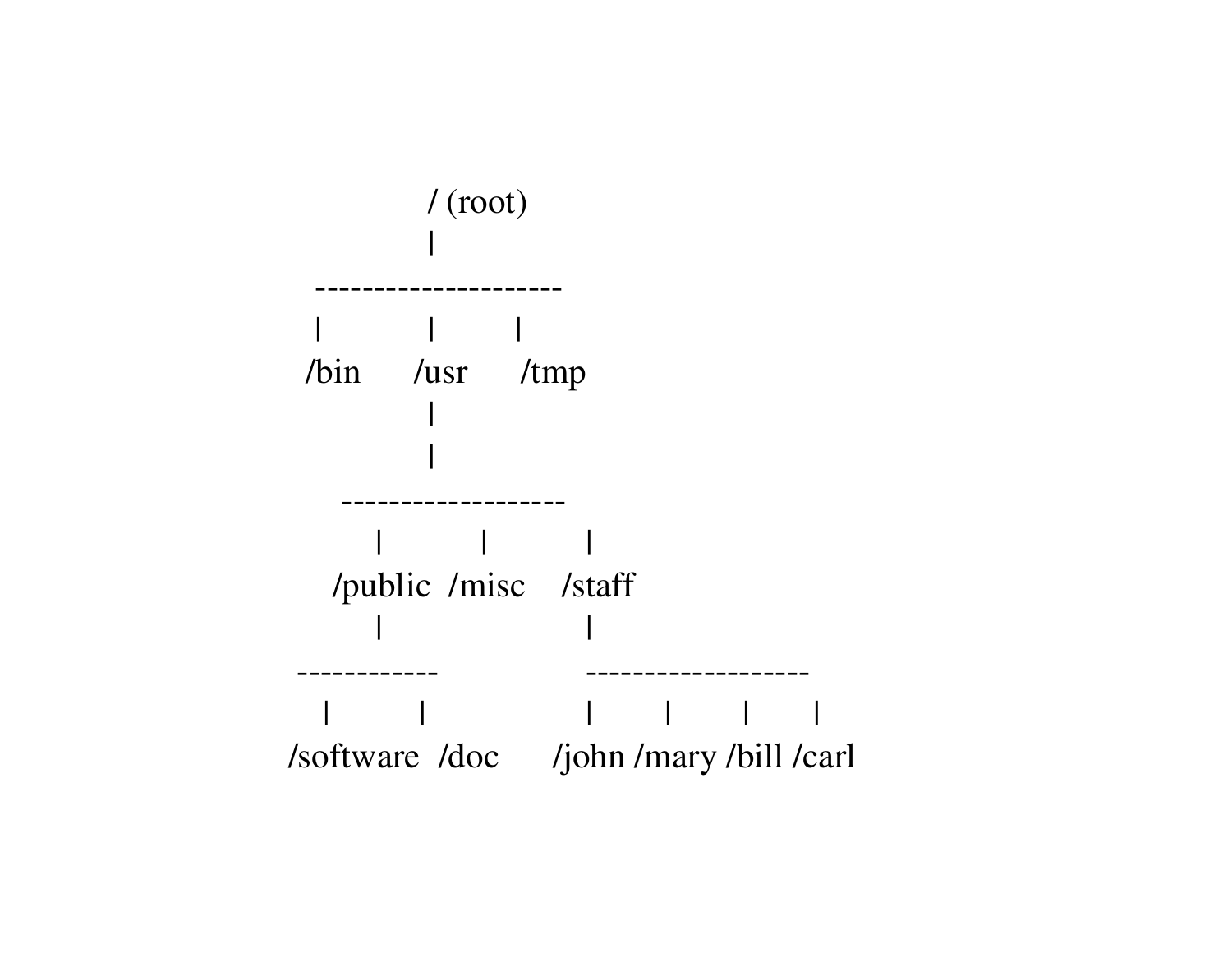## File System

- - Files are referenced by name<br>- absolute reference: beginning absolute reference: beginning with "/"
		- relative reference: based on current directory
- Shortcuts:<br>- "..": pare
	- ".. ": paren<sup>t</sup> directory
	- "".": current directory
	- ""~": home directory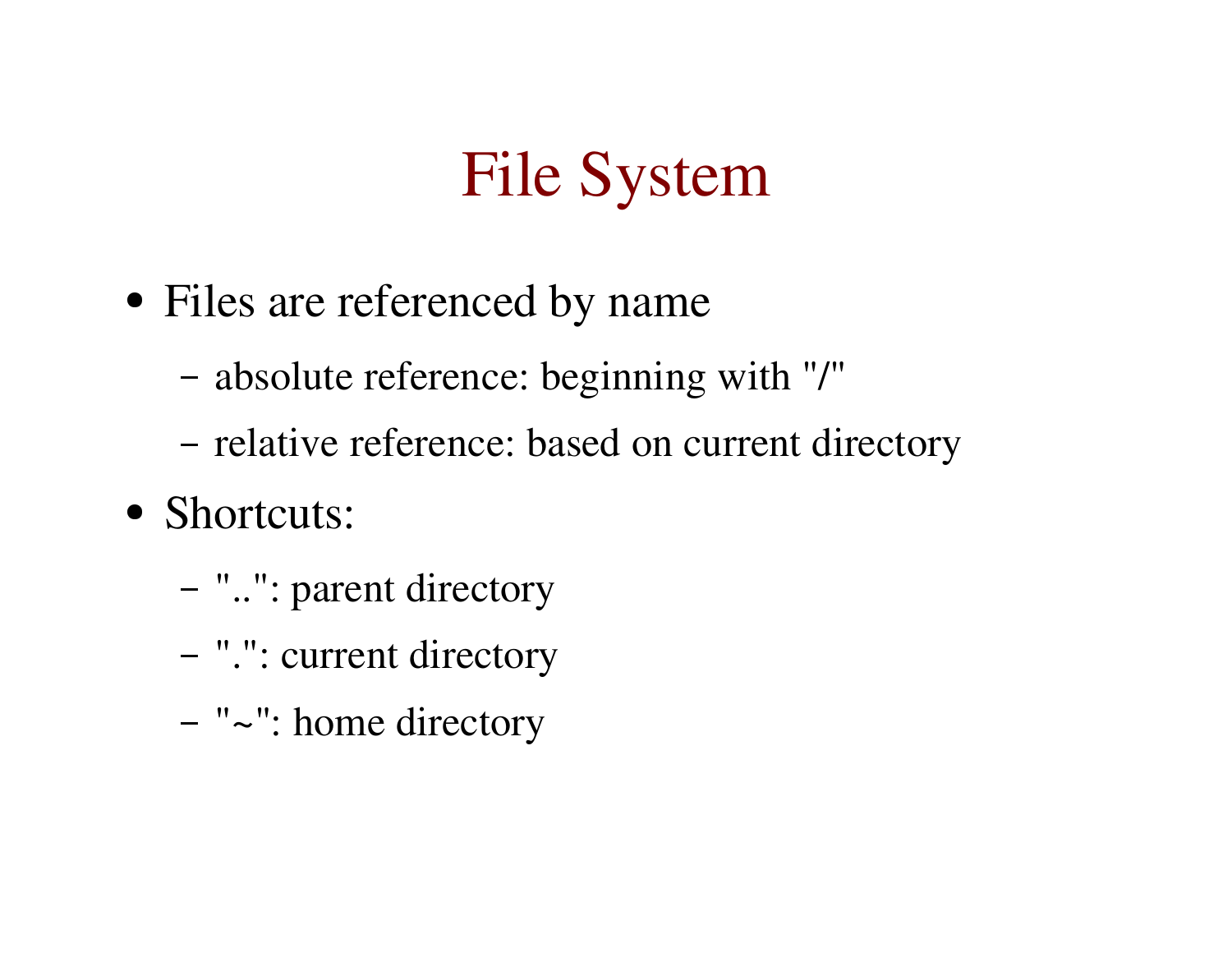## Logging In

- To log in to a Unix machine you can either:<br>- sit at the *console* (the computer itself)<br>- access via the net (using telnet, rsh, ssh, or
	- sit at the *console* (the computer itself)
	- access via the net (using telnet, rsh, ssh, or some other remote access client).
	- To access machines in ITD415, use id415mxx.cs.unb.ca as hostname, where xx <sup>=</sup> 01-40
- The system prompts you for your username<br>and password.<br>Usernames and passwords are case and password.
- Usernames and passwords are case<br>sensitive! sensitive!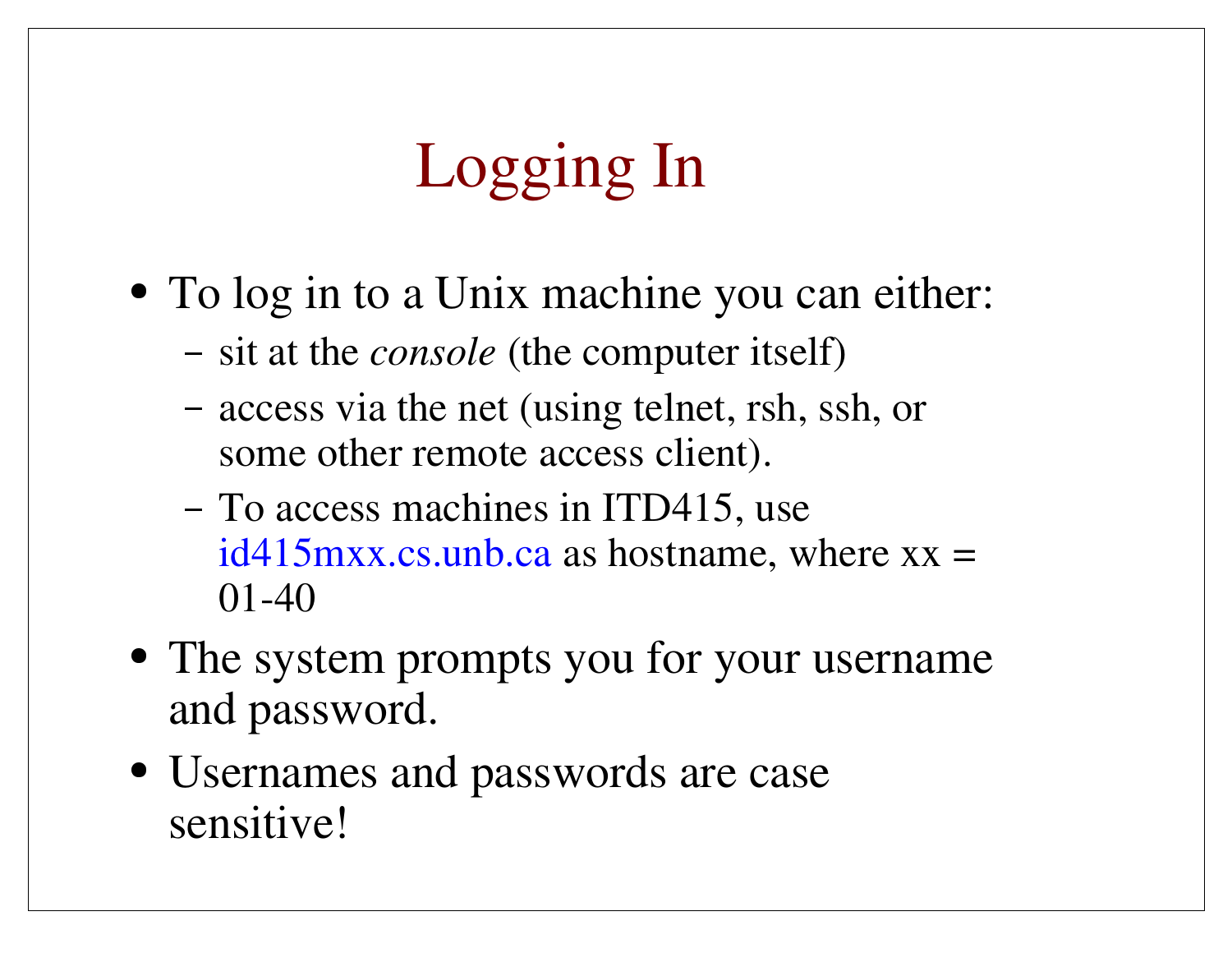#### Session Startup

- Once you log in, your shell will be started<br>and it will display a prompt.<br>When the shell is started it looks in your and it will display <sup>a</sup> prompt.
- When the shell is started it looks in your<br>home directory for some customization<br>files. home directory for some customization files.
	- You can change the shell prompt, your PATH, and <sup>a</sup> bunch of other things by creating customization files.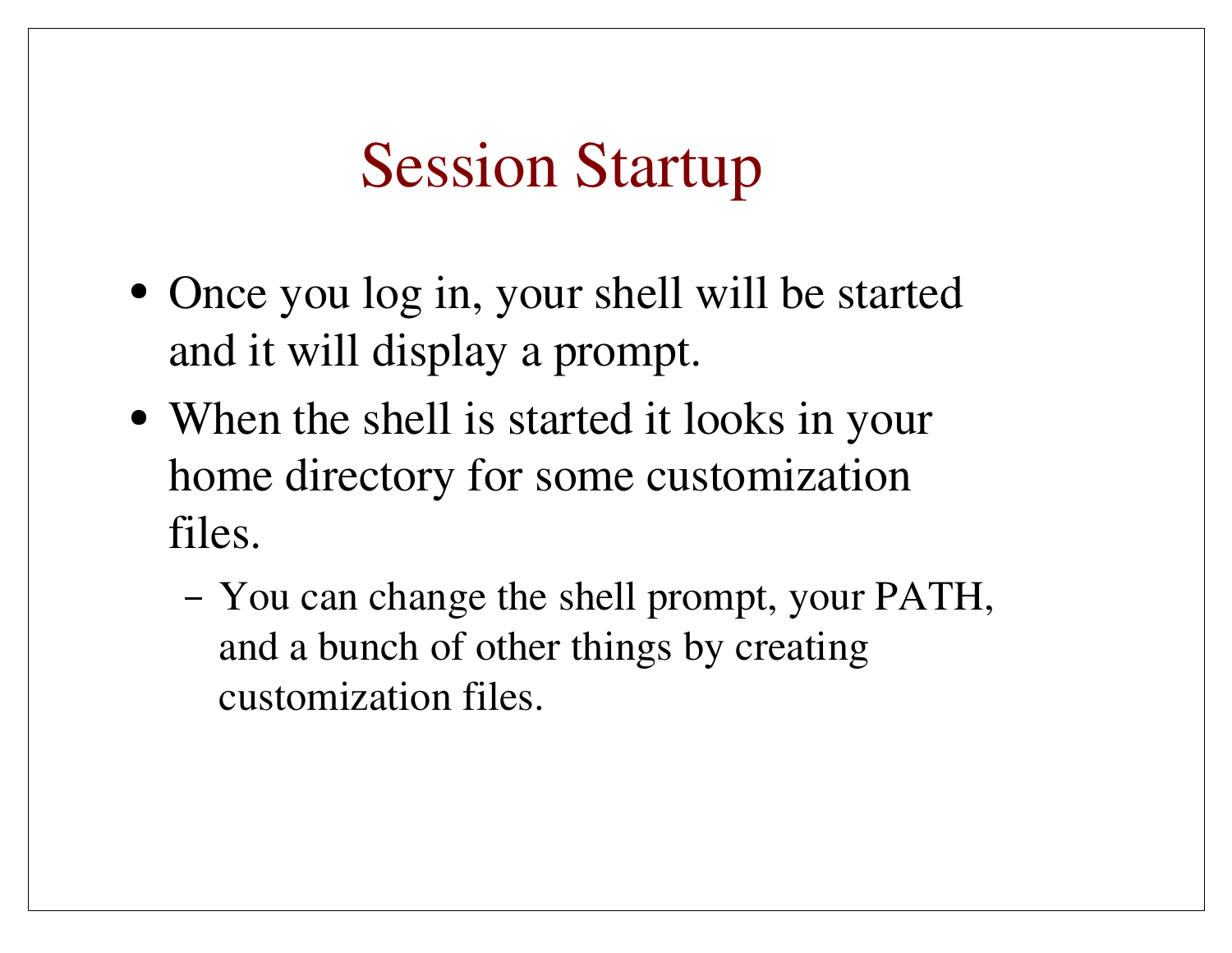#### Your Home Directory

- Every Unix process has a notion of the "current working directory". "current working directory".
- Your shell (which is a process) starts with Your shell (which is a process) starts with<br>the current working directory set to your<br>home directory. the current working directory set to your home directory.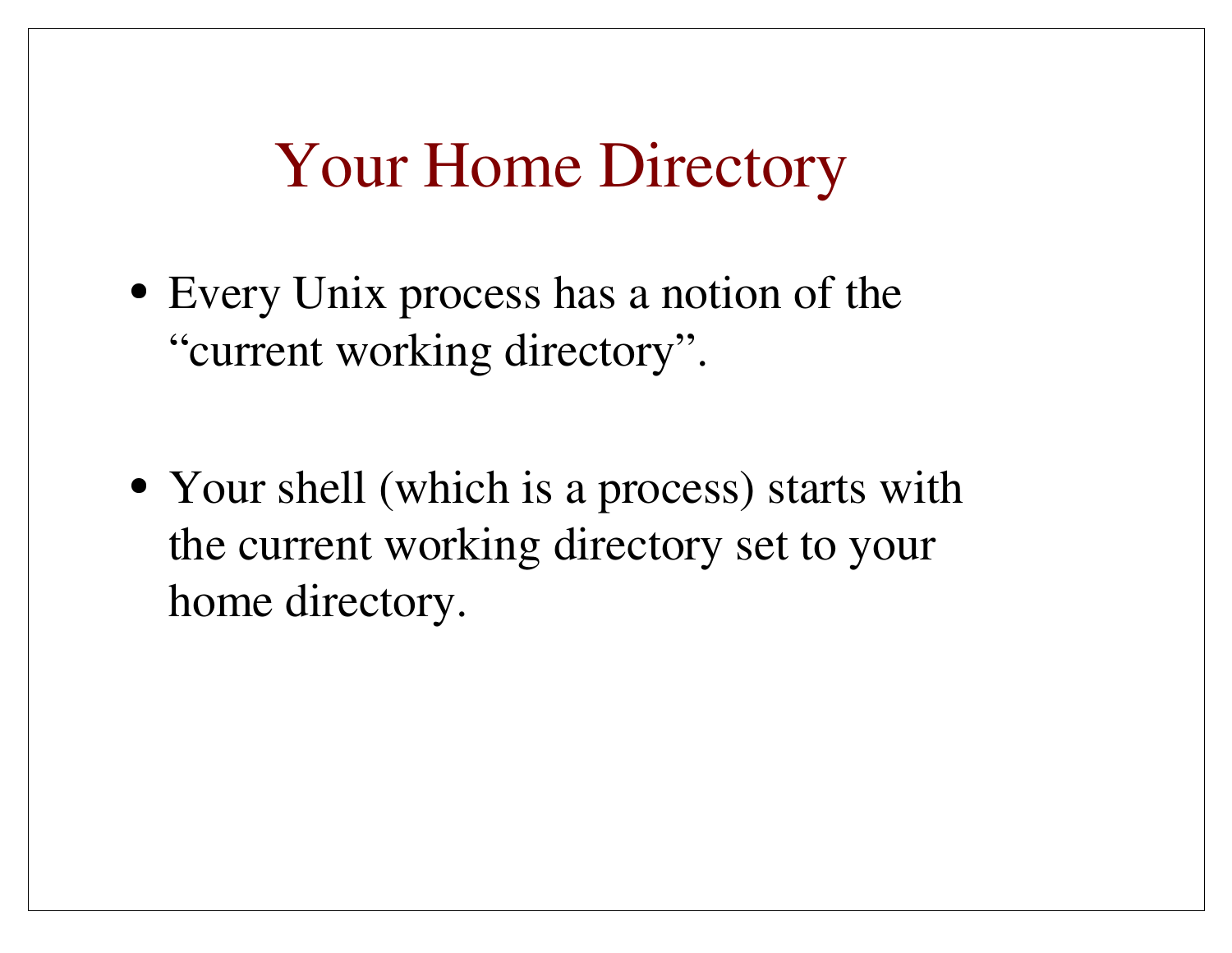### Interacting with the Shell

- The shell prints a prompt and waits for you<br>to type in a command.<br>The shell can deal with a couple of types of to type in <sup>a</sup> command.
- The shell can deal with a couple of types of<br>commands:<br>- shell internals commands that the shell commands:
	- shell internals commands that the shell handles directly.
	- External programs the shell runs <sup>a</sup> program for you.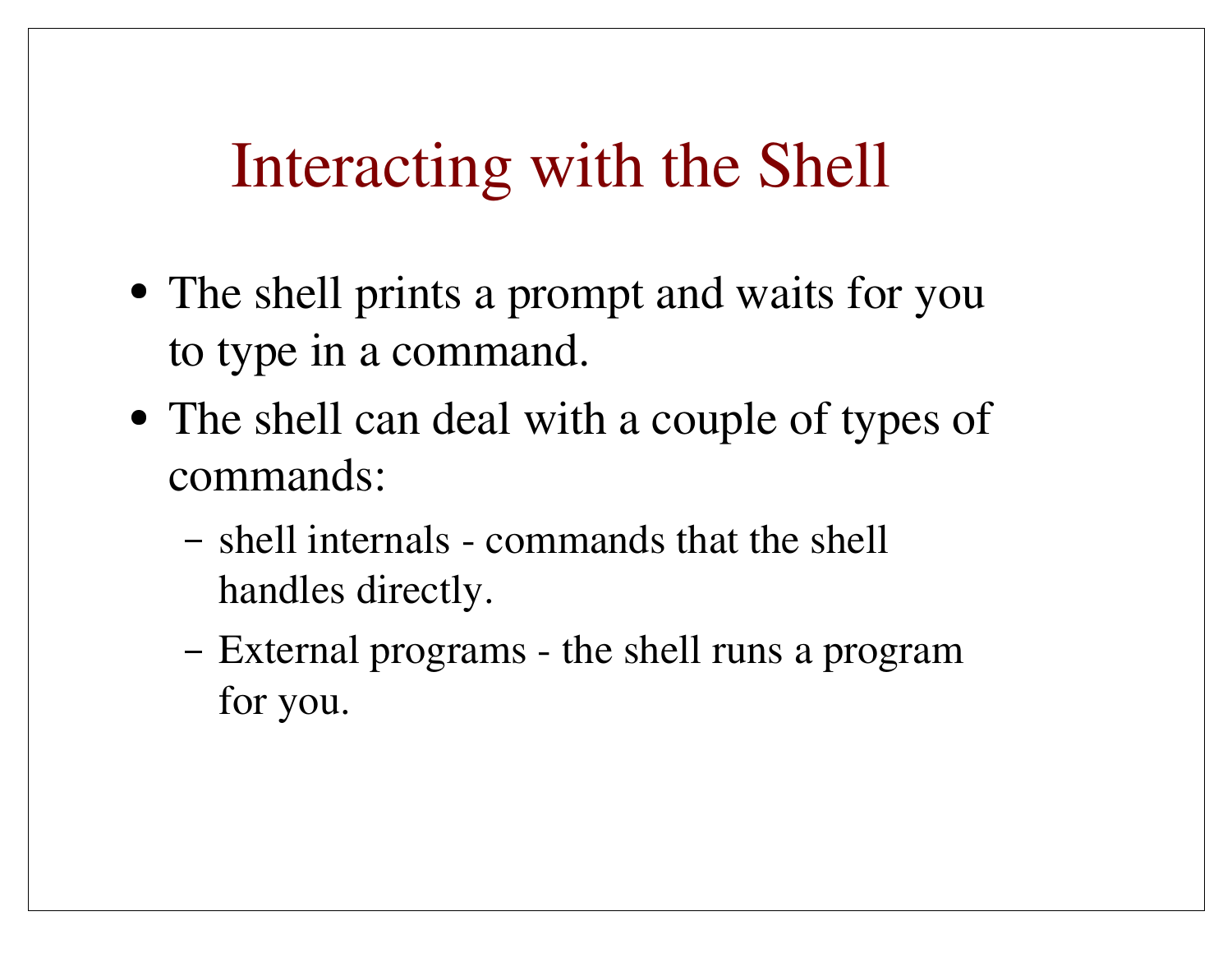#### Some Simple Commands

- Here are some simple commands to get you<br>started:<br>- **1s** lists file names (like DOS dir command started:
	- $-$  1s  $$ **s** lists file names (like DOS dir command).
	- who lists users currently logged in.
	- **date** shows the current time and date.
	- pwd print working directory
- Type **man**  $\text{cmd}$  to get help on a command (eg., **man**  $\text{ls)}$ ) (eg.,  $man$   $ls$ )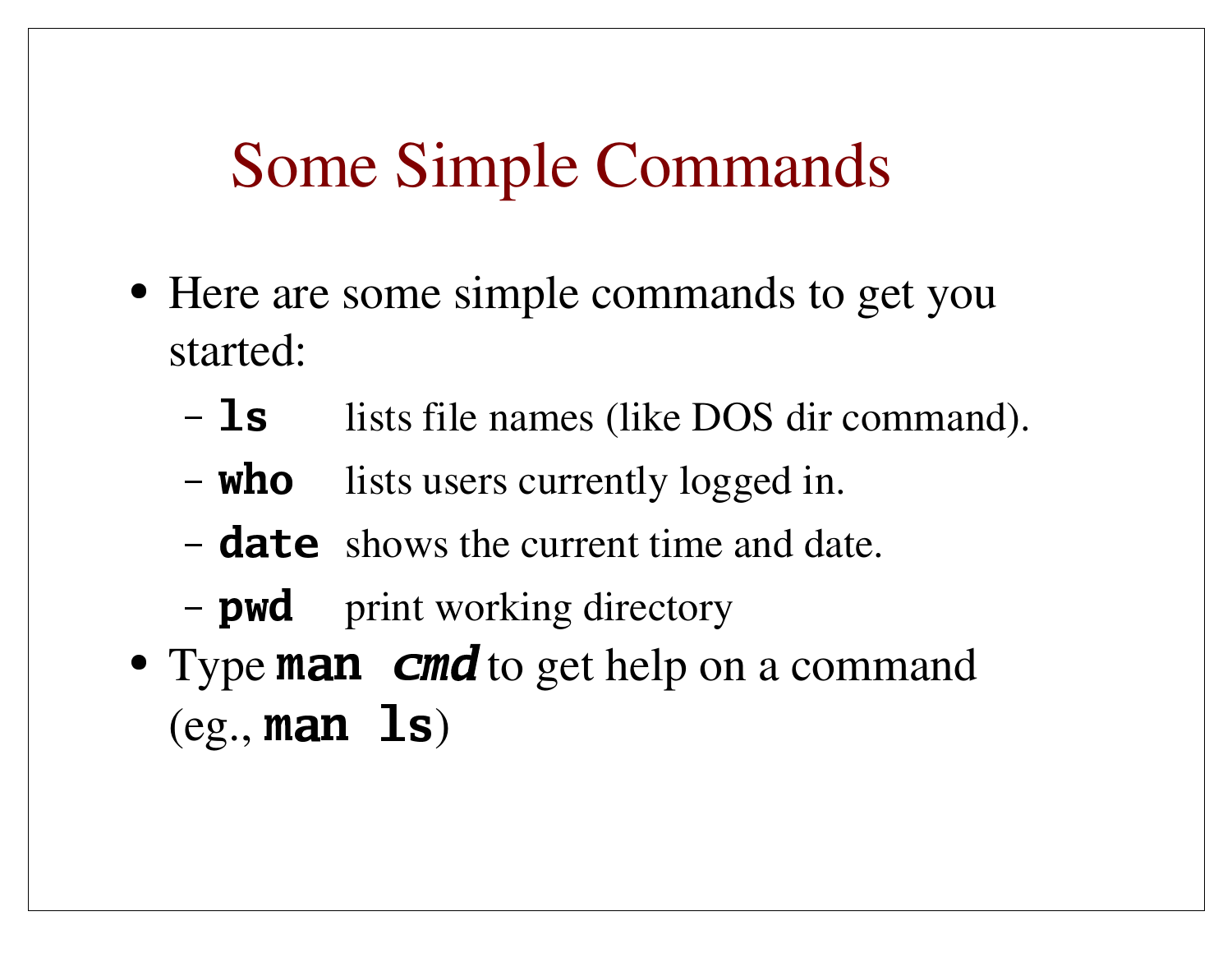## The **Ls** command

- The ls command displays the names of some files. some files.
- If you give it the name of a directory as a If you give it the name of a directory as a<br>command line parameter it will list all the<br>files in the named directory. *command line parameter* it will list all the files in the named directory.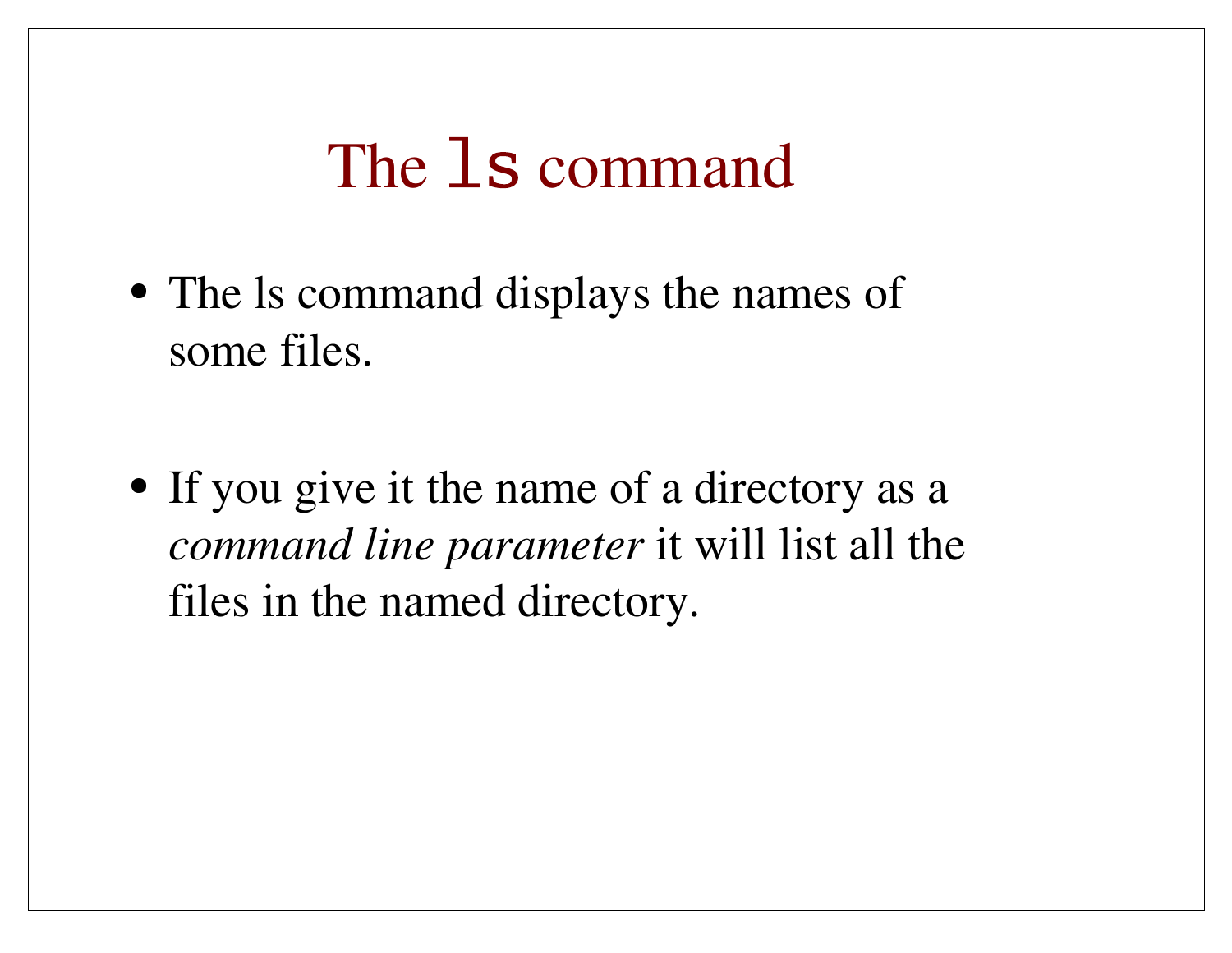## Command Line Options

- We can modify the output format of the  $\overline{\text{ls}}$  program<br>with a *command line option*.<br>The ls command support a bunch of options: with <sup>a</sup> *command line option*.
- - The ls command support a bunch of options:<br>-  $\bf{I}$  *long* format (include file times, owner and  $-1$ *long* format (include file times, owner and permissions)
		- $a$ all (shows hidden\* files as well as regular files)
		- $\tau$  sort by modification time.

\*hidden files have names that start with "."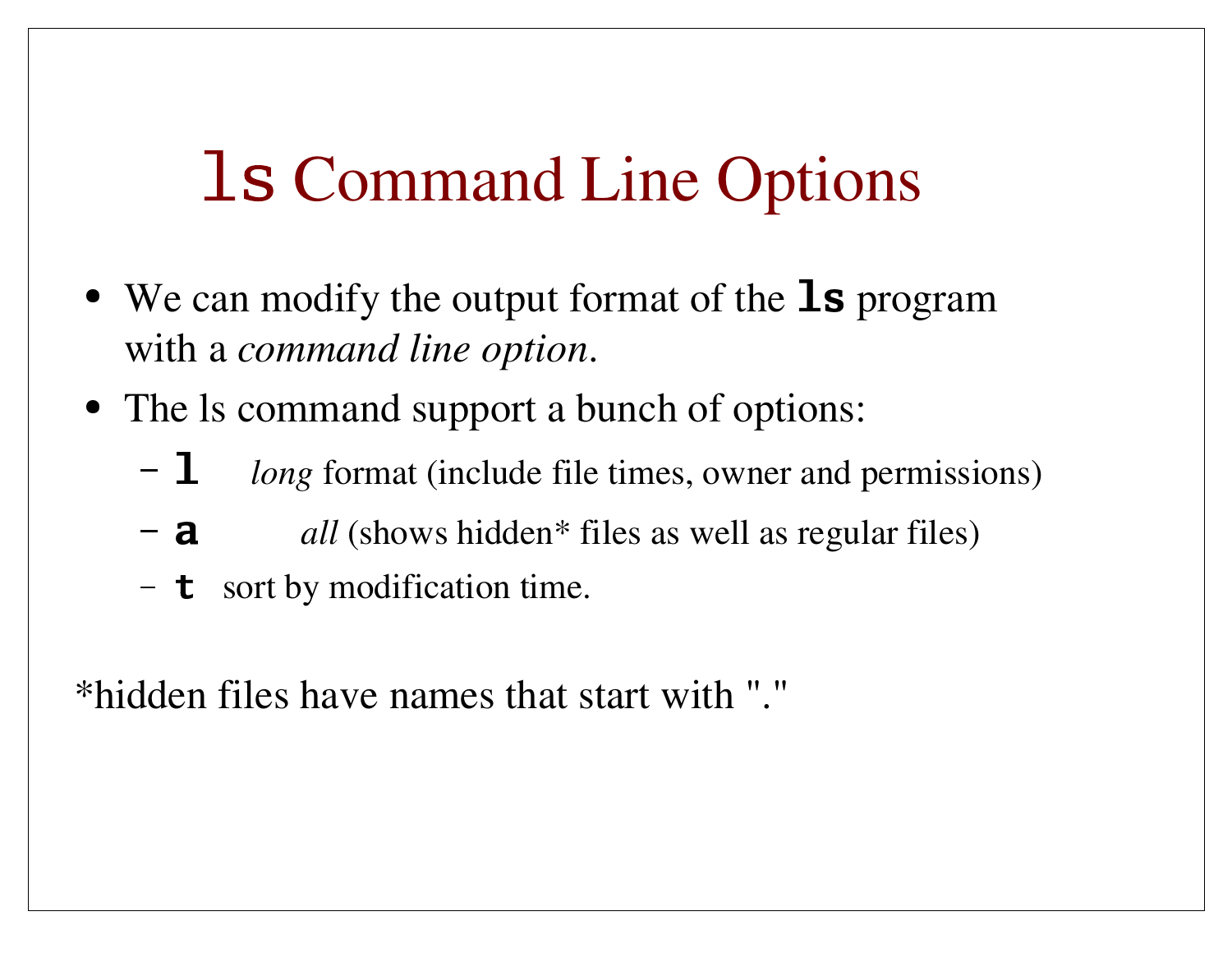#### File Names

- R.c: C source files
- h: C header files
- o: compiled program (object file)
- files that begin with "." (hidden files, *e.g.* .bashrc)<br>are not displayed by default by ls<br>**file** commend: determines file type are not displayed by default by ls
- file command: determines file type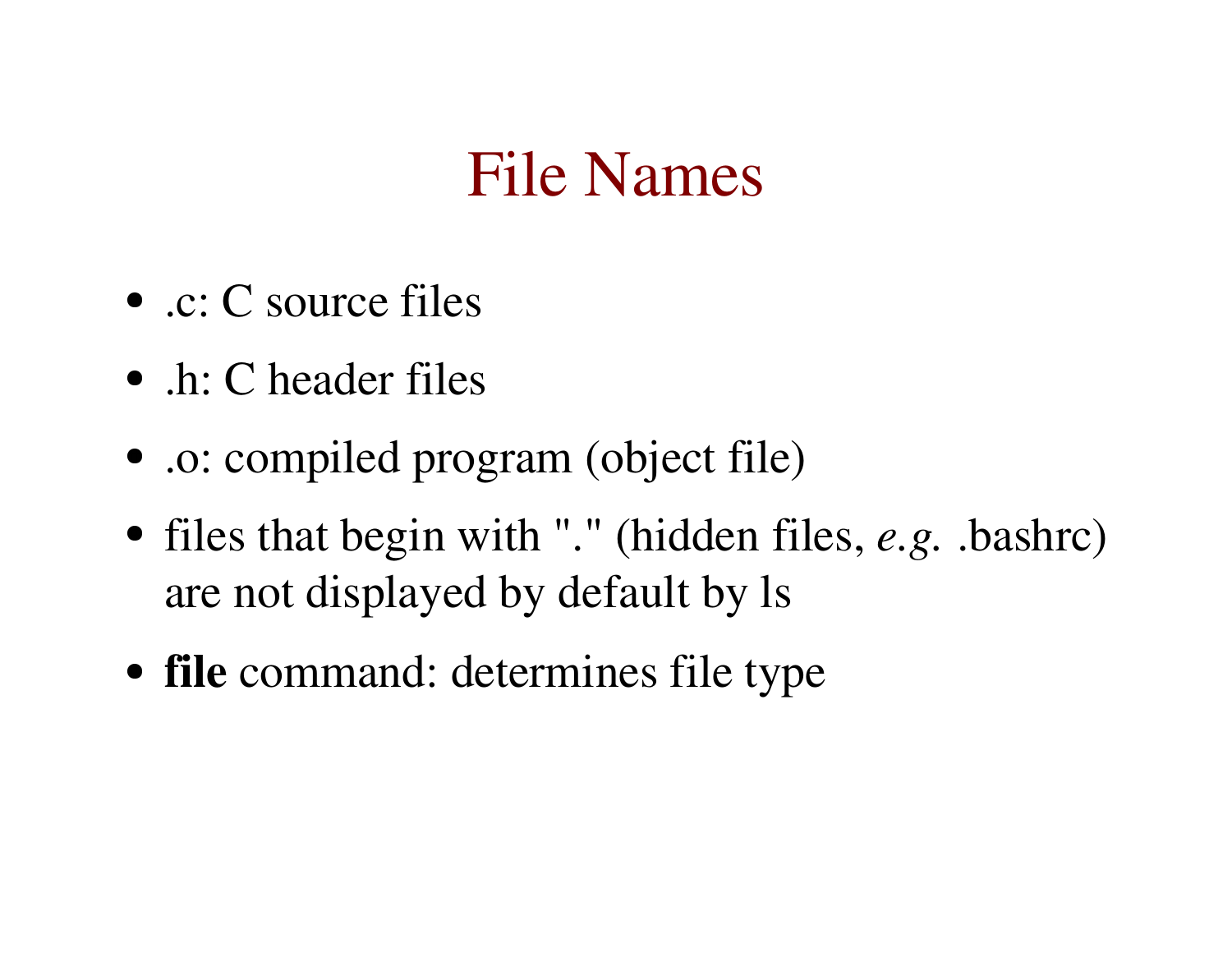## Moving Around in the Filesystem

The cd command can change the current<br>working directory:<br>change directory working directory:

#### $\mathbf{c}\mathbf{d}$ *<sup>c</sup>hange directory*

The general form is:<br>cd [direc

#### $\blacksquare$   $\blacksquare$   $\blacksquare$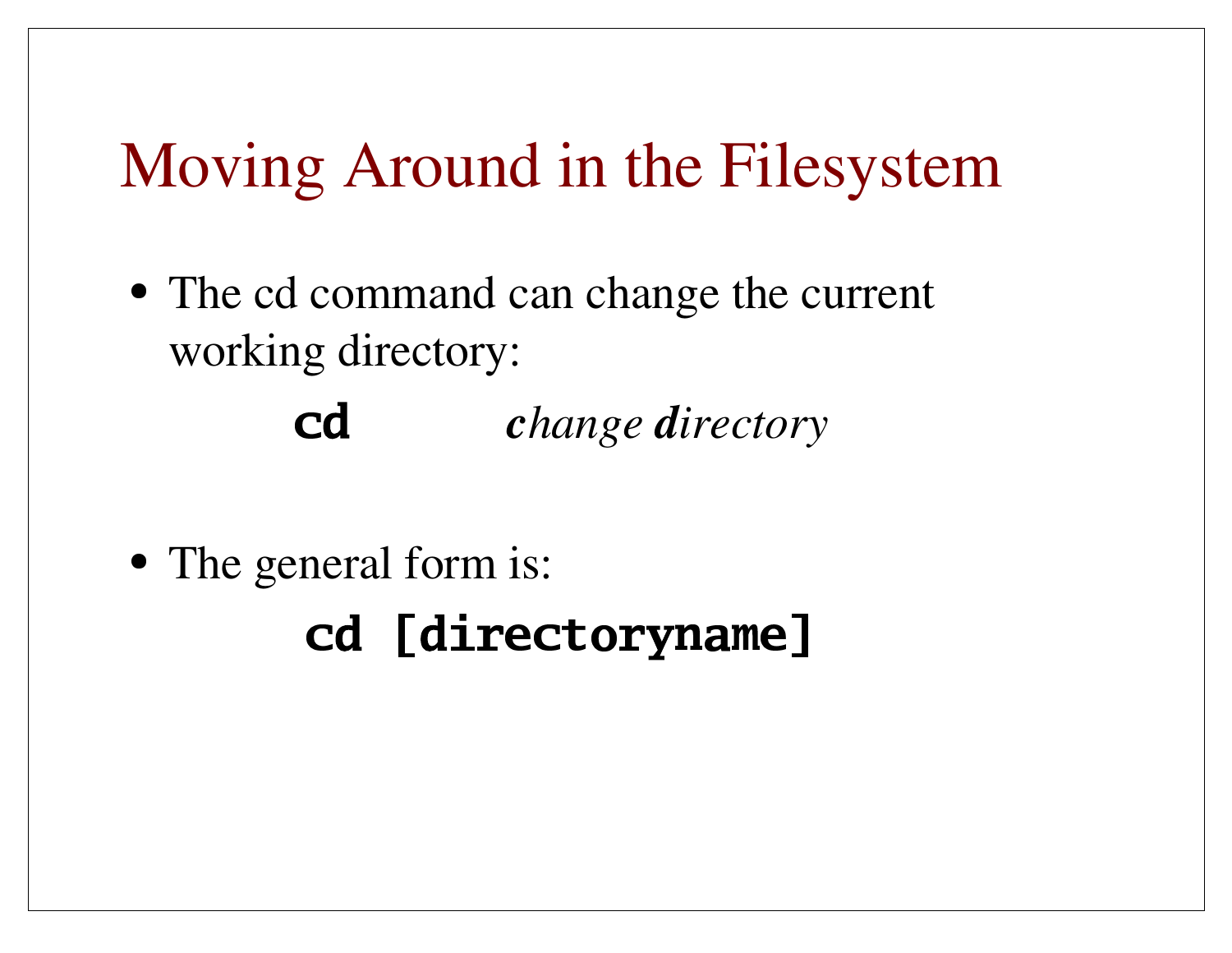# **cd**

- With no parameter, the **cd** command With no parameter, the **cd** command<br>changes the current directory to your<br>directory. changes the current directory to your home directory.
- You can also give  $cd$  a relative or absolute<br>pathname:<br> $cd$  /usr pathname:

cd /usr cd ..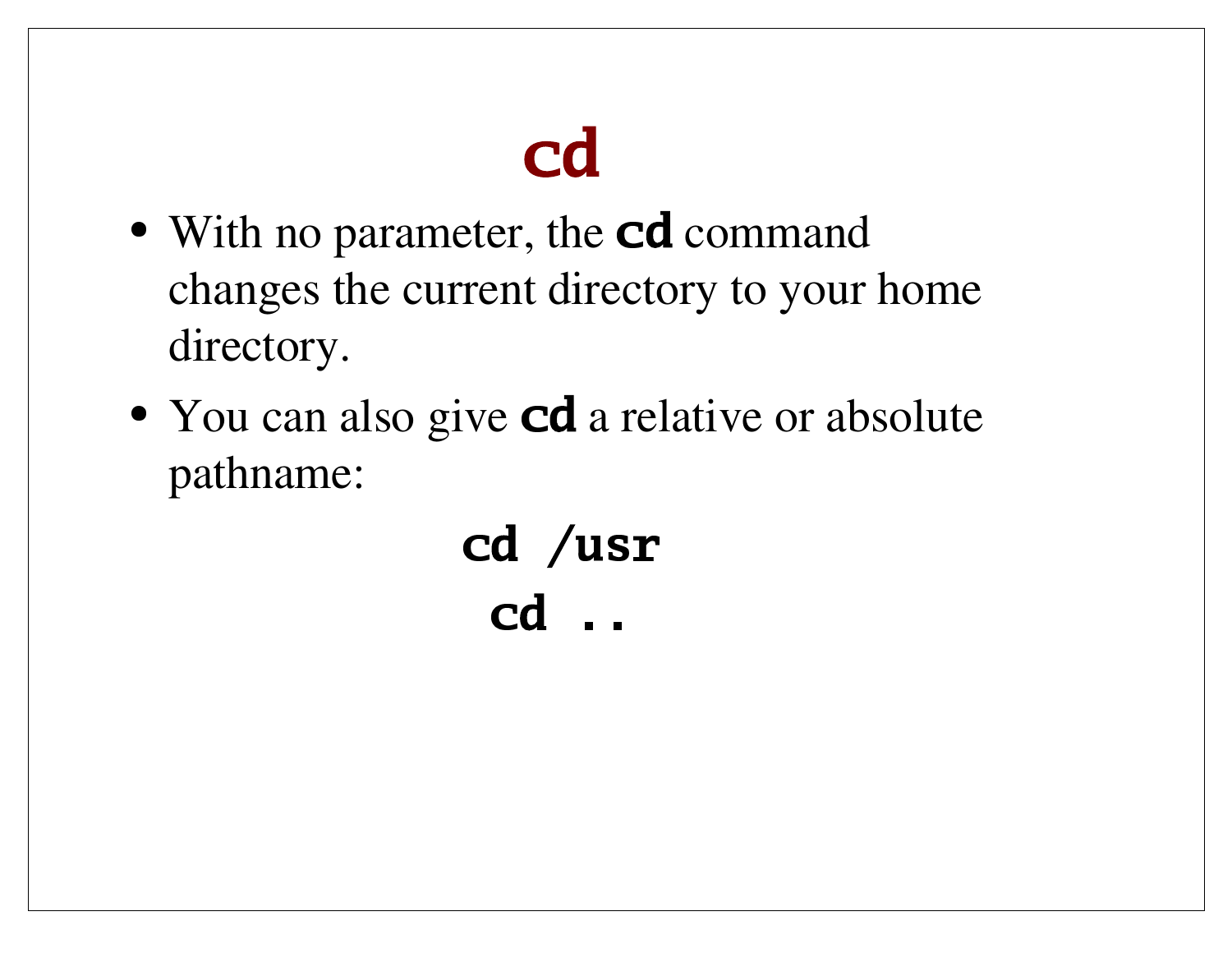## Some more commands and command line options

- $\text{ls}$  -R will list everything in a directory and in all the subdirectories recursively (the entire hierarchy).
	- you might want to know that Ctrl-C will cancel a command (stop the command)!
- pwd: print working directory
- **df**: shows what disk holds a directory.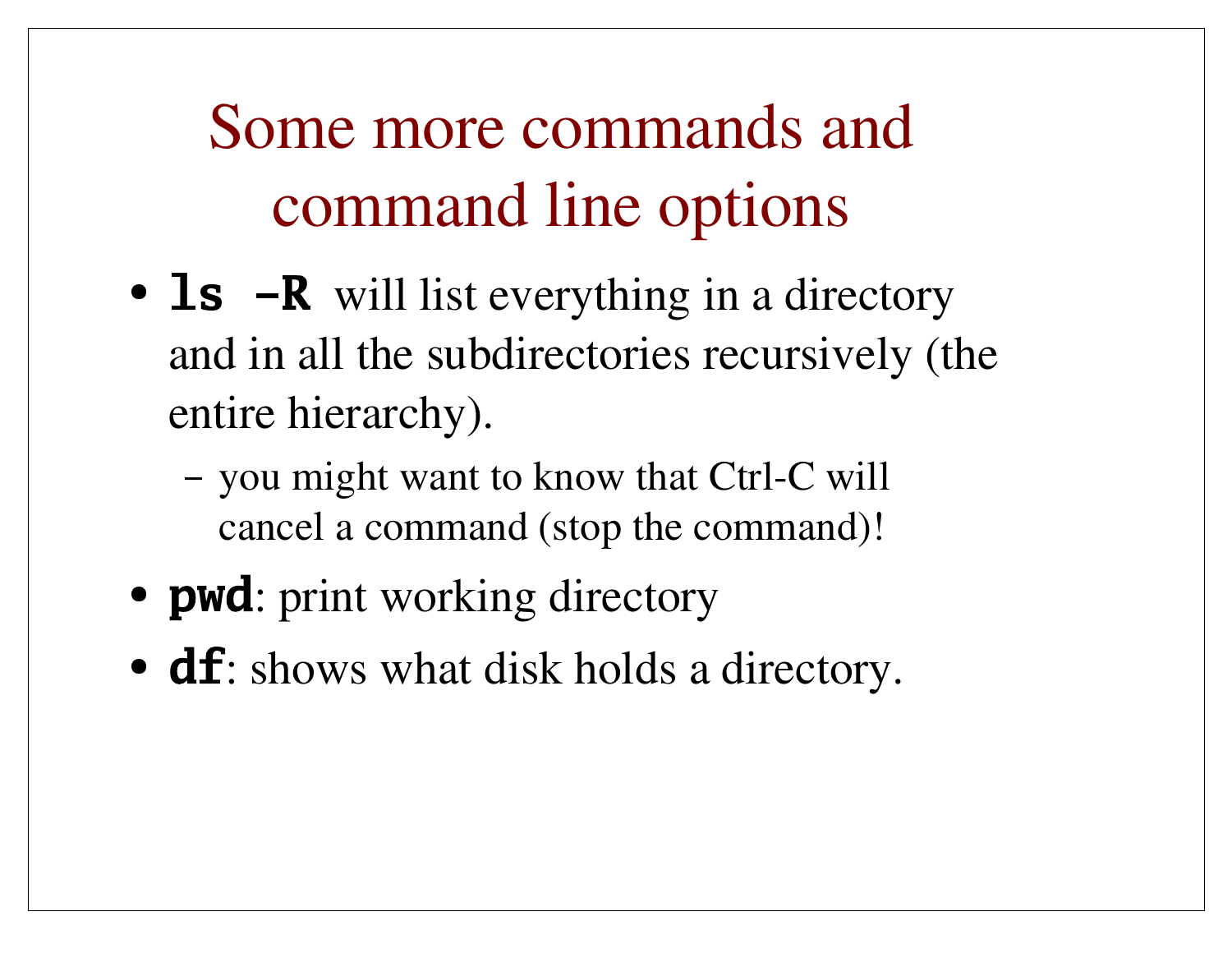## Copying Files

- The **cp** command copies files: The CP command copies files:<br>CP [Options] source z{E|}|~|z}
- The source is the name of the file you want<br>to copy.<br>dest is the name of the new file to copy.
- dest is the name of the new file.
- dest is the name of the new file.<br>source and dest can be relative source and dest can be relative or absolute.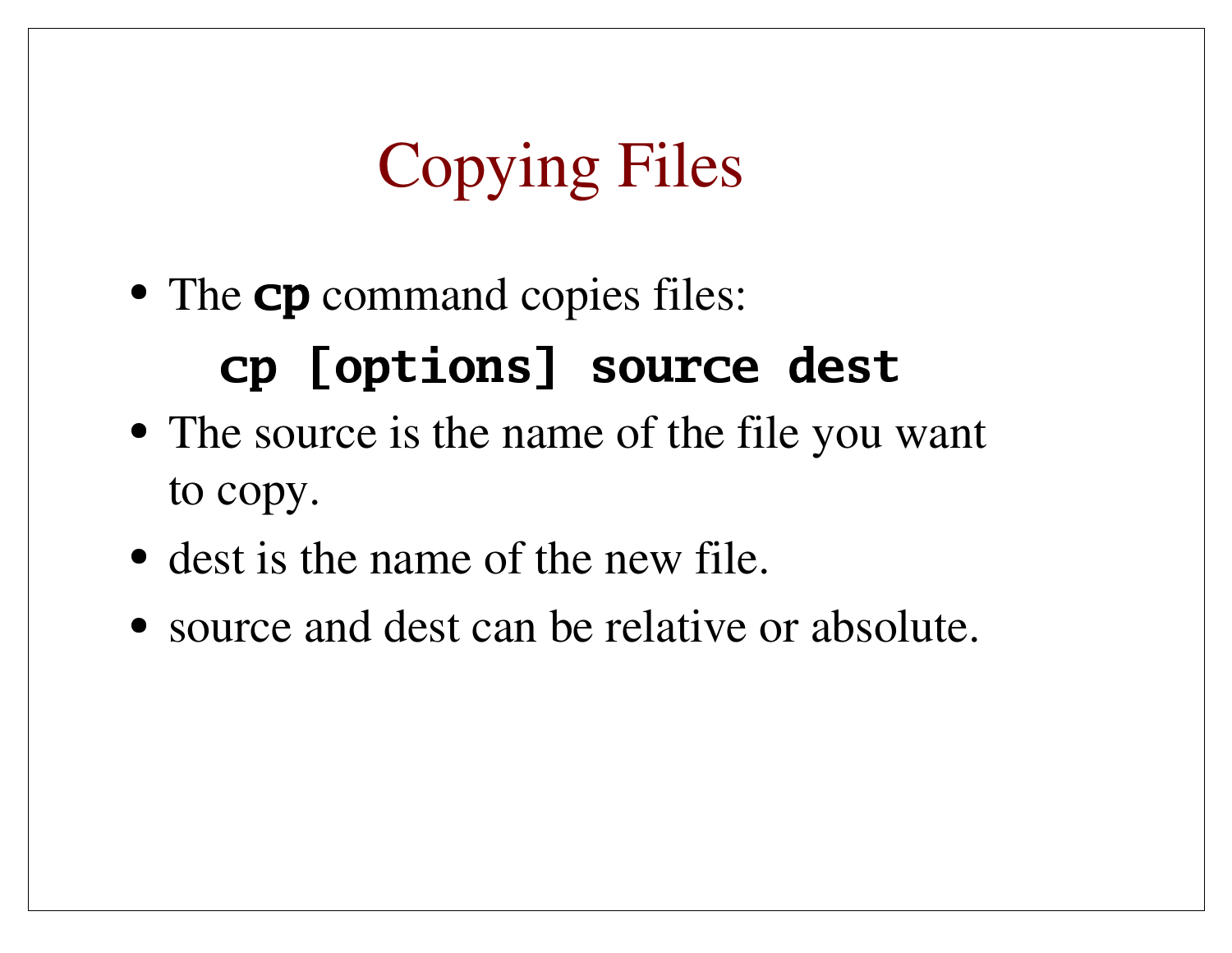## Another form of

- If you specify a dest that is a directory, cp<br>will put a copy of the source in the<br>directory. will put a copy of the source in the directory.
- The filename will be the same as the<br>filename of the source file.<br>**CRUP CONTIONS** COUTCA dest filename of the source file.

#### E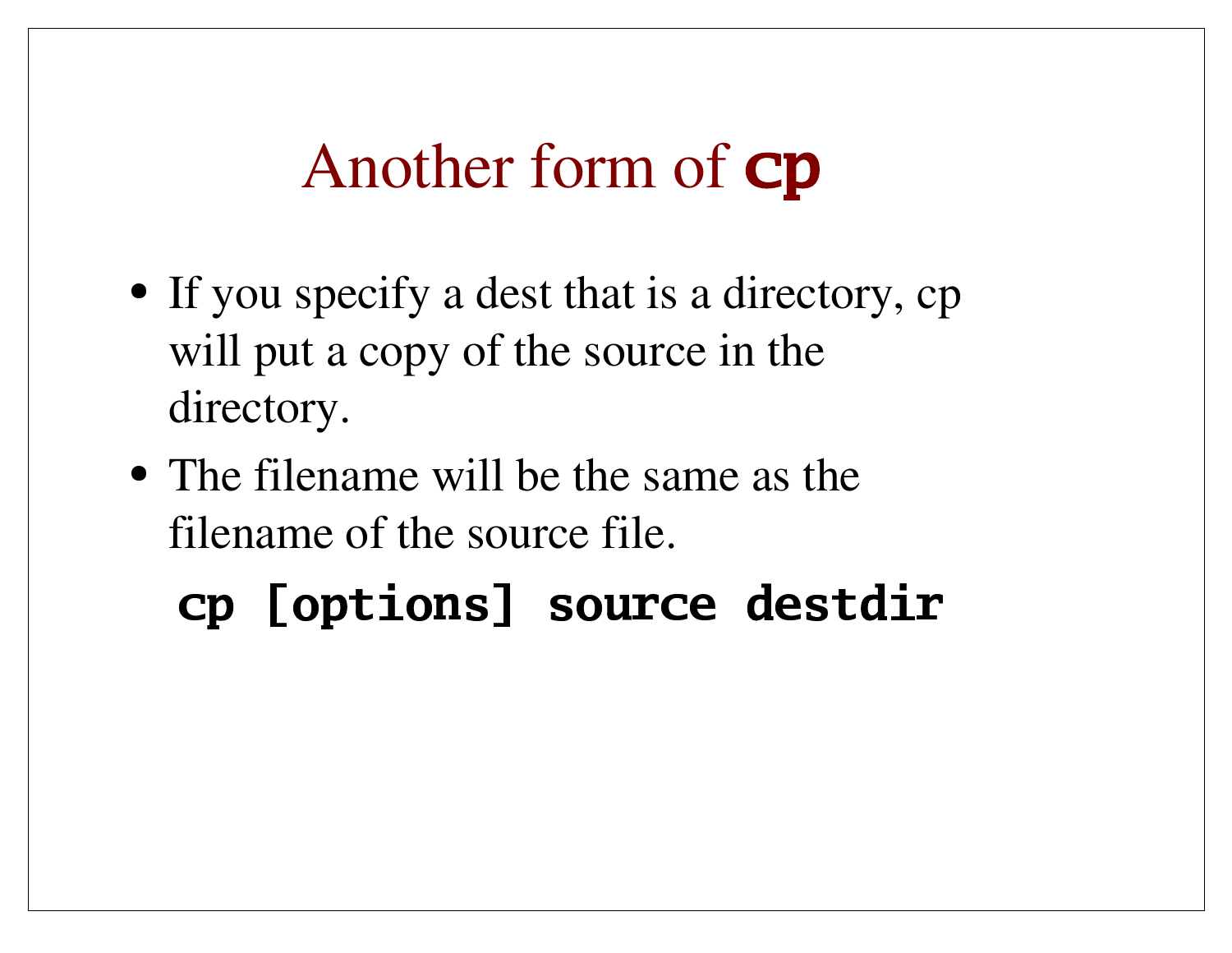### Deleting (removing) Files

- The **rm** command deletes files: rm [options] names...
- **rm** stands for "remove".
- You can remove many files at once:

#### rm foo  $\text{/tmp/blah}$ .. $\text{/ass1/test.c}$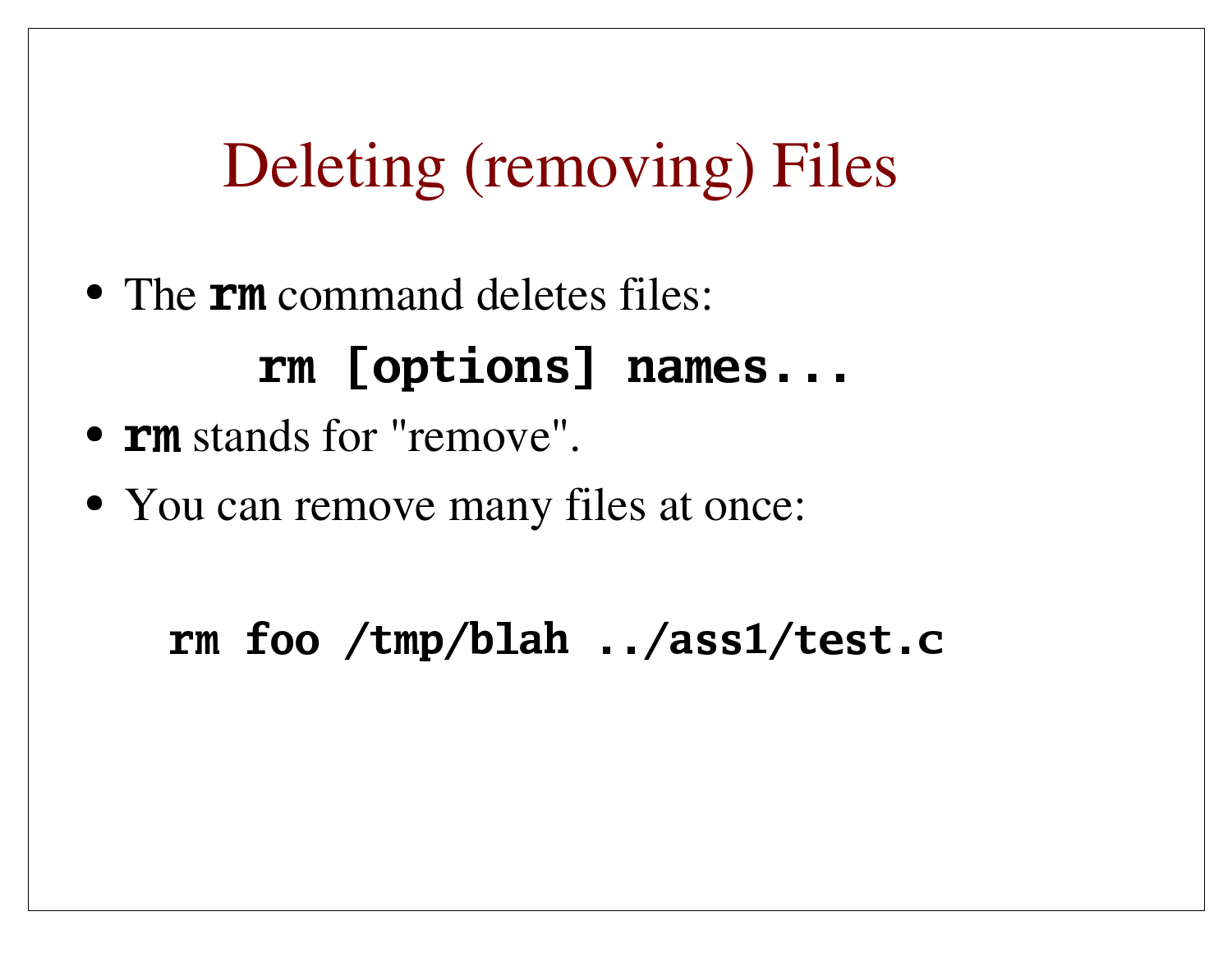### File attributes

- Every file has some attributes:<br>- Access Times:<br>• when the file was created
	- Access Times:
		- when the file was created
		- when the file was created<br>when the file was last channels
		- when the file was last changed<br>when the file was last read when the file was last read<br>ze
	- Size
	- Owners (user and group)
	- Permissions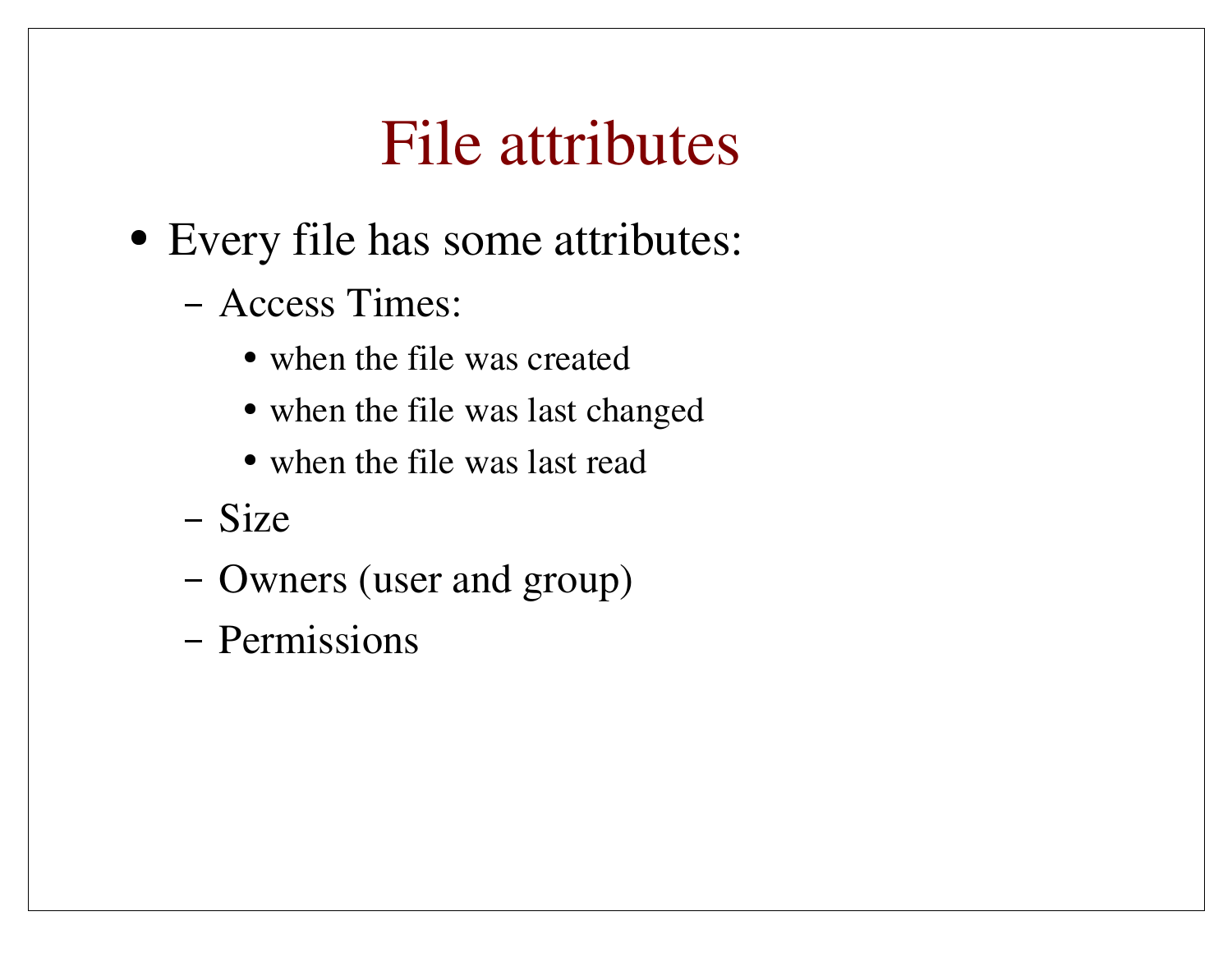## **File System Security**

- Each file has three sets of permission bits:
	- user
	- group
	- other
- Each set has three bits that represent:
	- read
	- write
	- execute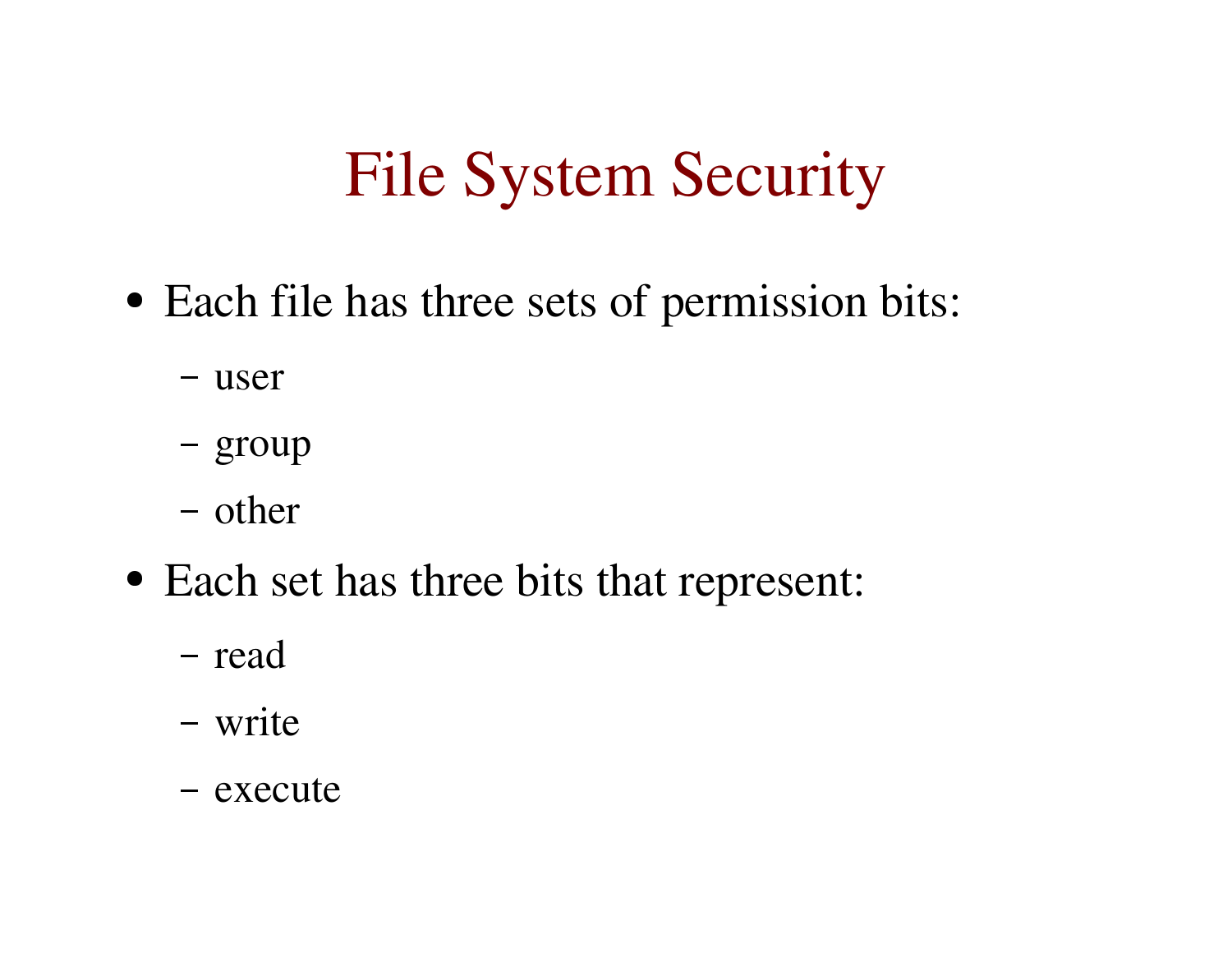## **File System Security**

- If a file's permission is "execute", is means it can be ran as a other utility or command.
- Directories need to be
	- readable to see the files they contain
	- Executable to change directory to them
	- Writable to create, edit or remove files from them.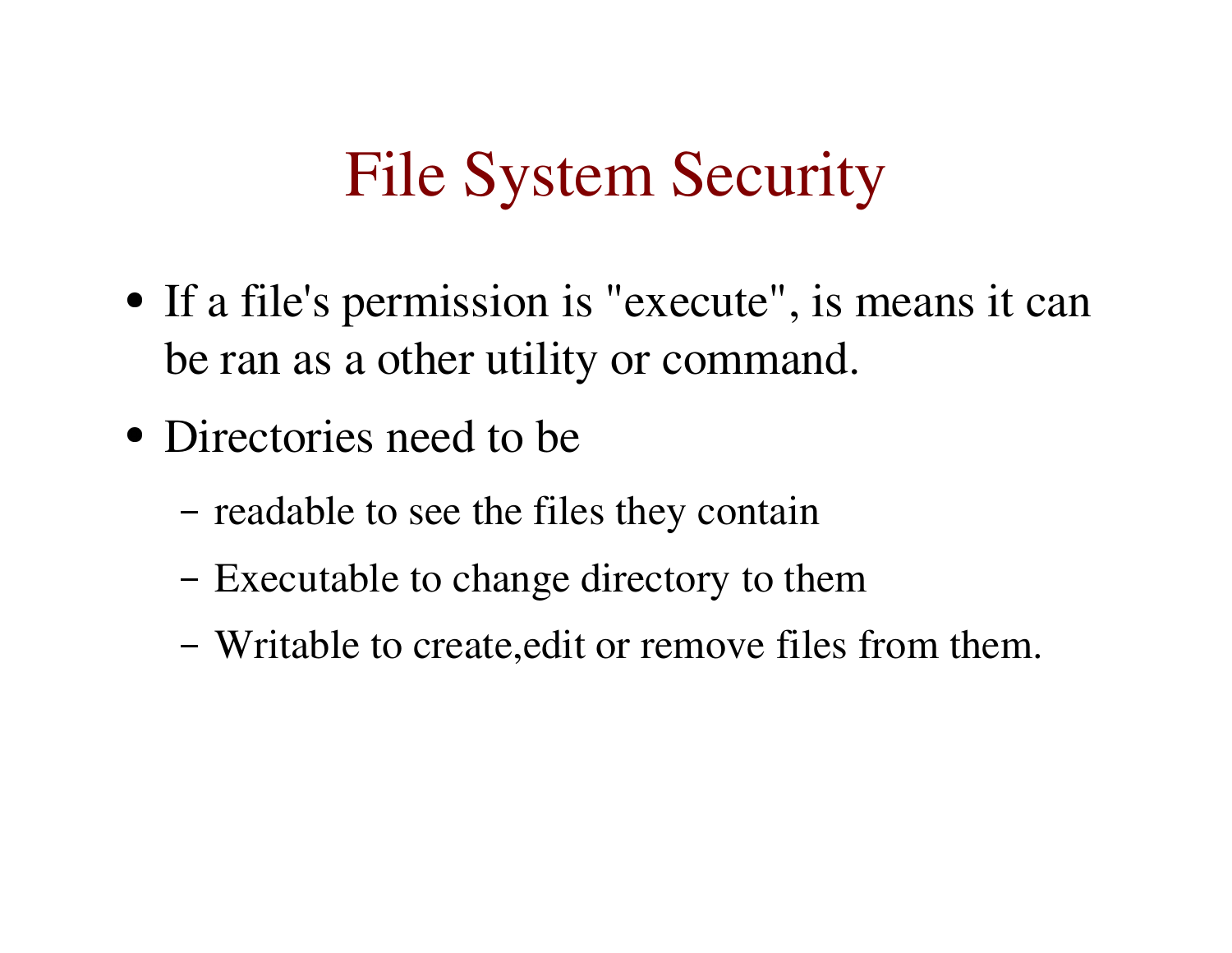#### File Time Attributes

- Time Attributes: Time Attributes:<br>- when the file w<br>- when the file w
	- when the file was last changed  $s -1$
	- when the file was created\*  $ls -lc$
	- when the file was last read (accessed)  $\text{ls}$  -ul

\*actually it's the time the file status last changed.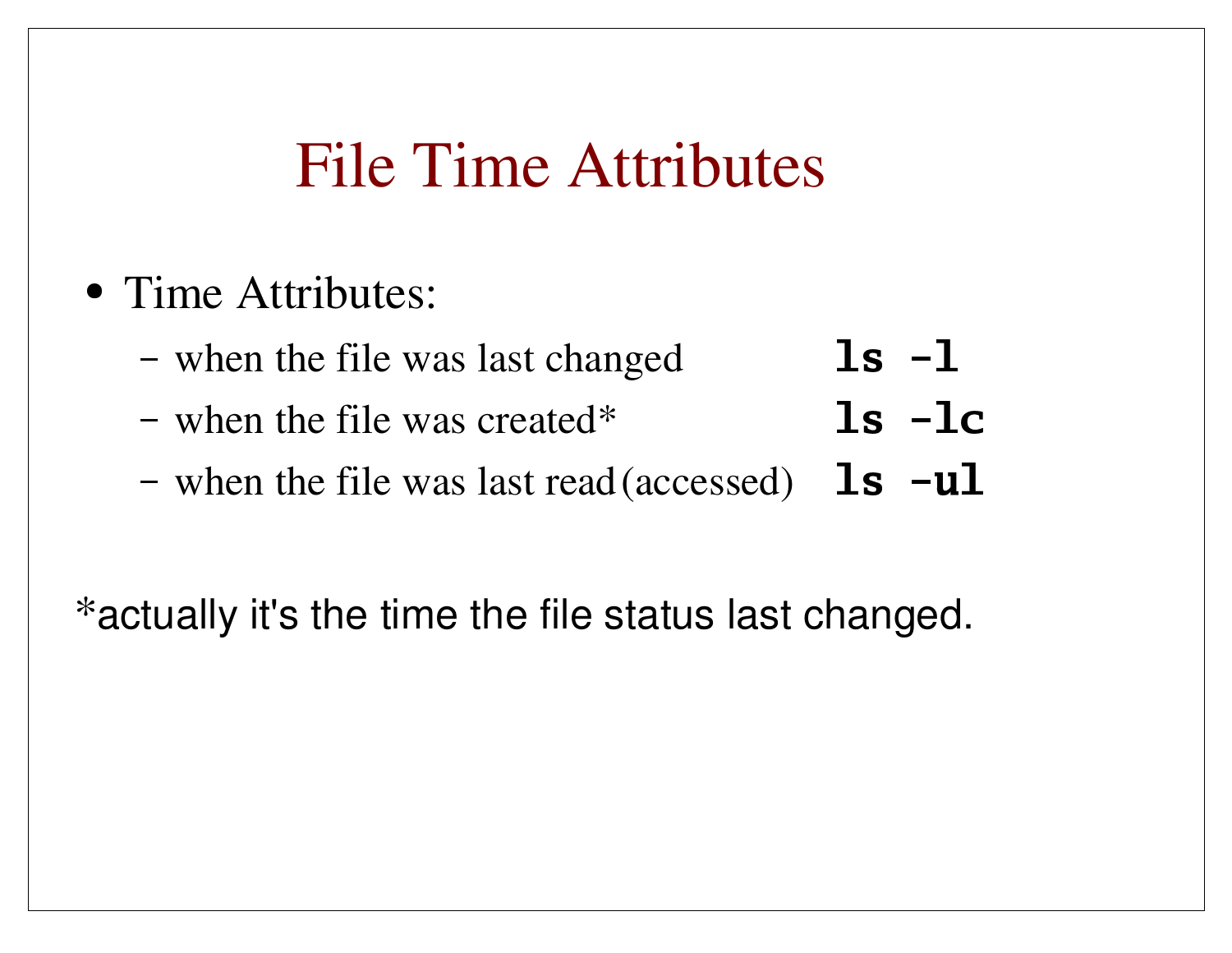Other filesystem and file commands

- mkdir make directory
- **rmdir** remove directory
- **touch** change file timestamp (can also create a blank file)
- cat concatenate files and print out to terminal.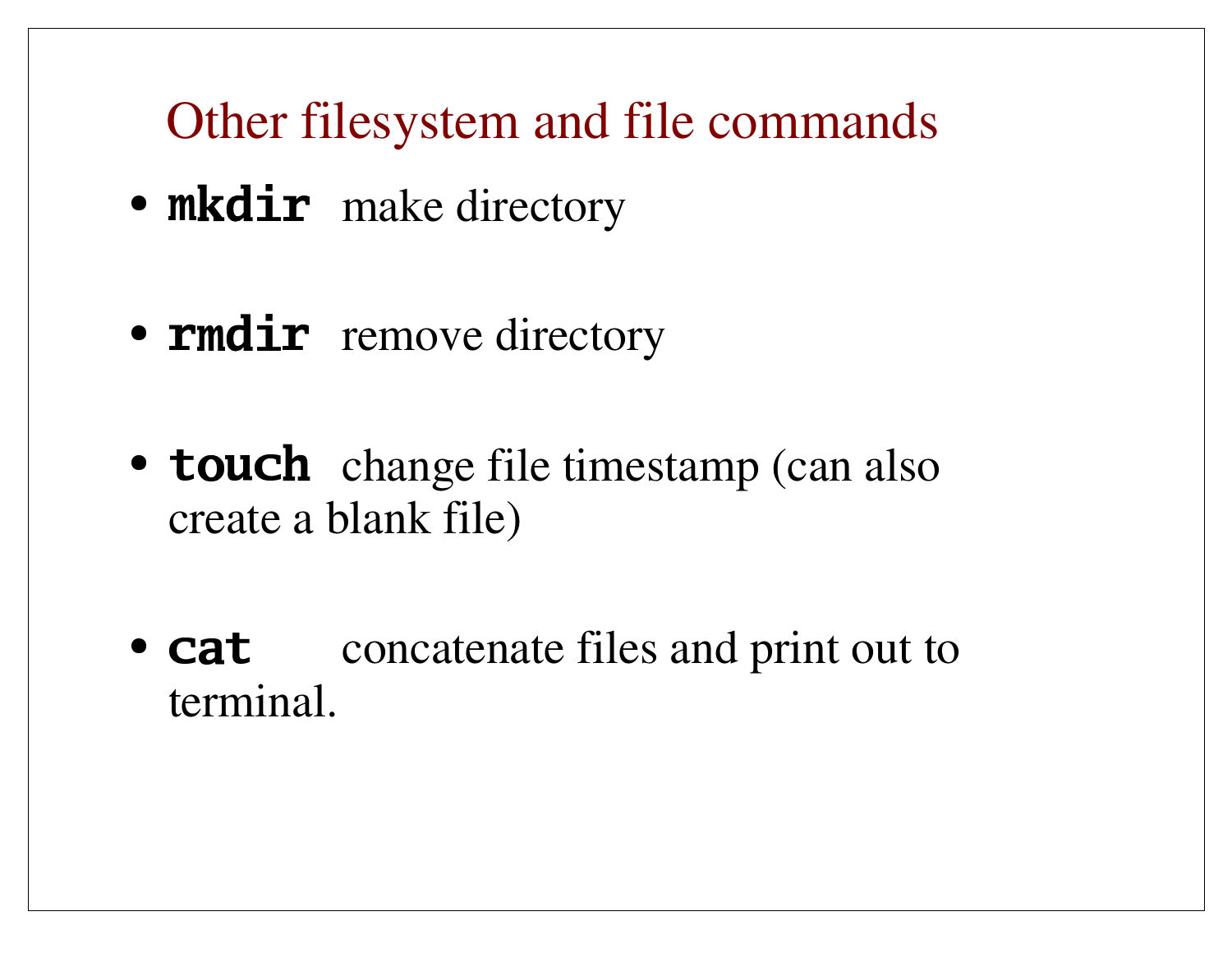## Shells

#### Also known as: Unix Command Interpreter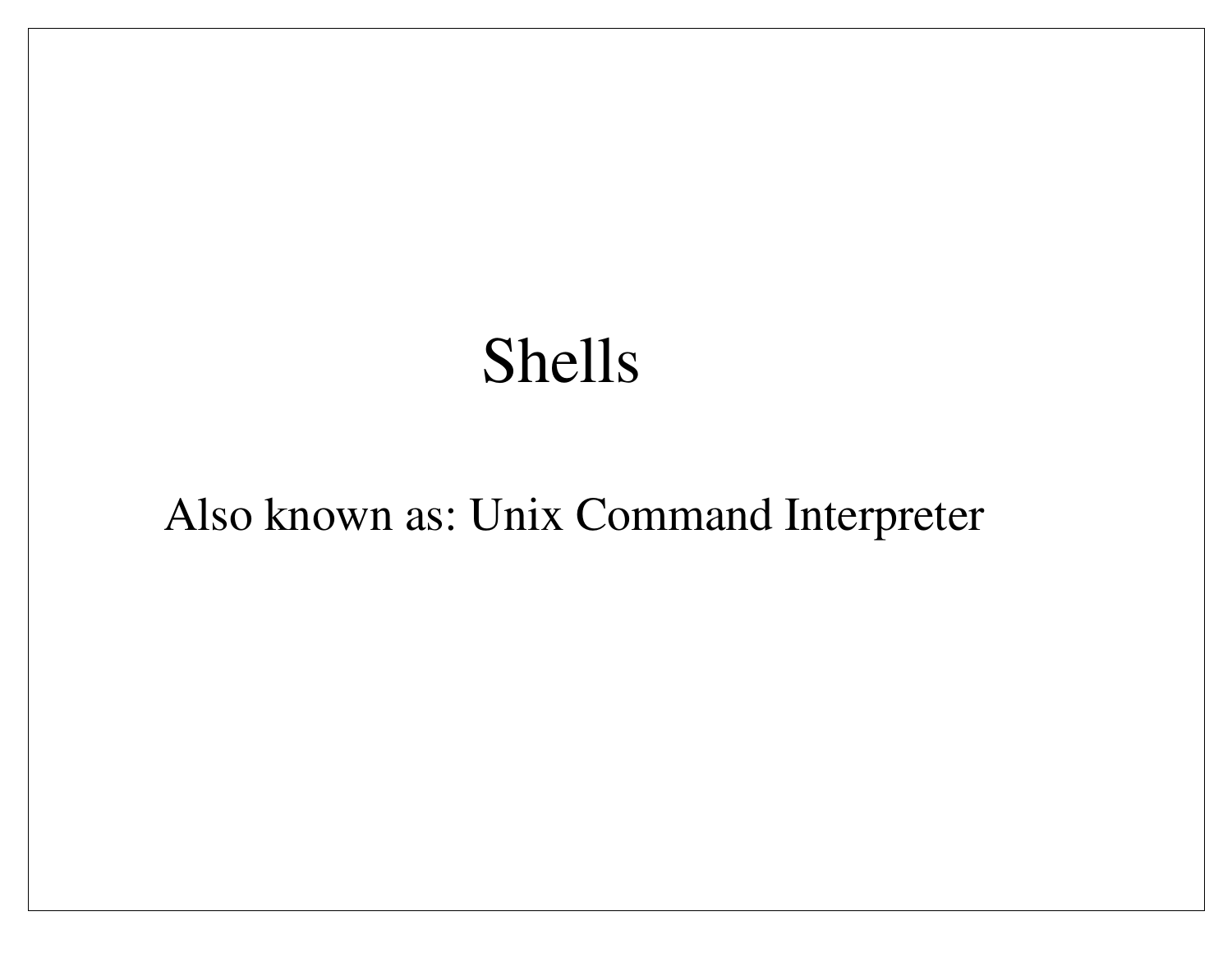#### Shell as <sup>a</sup> user interface

- A shell is a command interpreter that turns A shell is a command interpreter that turns<br>text that you type (at the command line) in<br>to actions: text that you type (at the command line) in to actions:
	- runs a program, perhaps the  $\textsf{ls}$  program.
	- allows you to edit <sup>a</sup> *command line*.
	- can establish alternative sources of input and destinations for output for programs.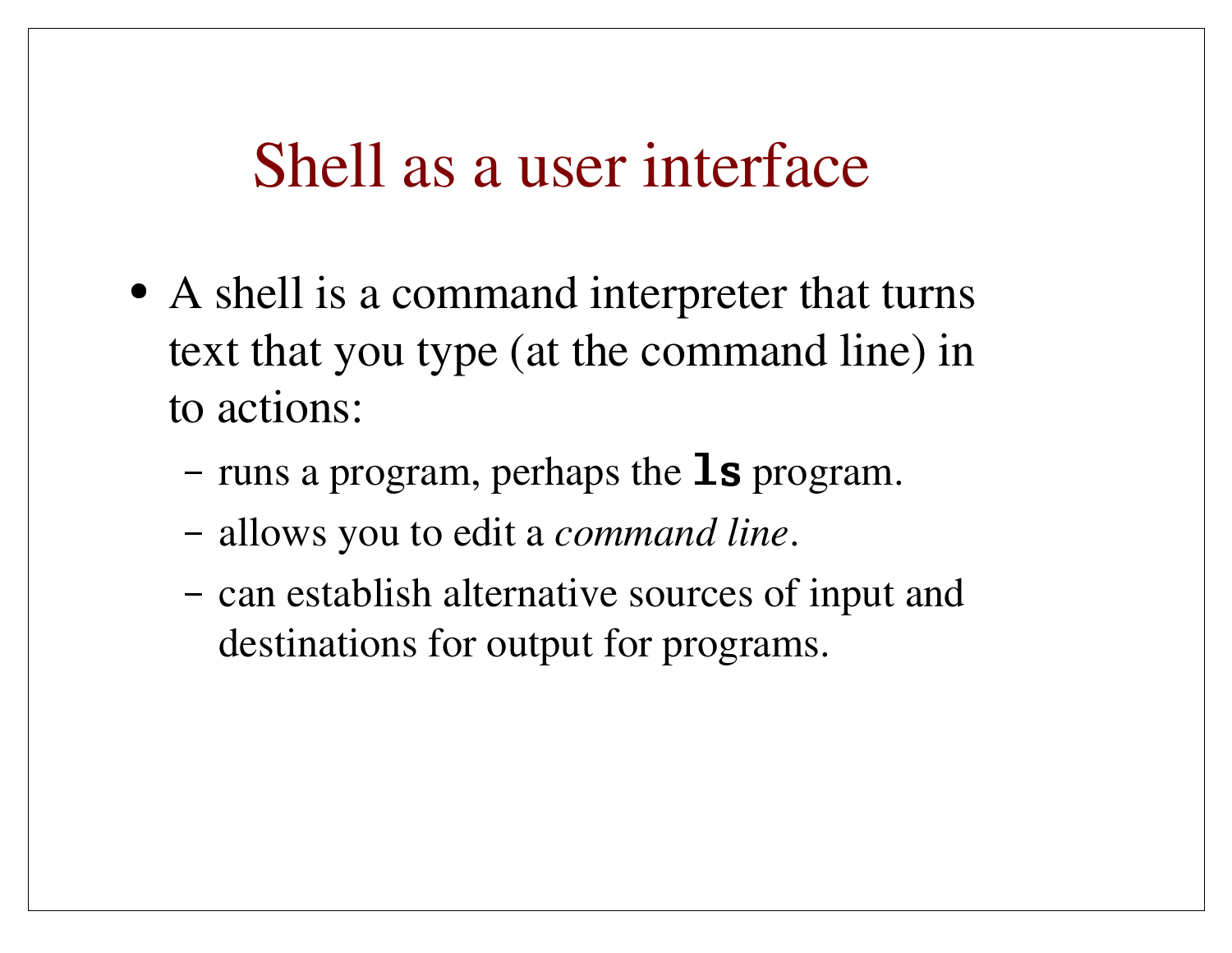## Running <sup>a</sup> Program

- You type in the name of a program and<br>some command line options:<br>- The shell reads this line, finds the program some command line options:
	- The shell reads this line, finds the program and runs it, feeding it the options you specified.
	- The shell establishes 3 I/O *channels*:
		- Standard Input
		- Standard Input<br>Standard Outpi
		- Standard Output<br>Standard Error ø Standard Error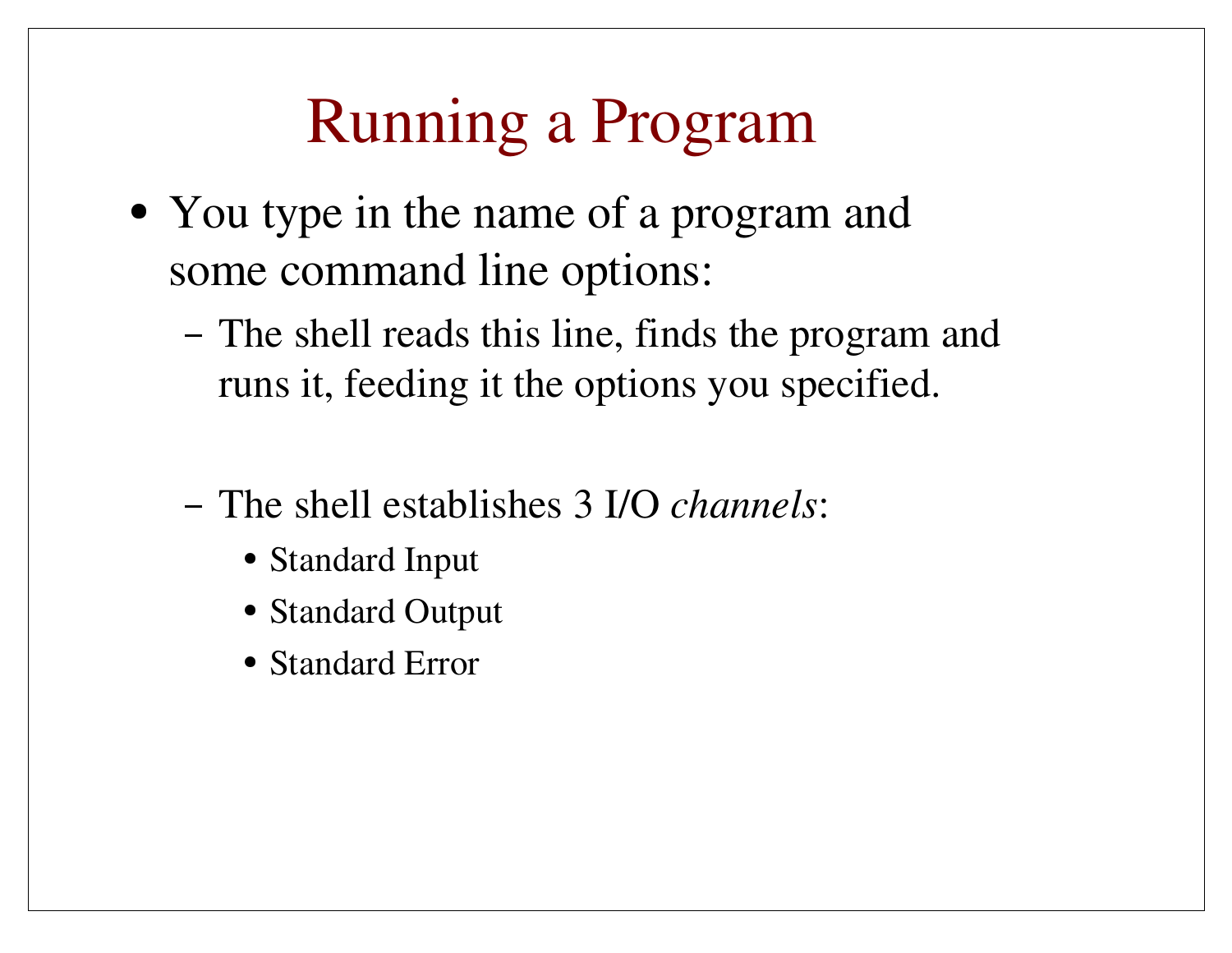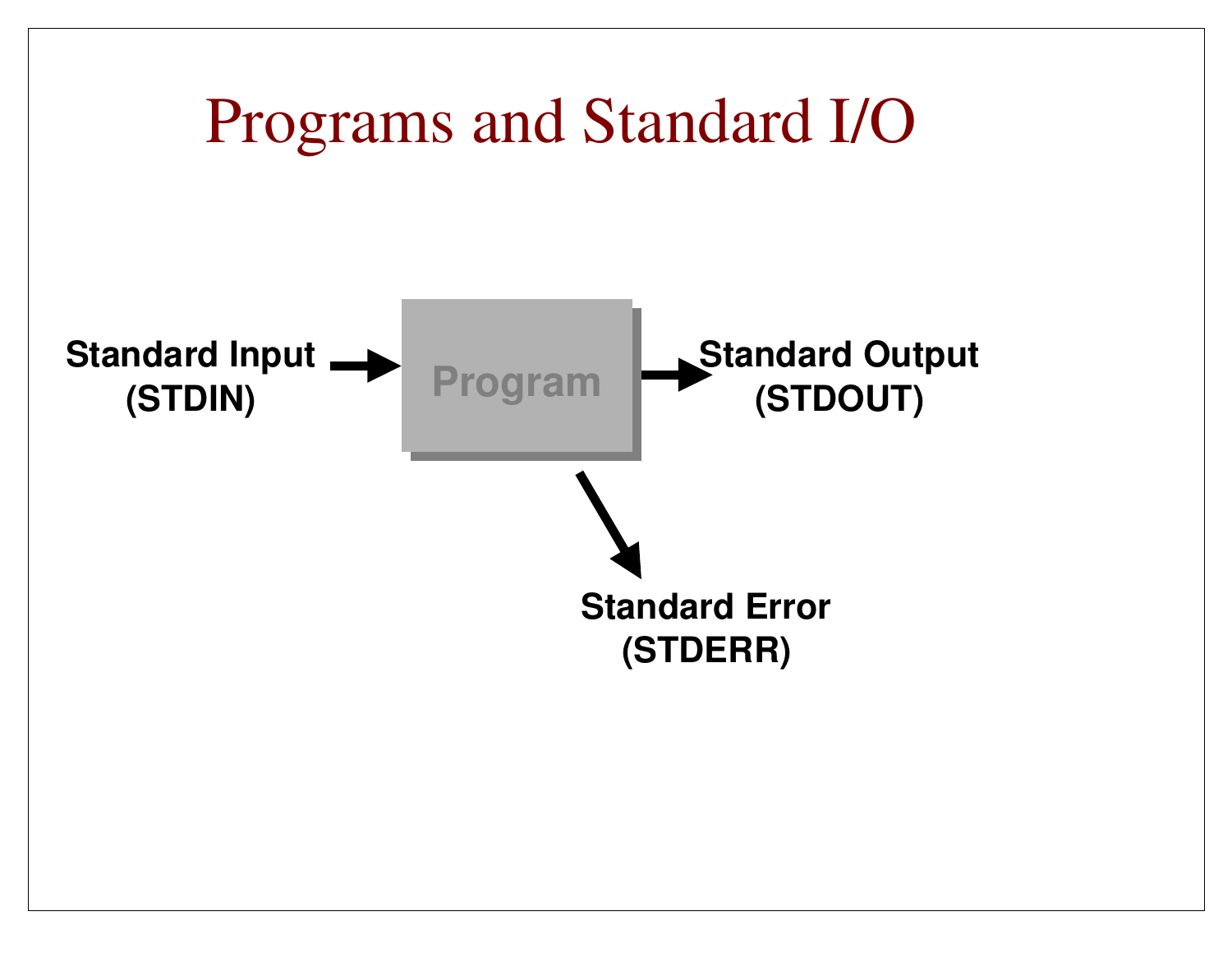#### Unix Commands

- Most Unix commands (programs):<br>- read something from standard input.
	- read something from standard input.
	- send something to standard output (typically depends on what the input is!).
	- send error messages to standard error.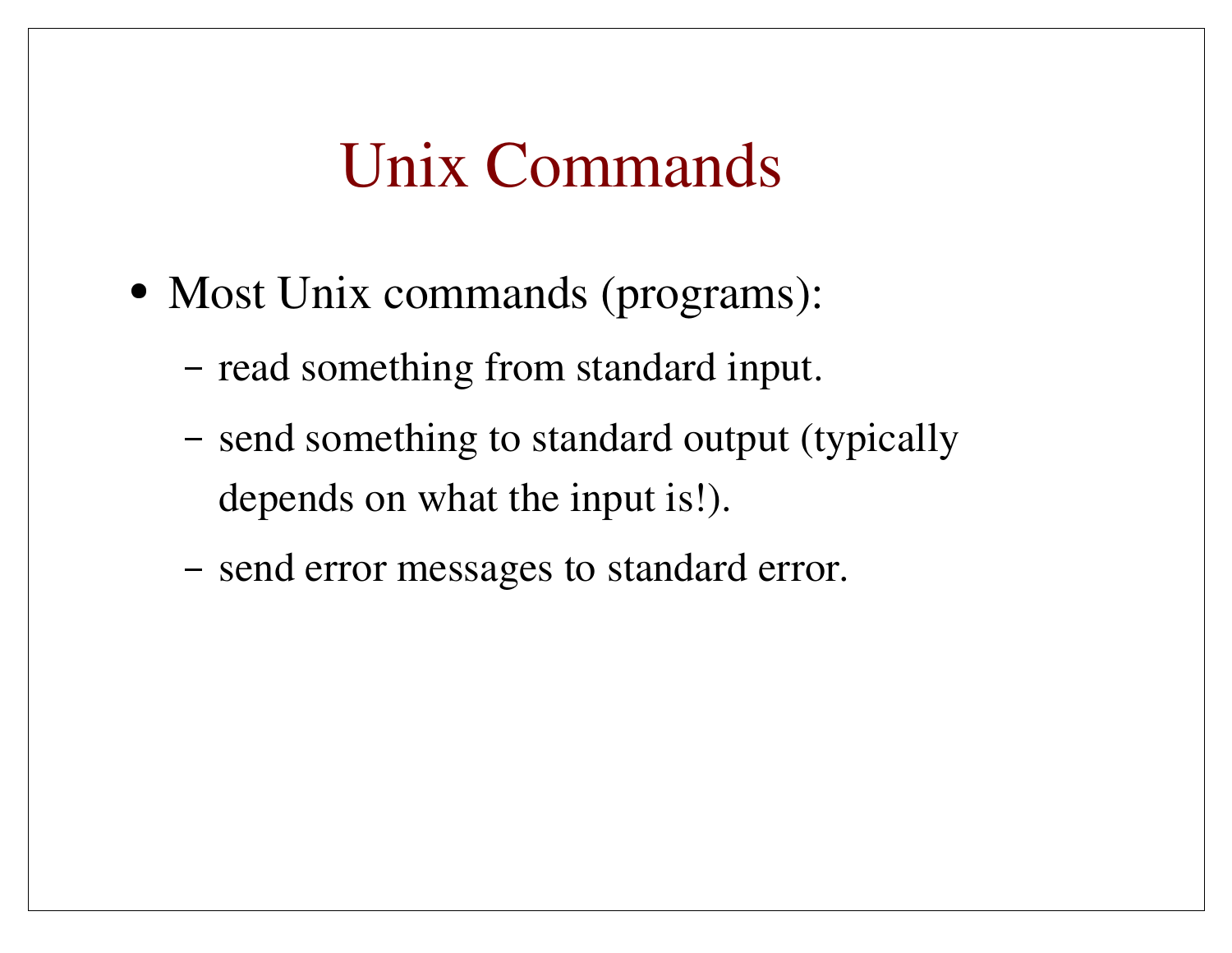#### Defaults for I/O

- When a shell runs a program for you:
	- standard input is your keyboard.
	- standard output is your screen/window.
	- standard error is your screen/window.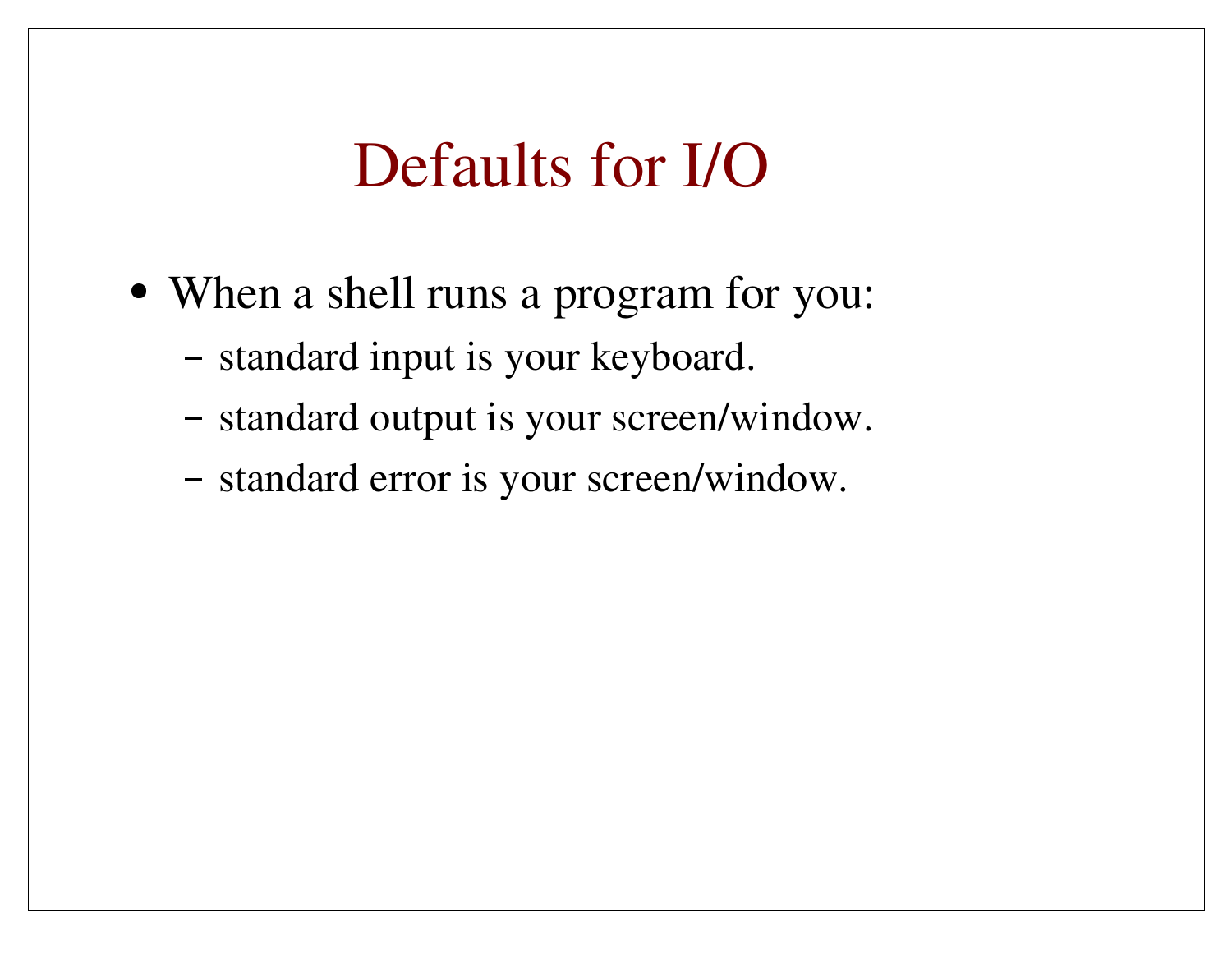#### Terminating Standard Input

- If standard input is your keyboard, you can<br>type stuff in that goes to a program.<br>To end the input you press Ctrl-D (^D) on type stuff in that goes to <sup>a</sup> program.
- To end the input you press Ctrl-D (^D) on a<br>line by itself, this ends the input *stream*.<br>The shell is a program that reads from line by itself, this ends the input *stream*.
- The shell is a program that reads from<br>standard input.<br>What hannens when you give the shell standard input.
- What happens when you give the shell  $\Delta D$ ?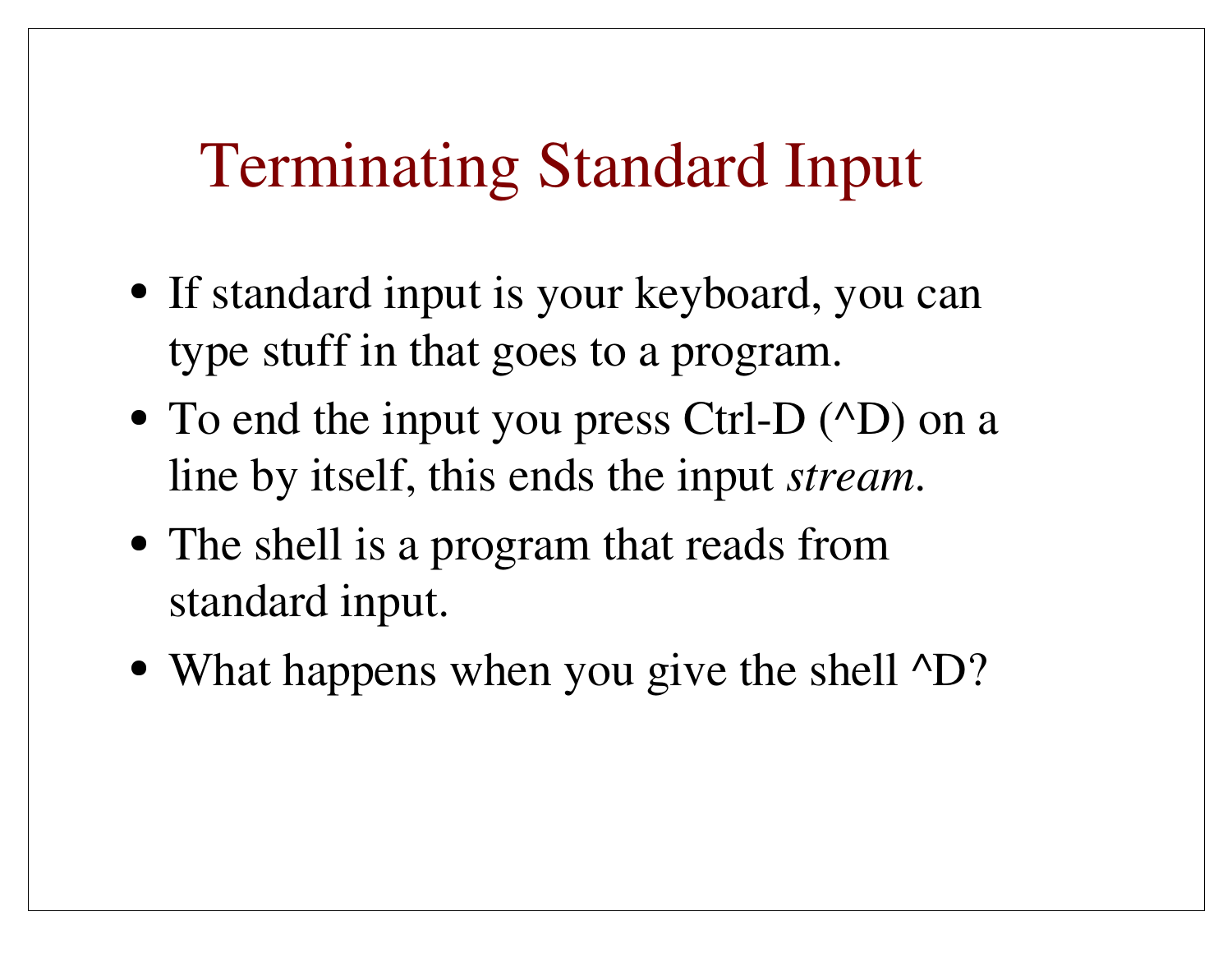## Popular Shells

- **h** Bourne Shell
- h Korn Shell
- **csh** C Shell
- bash Bourne-Again Shell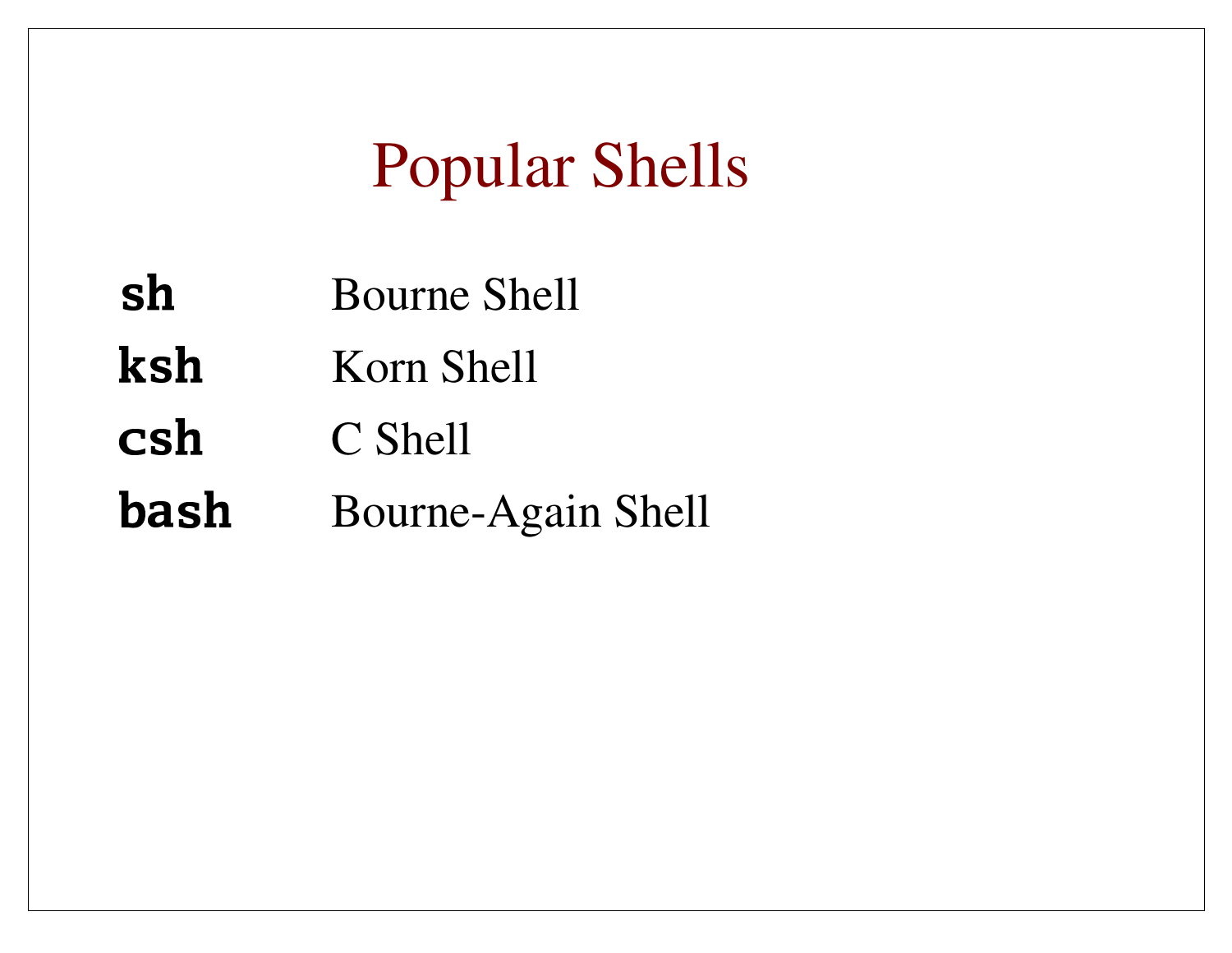#### Customization

- Each shell supports some customization.<br>- User prompt<br>- Where to find mail
	- User promp<sup>t</sup>
	- Where to find mail
	- Shortcuts
- The customization takes place in *startup*<br>files files that are read by the shell where<br>it starts up files – files that are read by the shell when it starts up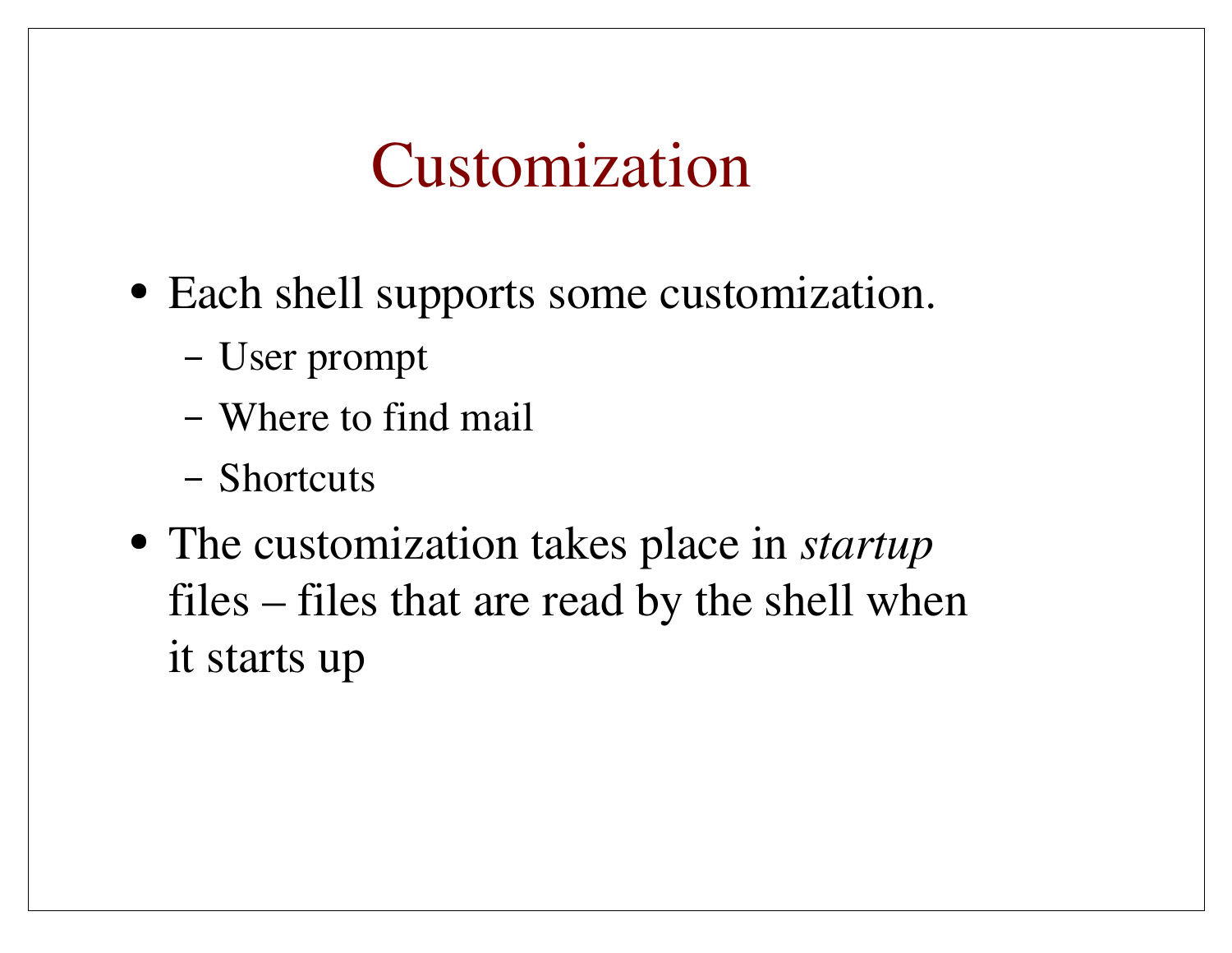#### **Startup files**

sh, ksh:

/etc/profile (system defaults)  $\sim$ /.profile

bash:

~/.bash\_profile  $\sim$ /.bashrc ~/.bash\_logout  $csh:$  $\sim$ /. cshrc

> $\sim$ /.login  $\sim$ /.logout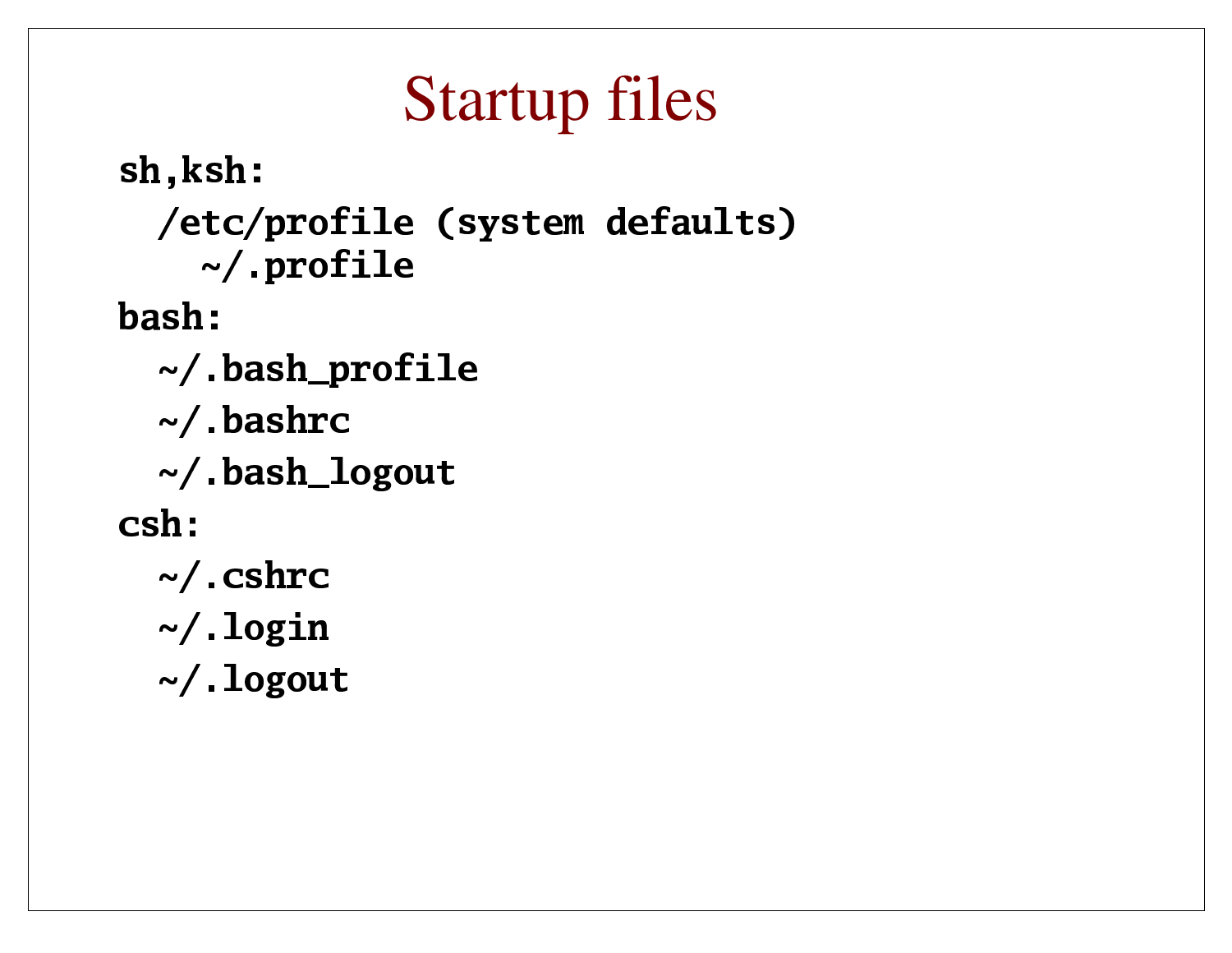## Wildcards (metacharacters) for filename abbreviation

- When you type in a command line the shell<br>treats some characters as special.<br>These special characters make it easy to treats some characters as special.
- These special characters make it easy to These special characters make it easy to<br>specify filenames.<br>The shell processes what you give it, us: specify filenames.
- The shell processes what you give it, using<br>the special characters to replace your<br>command line with one that includes a the special characters to replace your command line with one that includes <sup>a</sup> bunch of file names.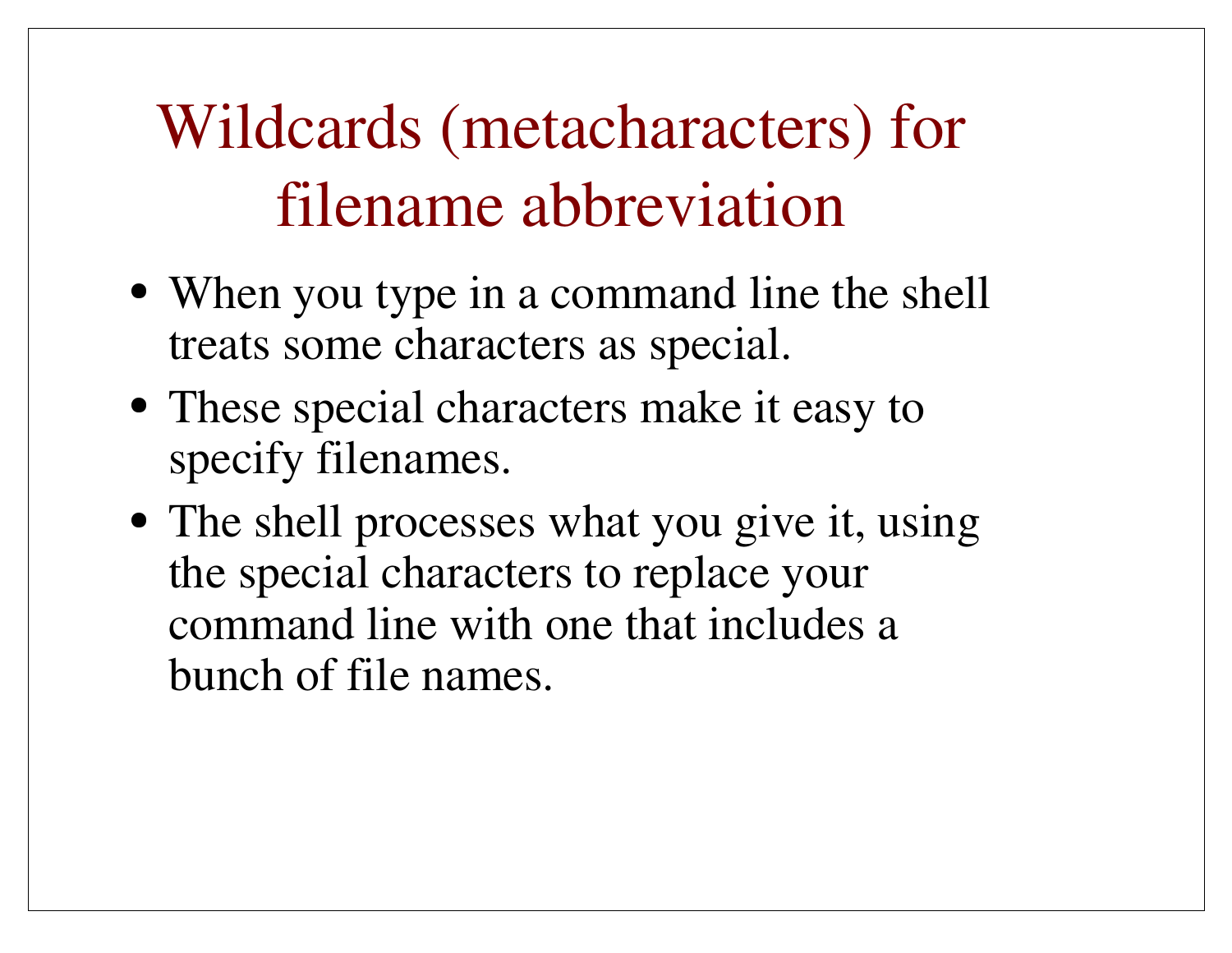#### The special character \*

- $\bullet$  \* matches anything.
- \* matches anything.<br>If you give the shell<br>command line arour If you give the shell \* by itself (as a<br>command line argument) the shell will<br>remove the \* and replace it with all the command line argument) the shell will filenames in the current directory.
- " $a * b$ " matches all files in the current matches all files in the current<br>ry that start with **a** and end with directory that start with  $\bm{a}$  and end with  $\bm{b}$ .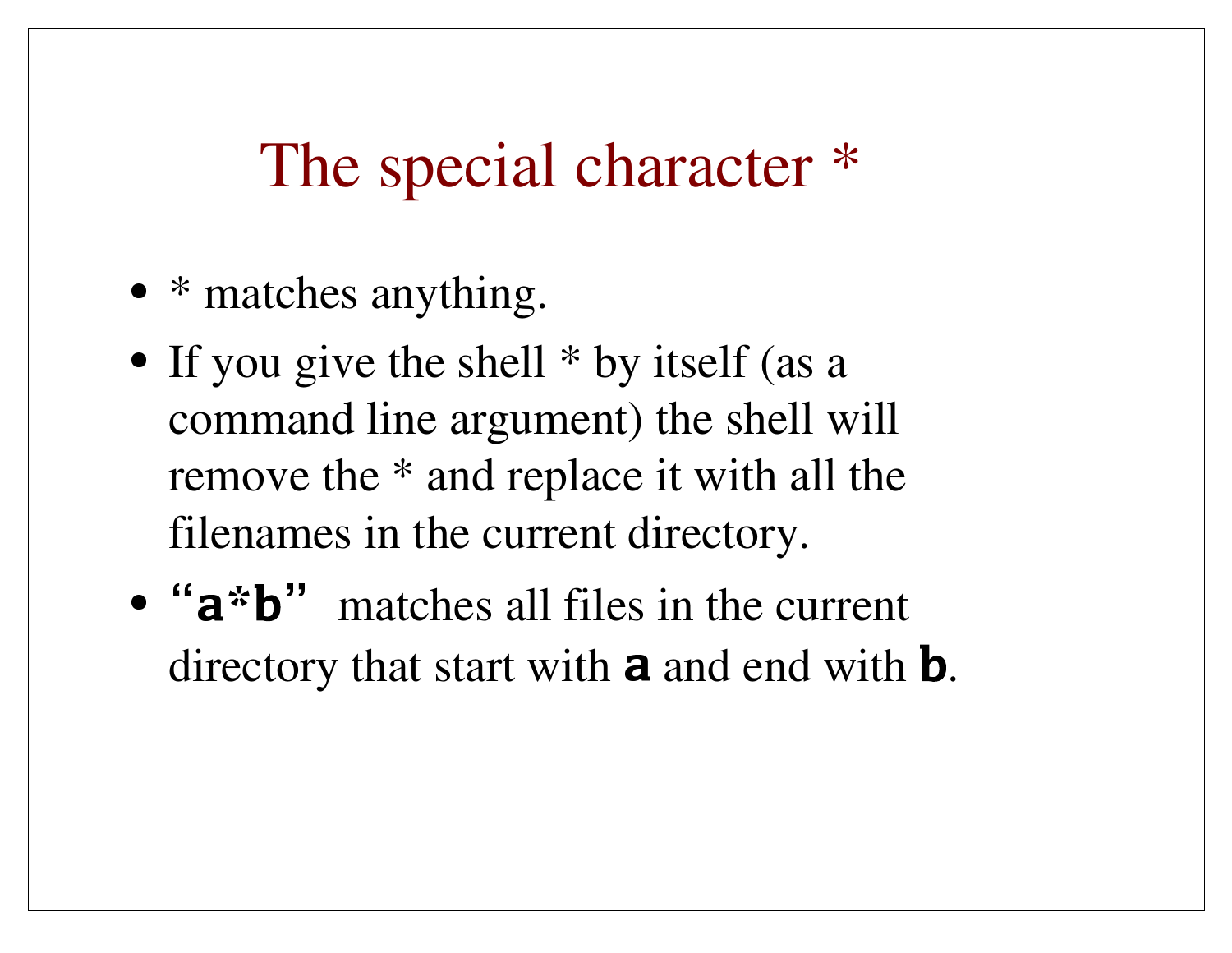## Understanding \*

- The **echo** command prints out whatever you give it:
	- > echo hi

#### hi

- Try this:
	- $>$  echo  $*$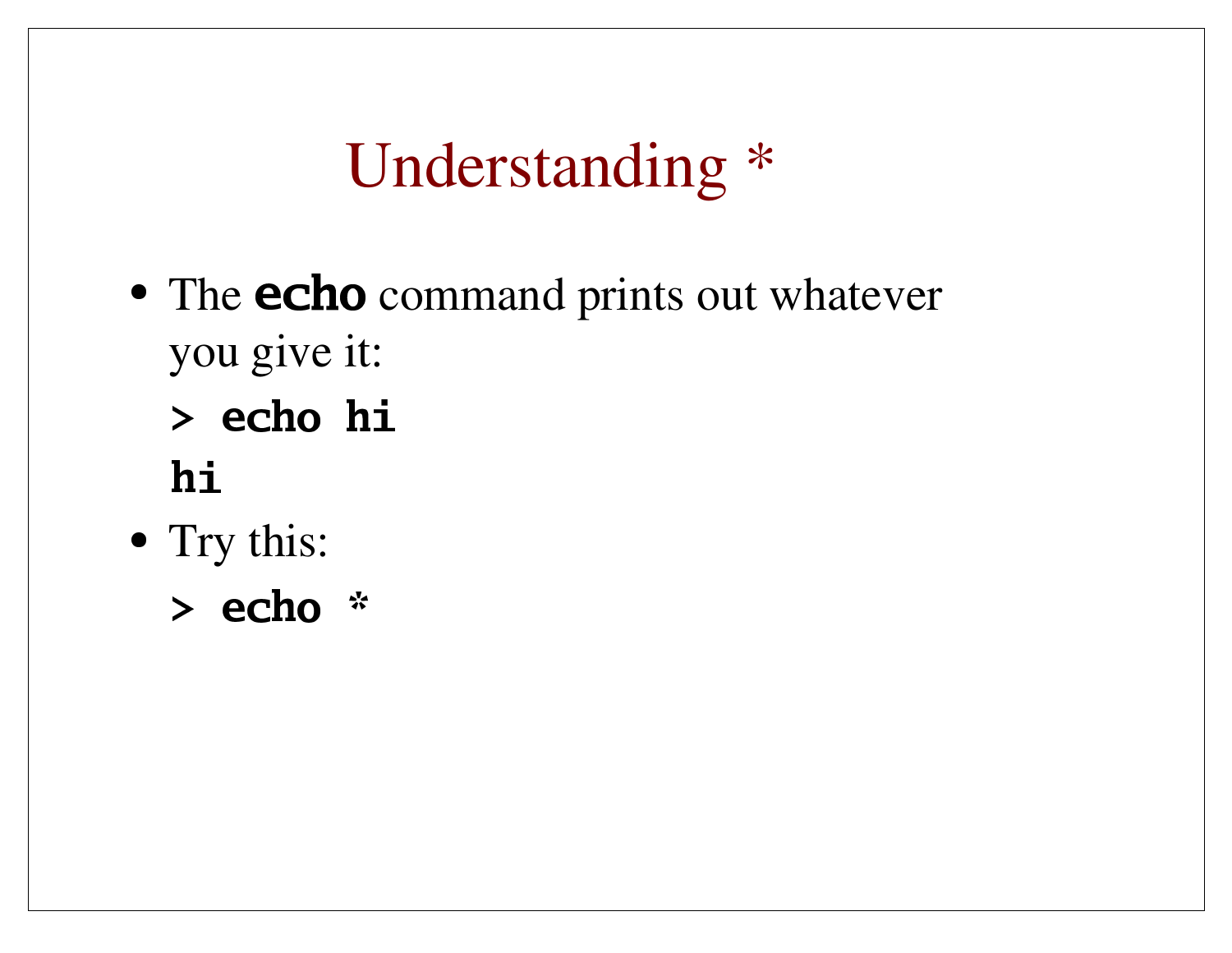## \* and **1s**

- Things to try:  $\text{ls}$  \*  $ls -al *$ 
	- $ls a<sup>*</sup>$
	- $ls$  \*b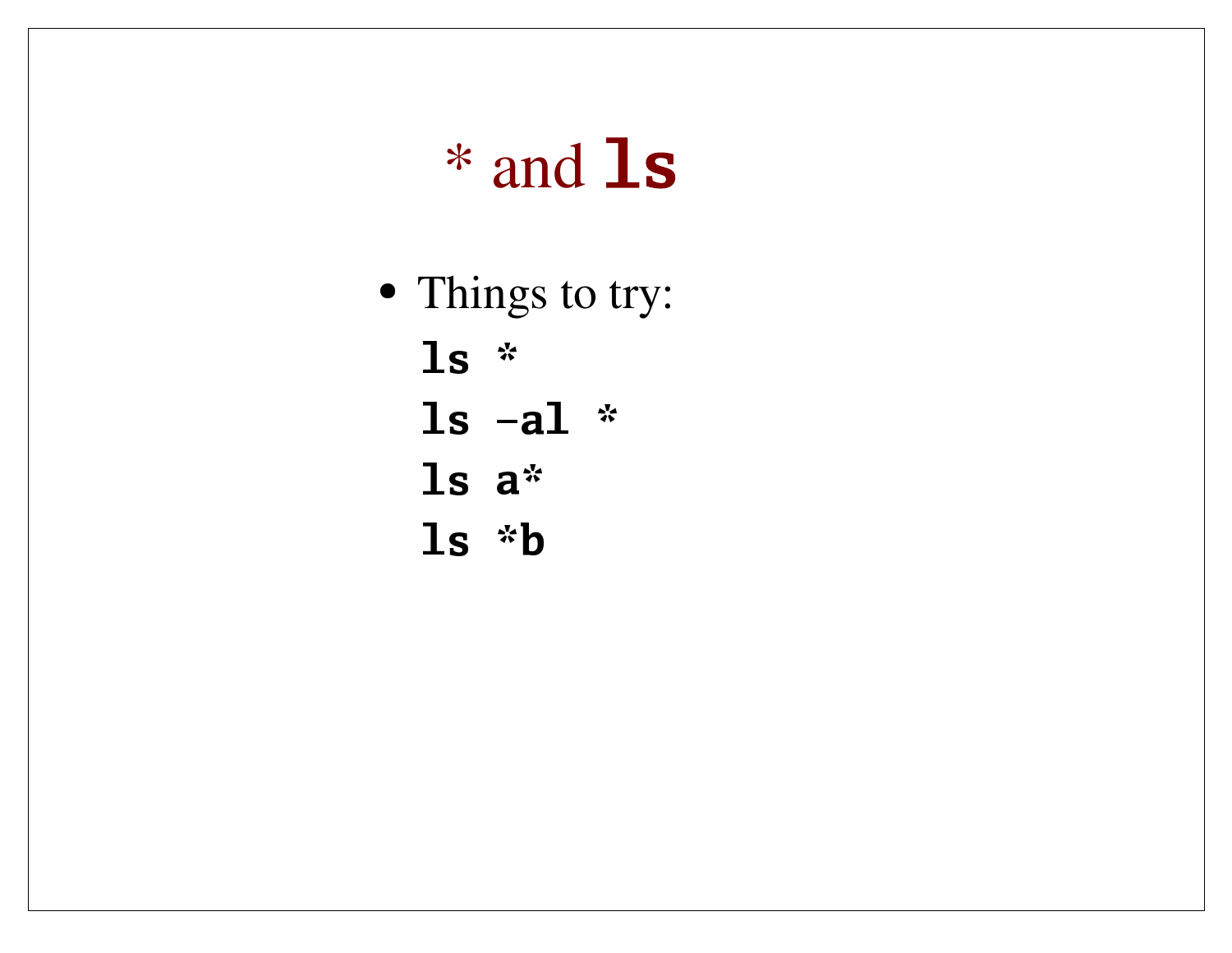#### Input Redirection

- The shell can attach things other than your<br>keyboard to standard input.<br>- A file (the contents of the file are fed to a keyboard to standard input.
	- A file (the contents of the file are fed to <sup>a</sup> program as if you typed it).
	- A pipe (the output of another program is fed as input as if you typed it).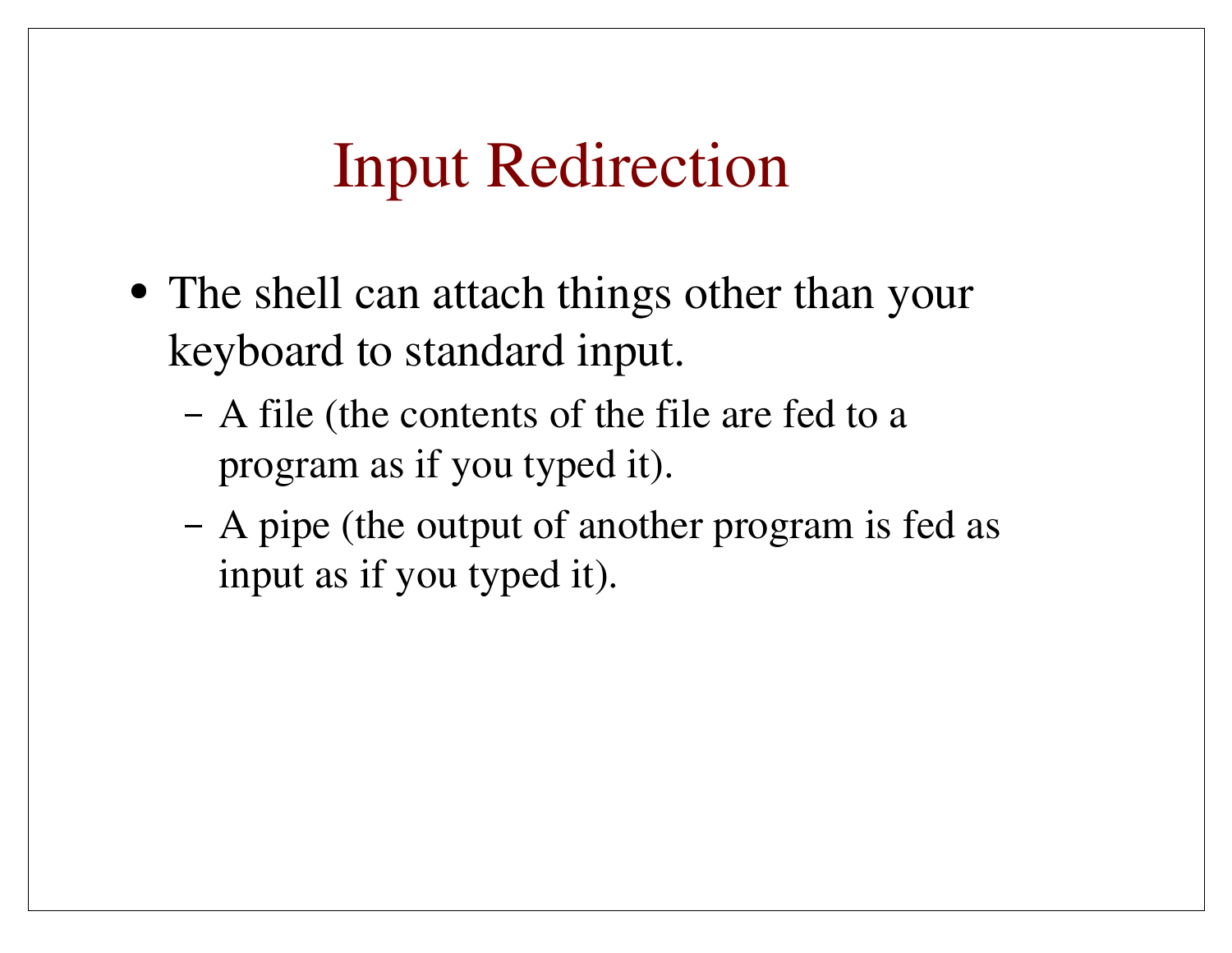## Output Redirection

- The shell can attach things other than your<br>screen to standard output (or stderr).<br>- A file (the output of a program is stored in screen to standard output (or stderr).
	- A file (the output of <sup>a</sup> program is stored in file).
	- A pipe (the output of <sup>a</sup> program is fed as input to another program).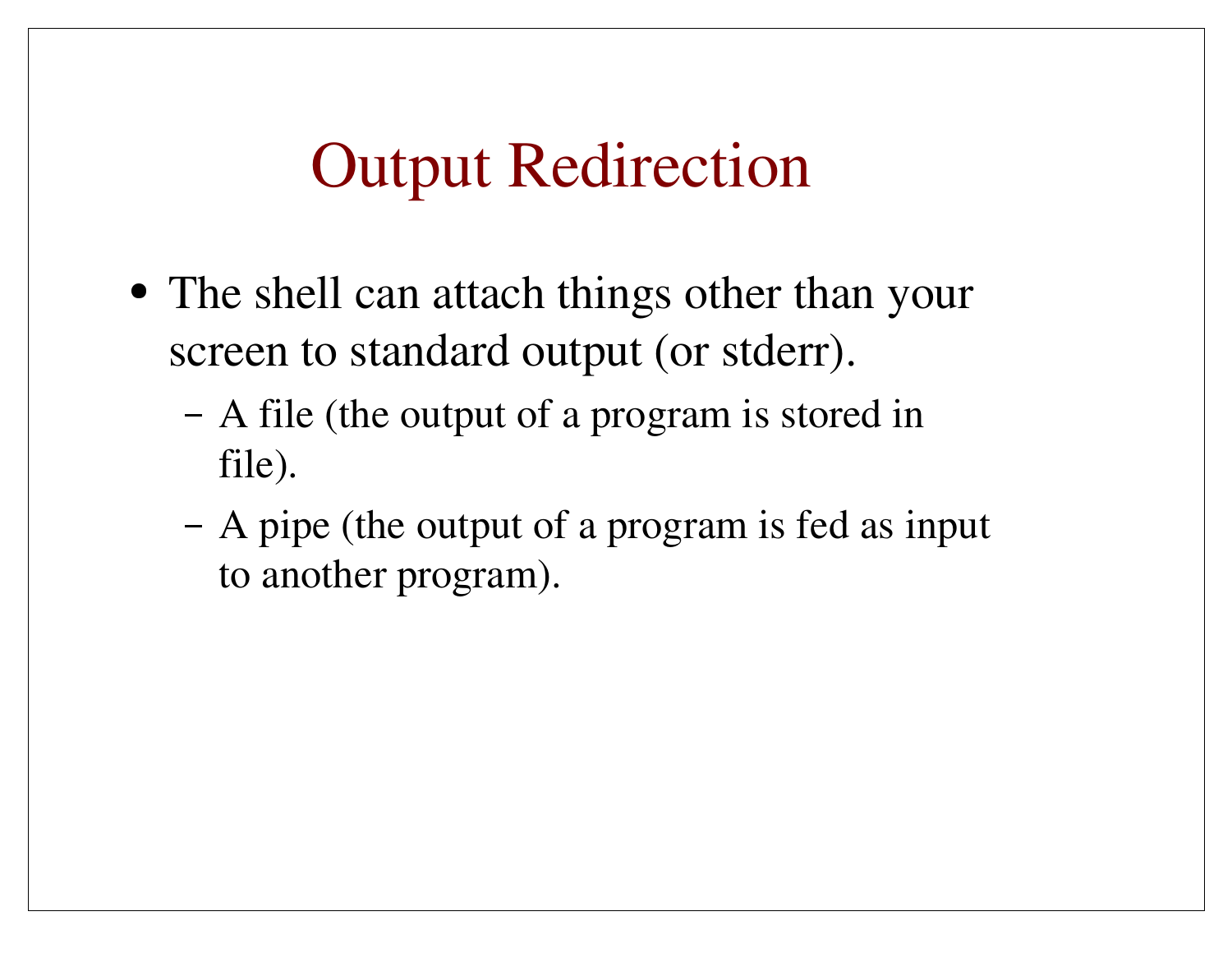## How to tell the shell to redirect things

• To tell the shell to store the output of your To tell the shell to store the output of your<br>program in a file, follow the command line<br>for the program with the ">" character program in <sup>a</sup> file, follow the command line for the program with the ">" character followed by the filename:

#### $\Box$  $\Box$  $\Box$  $\Box$  $\Box$

the command above will create a file named<br>**Isout** and put the output of the **Is lsout** and put the output of the **ls** command in the file.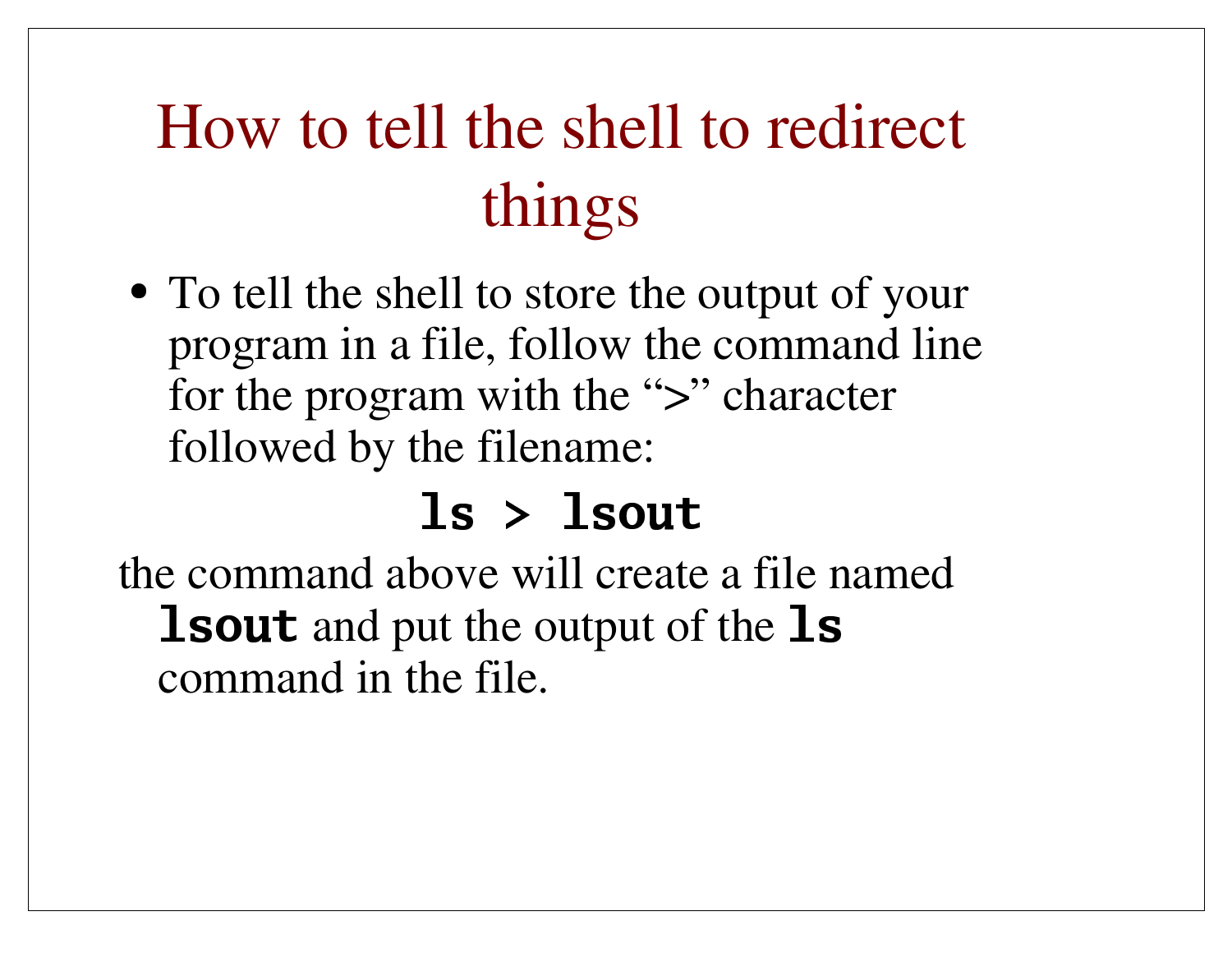#### Input redirection

• To tell the shell to get standard input from a file, use the "<" character:

## ort -g < nums

•• The command above would sort the lines in the file nums and send the result to stdout.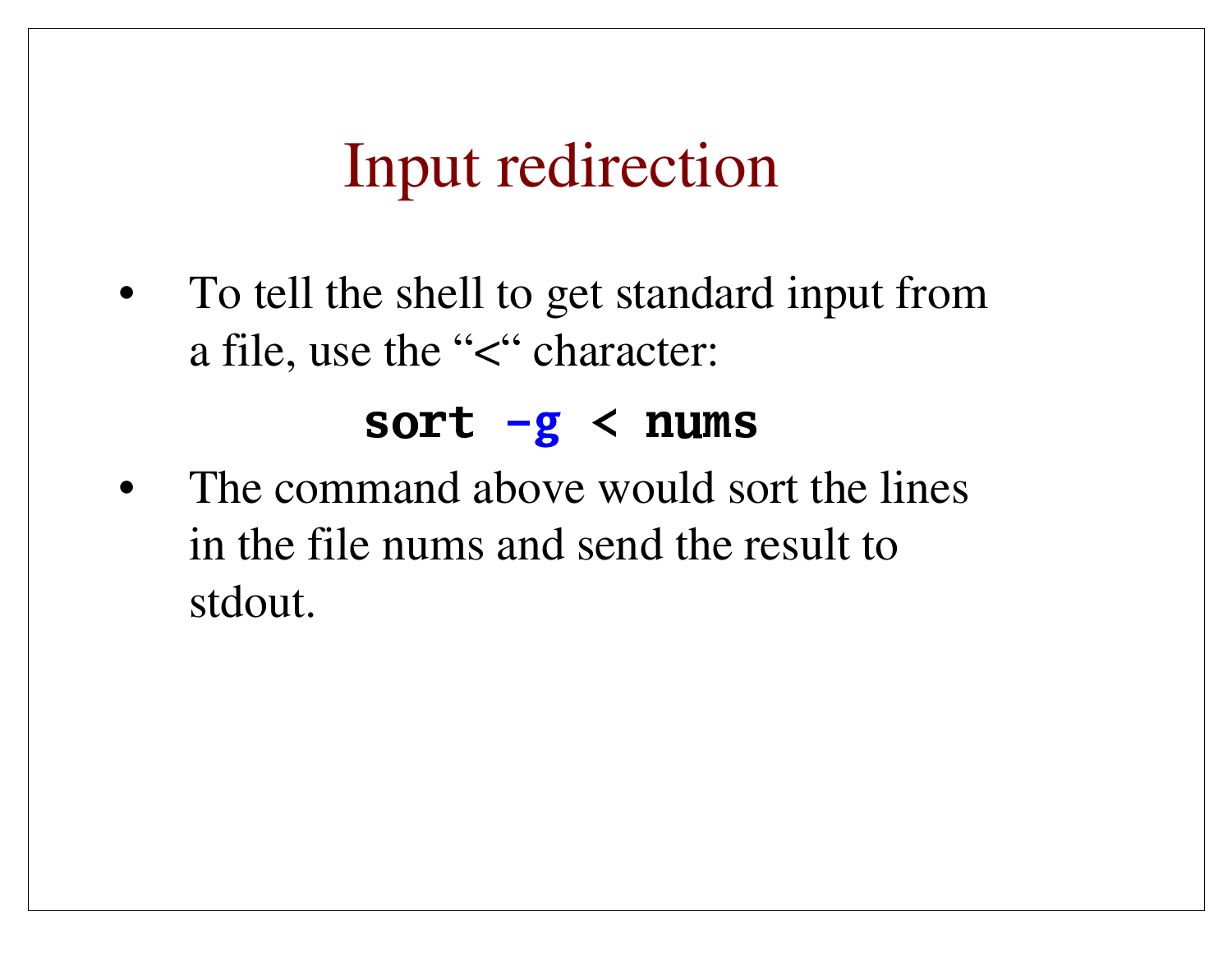#### You can do both!

#### sort  $-g$  < nums > sortednums

#### tr  $a-z$  A-Z < letter > rudeletter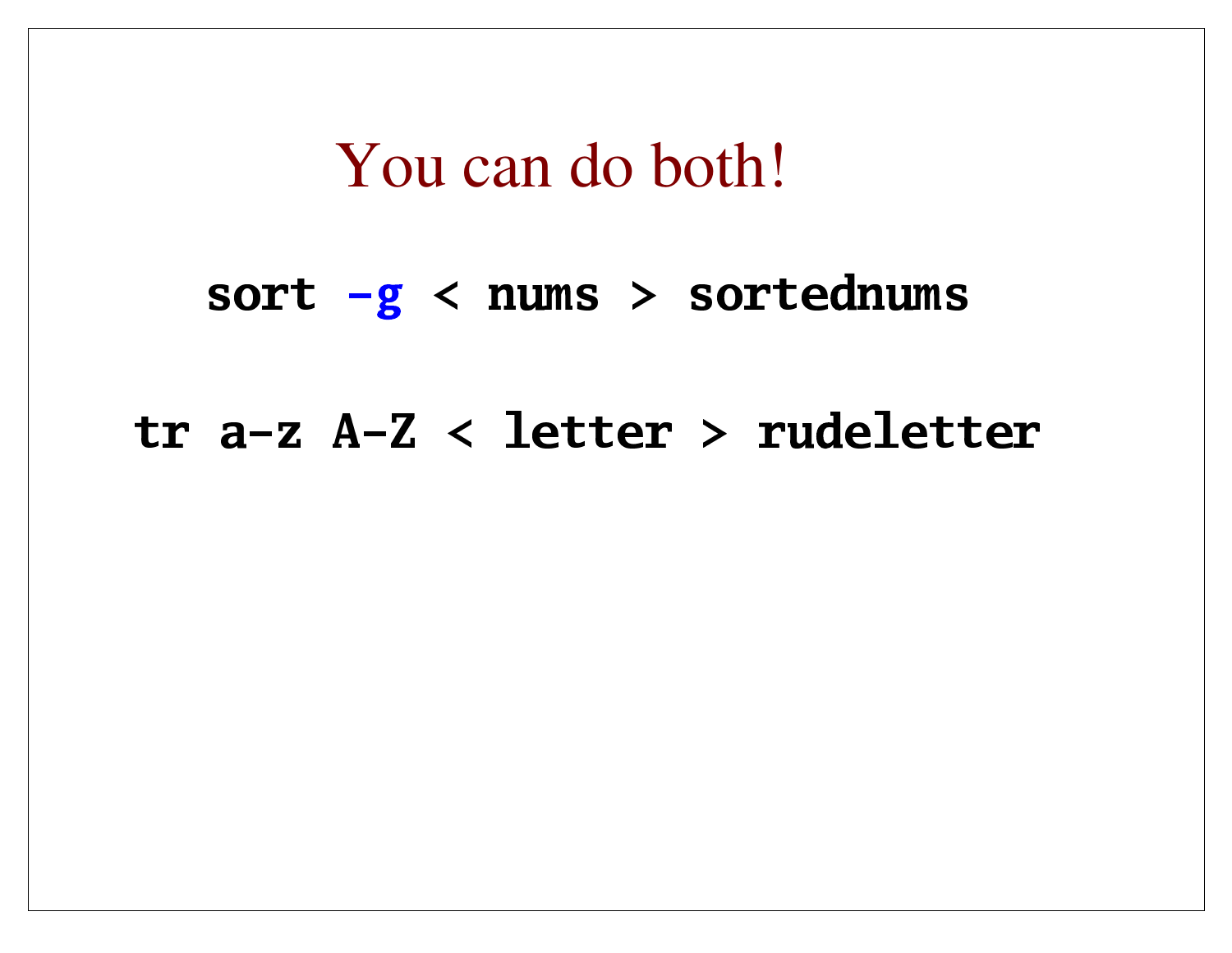#### Input from file vs. from stdin

- UNIX commands can alternatively open <sup>a</sup> file or read from stdin
	- sort –g < nums
	- sort –g nums
	- what is the difference?
- Quick way to create a file: -cat > filenam
	- (terminate input using ctrl-D)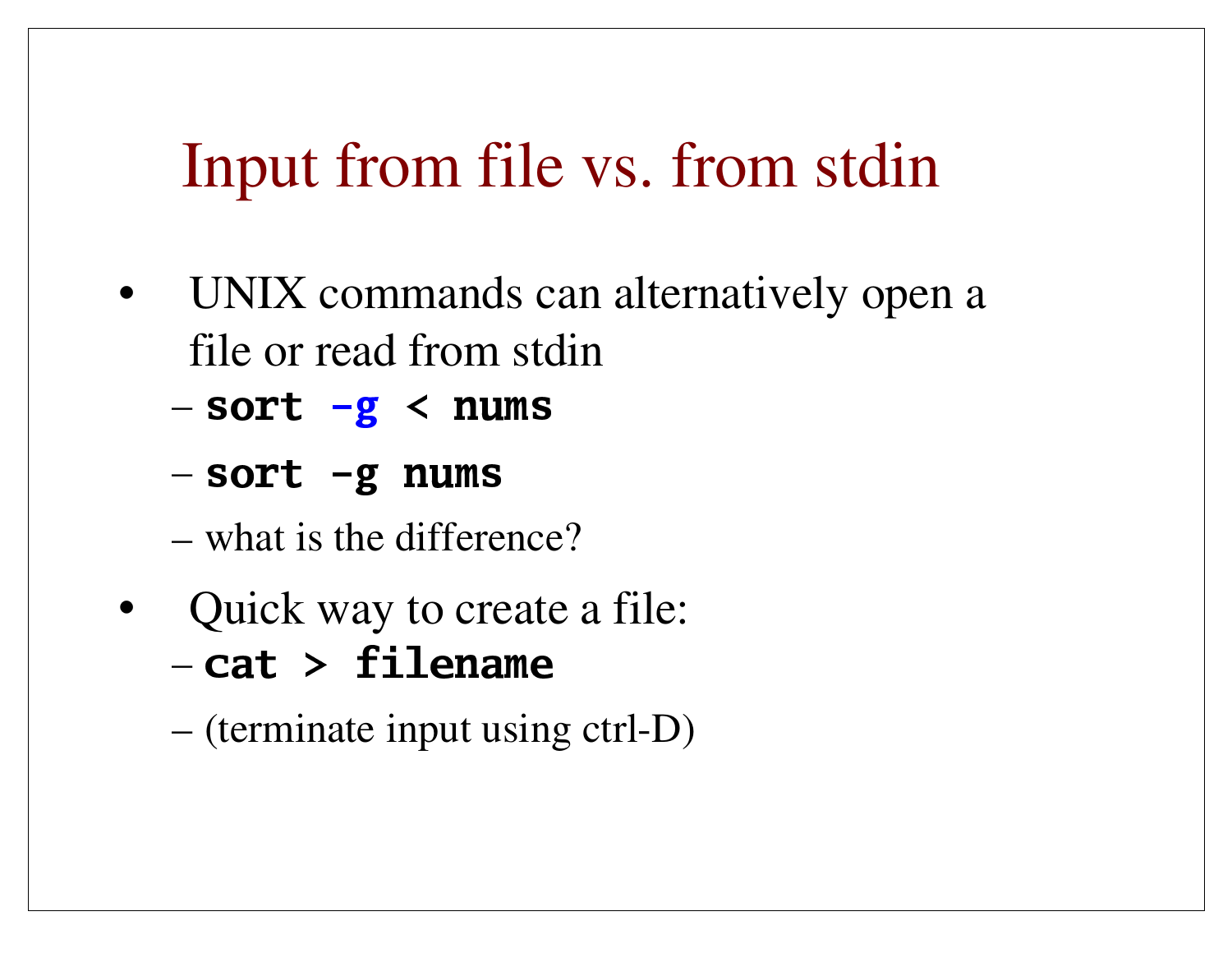## Pipes

- A pipe is a holder for a stream of data.
- A pipe is a holder for a stream of data.<br>A pipe can be used to hold the output of<br>one program and feed it to the input of A pipe can be used to hold the output of<br>one program and feed it to the input of<br>another. one program and feed it to the input of another.

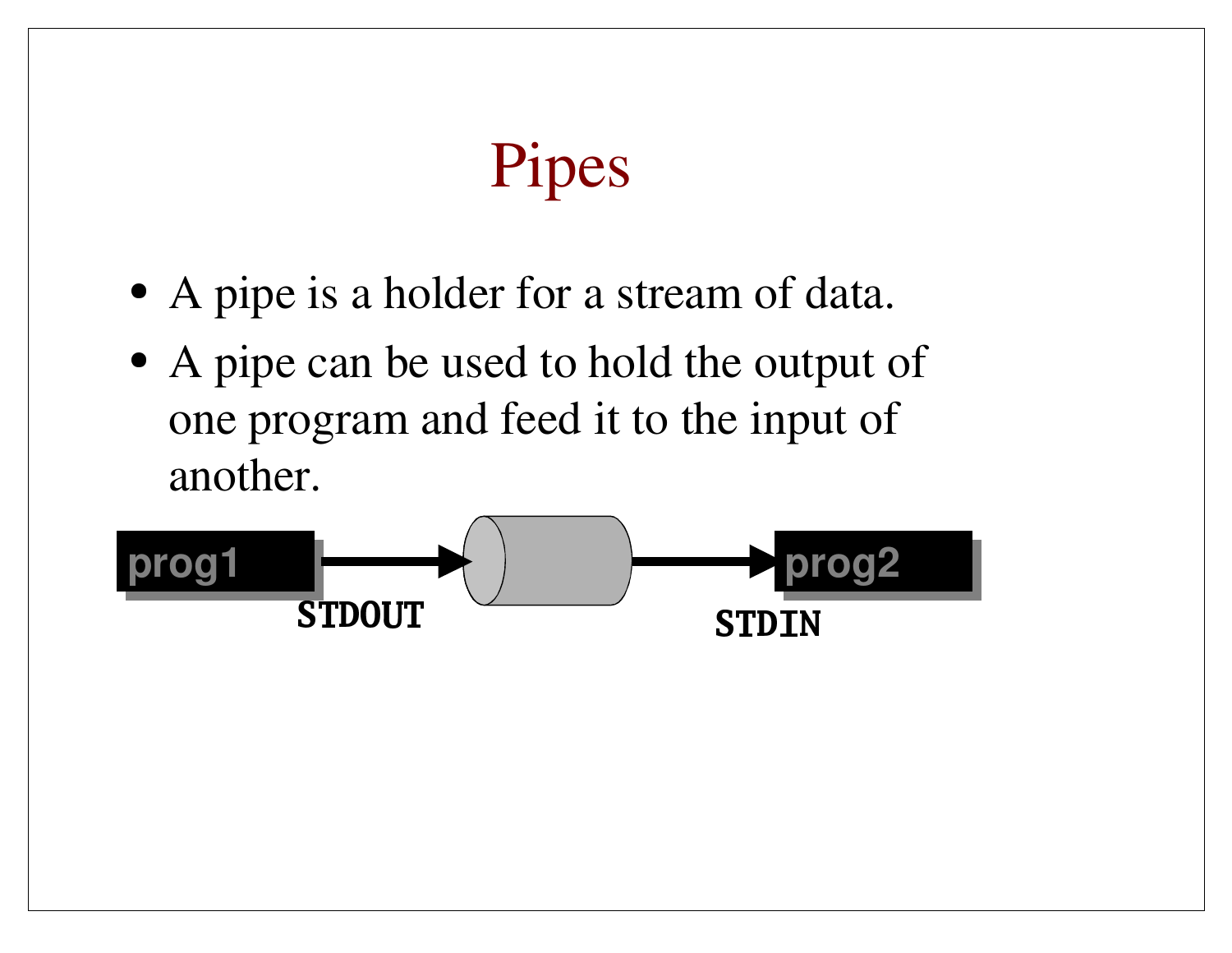## Asking for a pipe

- Separate 2 commands with the "I" character.
- The shell does all the work!

#### who  $|$  wc  $-1$ who  $|$  wc  $-1$  > numusers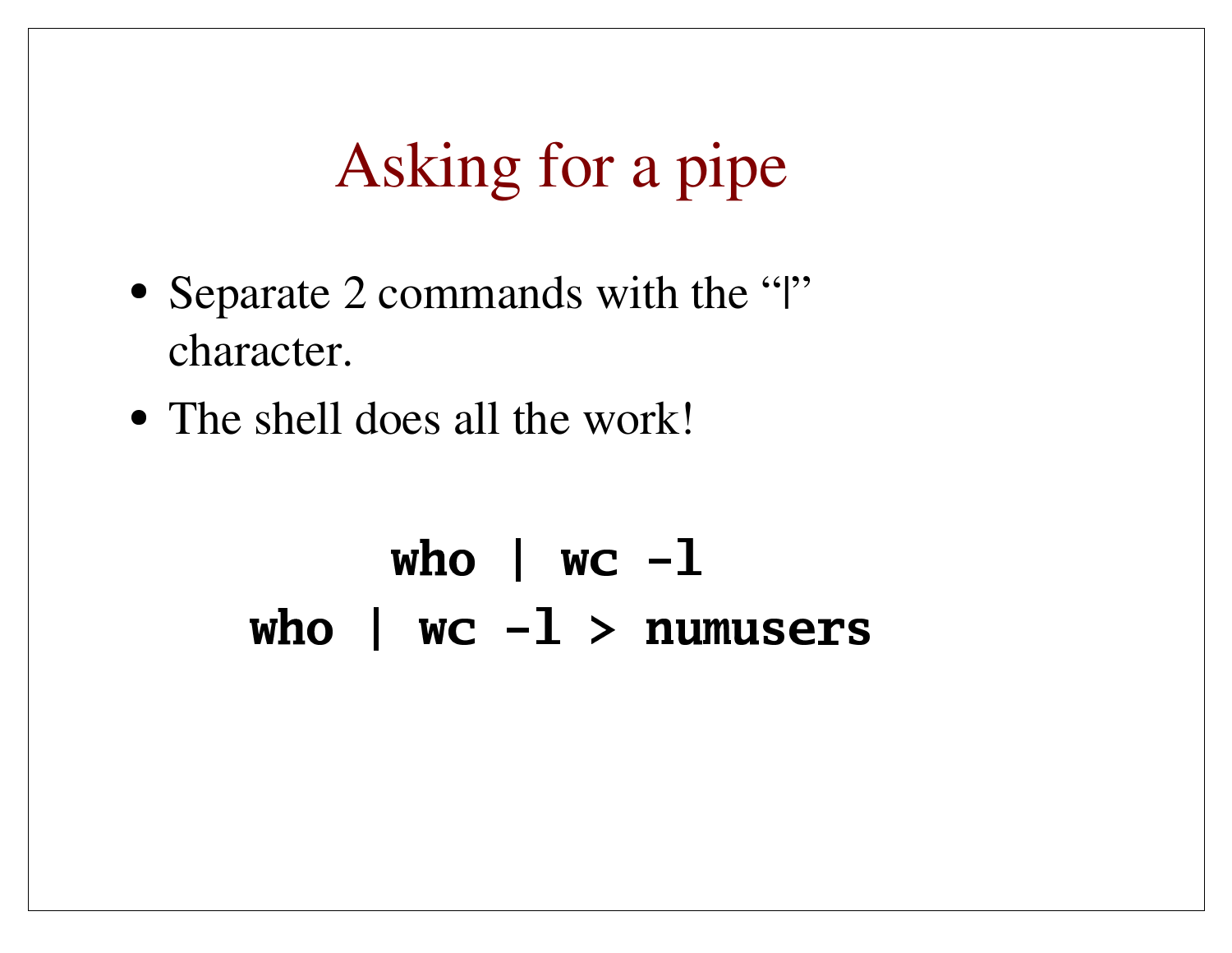## Pipes Examples

Count the files in <sup>a</sup> directory

% ls | wc -l

Show the 10 most recently modified files

% ls -lt | head

Search <sup>a</sup> file for all occurrence of the string "system" and pause at each page

% cat file1.txt | grep "system" | more

We can combine these with redirections

% cat file1.txt | grep "system" <sup>&</sup>gt; output.txt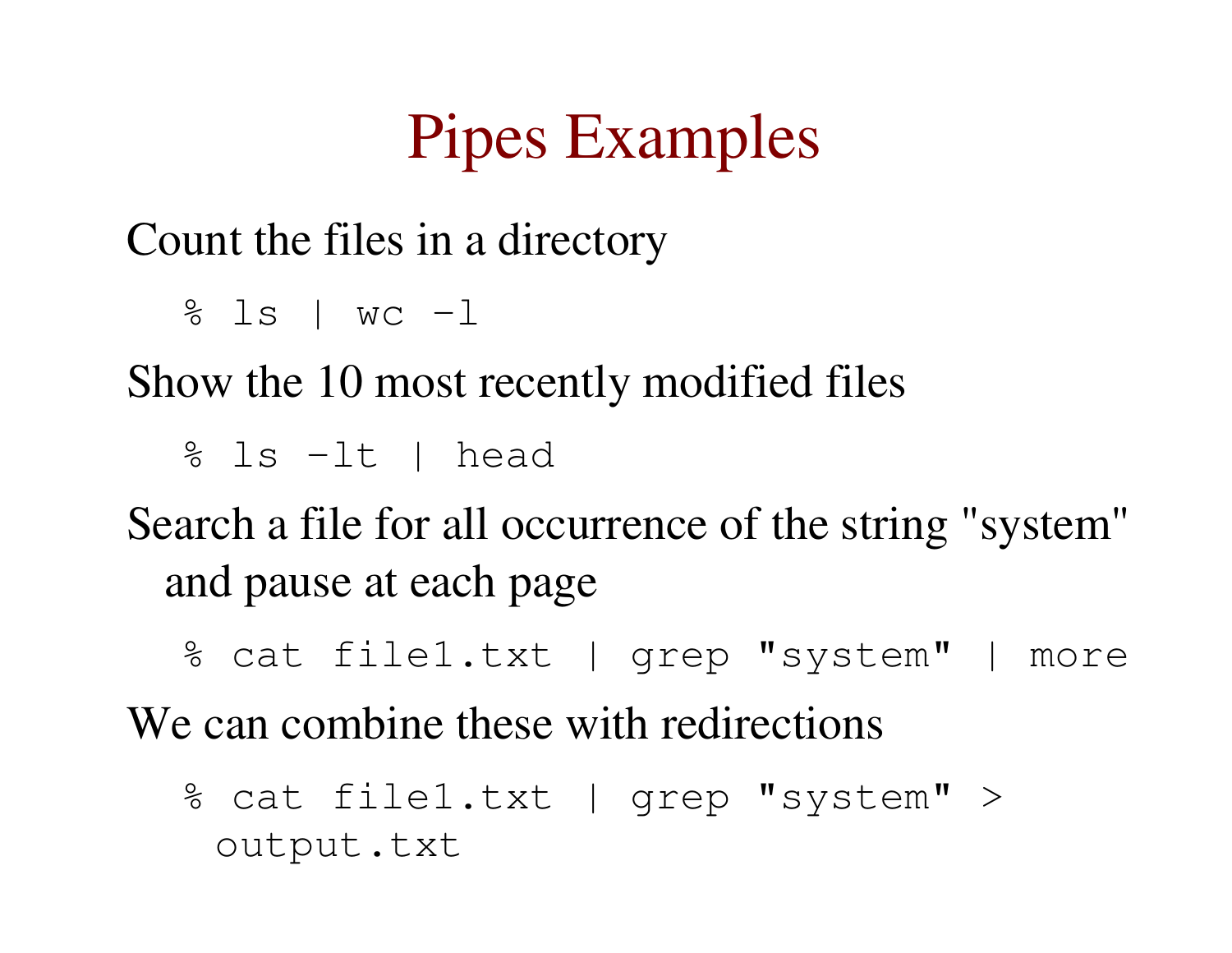## Shell Variables

- The shell keeps track of a set of parameter<br>names and values.<br>Some of these parameters determine the names and values.
- Some of these parameters determine the<br>behavior of the shell.<br>We can access these variables: behavior of the shell.
- We can access these variables:<br>- set new values for some to cust<br>- find out the value of some to he
	- set new values for some to customize the shell.
	- find out the value of some to help accomplish a task.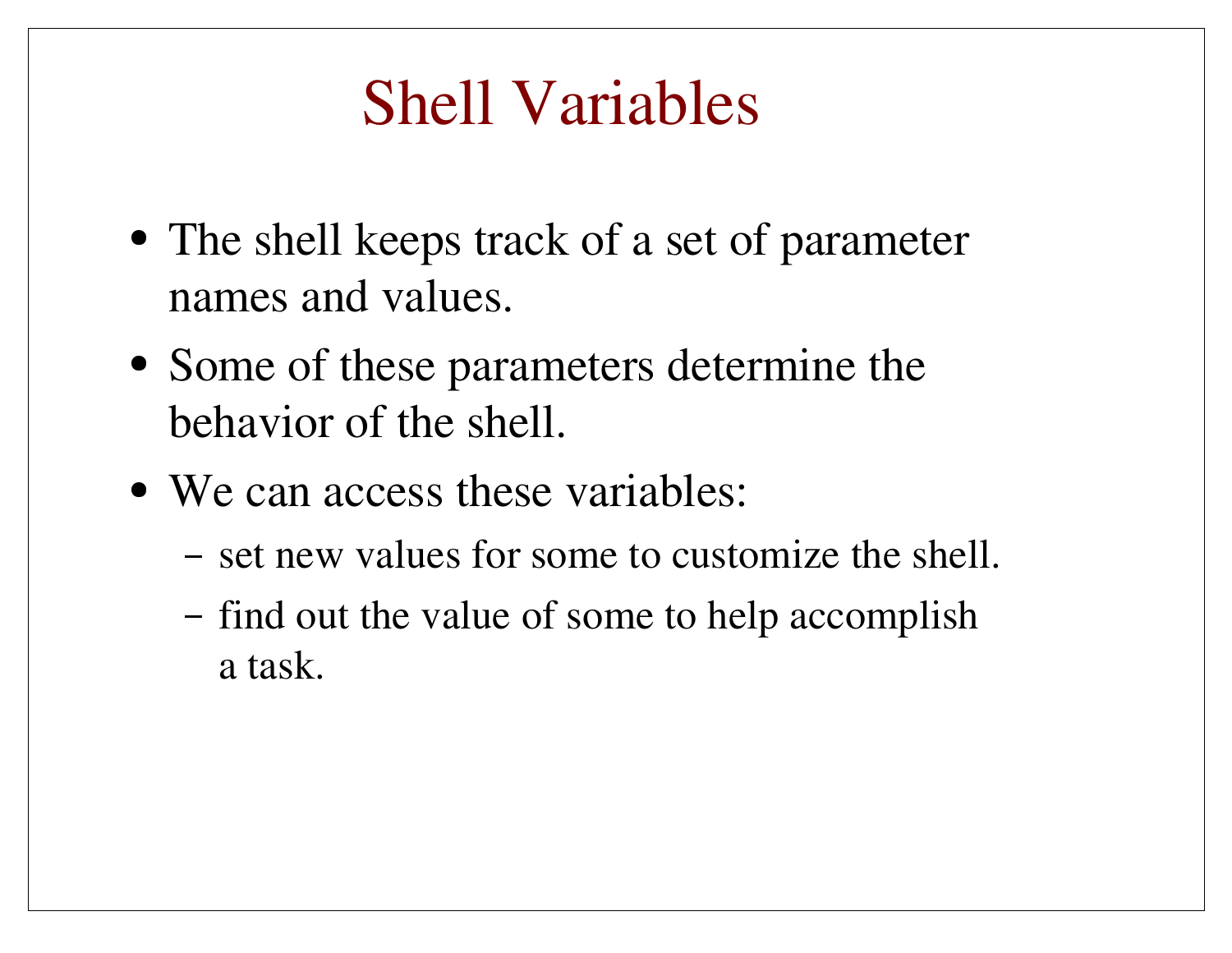**Example Shell Variables** sh / ksh / bash

**PWD** *current working directory* **PATH** *list of places to look for commands* **HOME** home directory of user **MATT.** where your email is stored **TERM** what kind of terminal you have **HISTFILE** where your command history is saved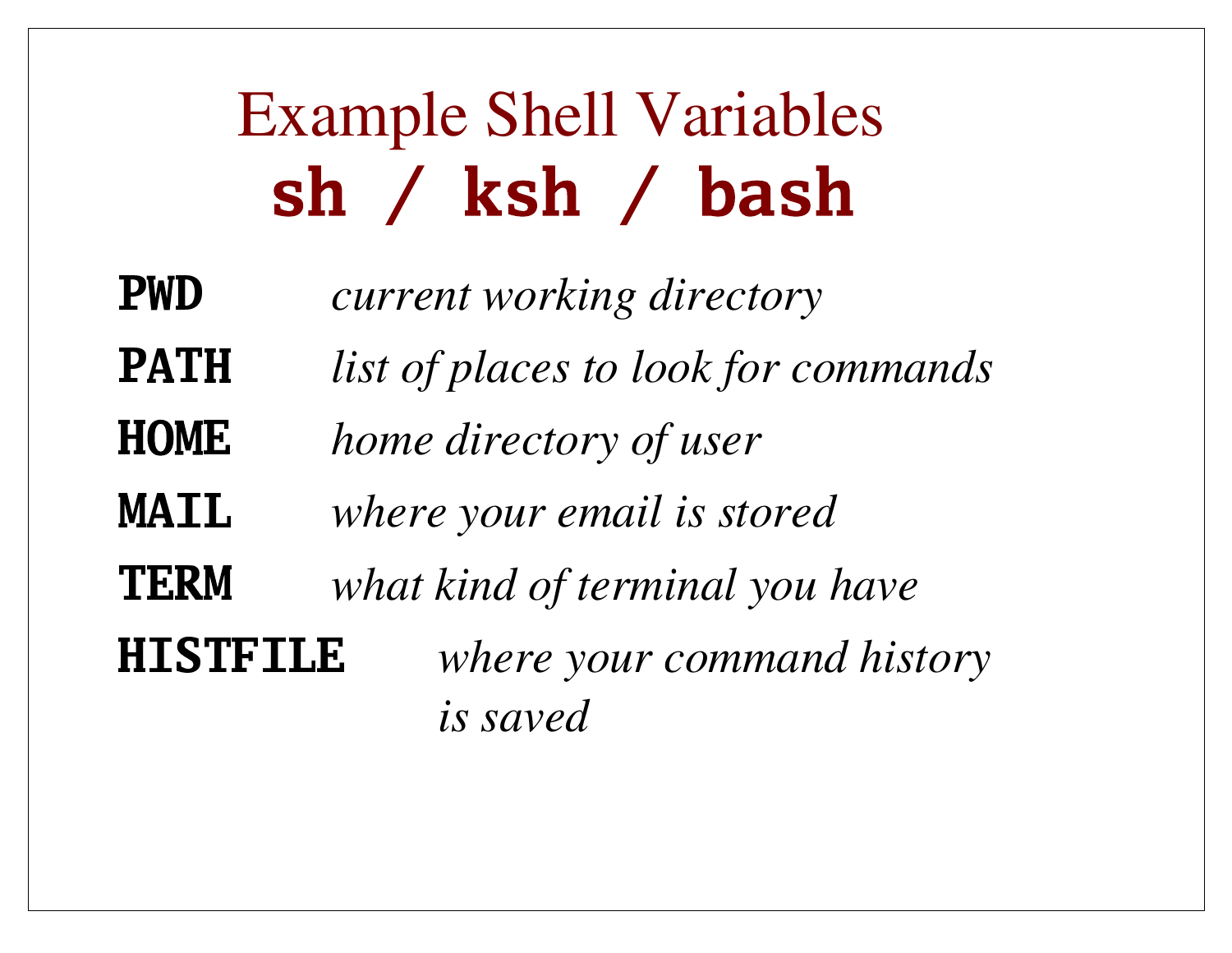## **Displaying Shell Variables**

- Prefix the name of a shell variable with "\$".
- The **echo** command will do:

## echo \$HOME echo \$PATH

• You can use these variables on any command line:

 $ls -a1$  SHOME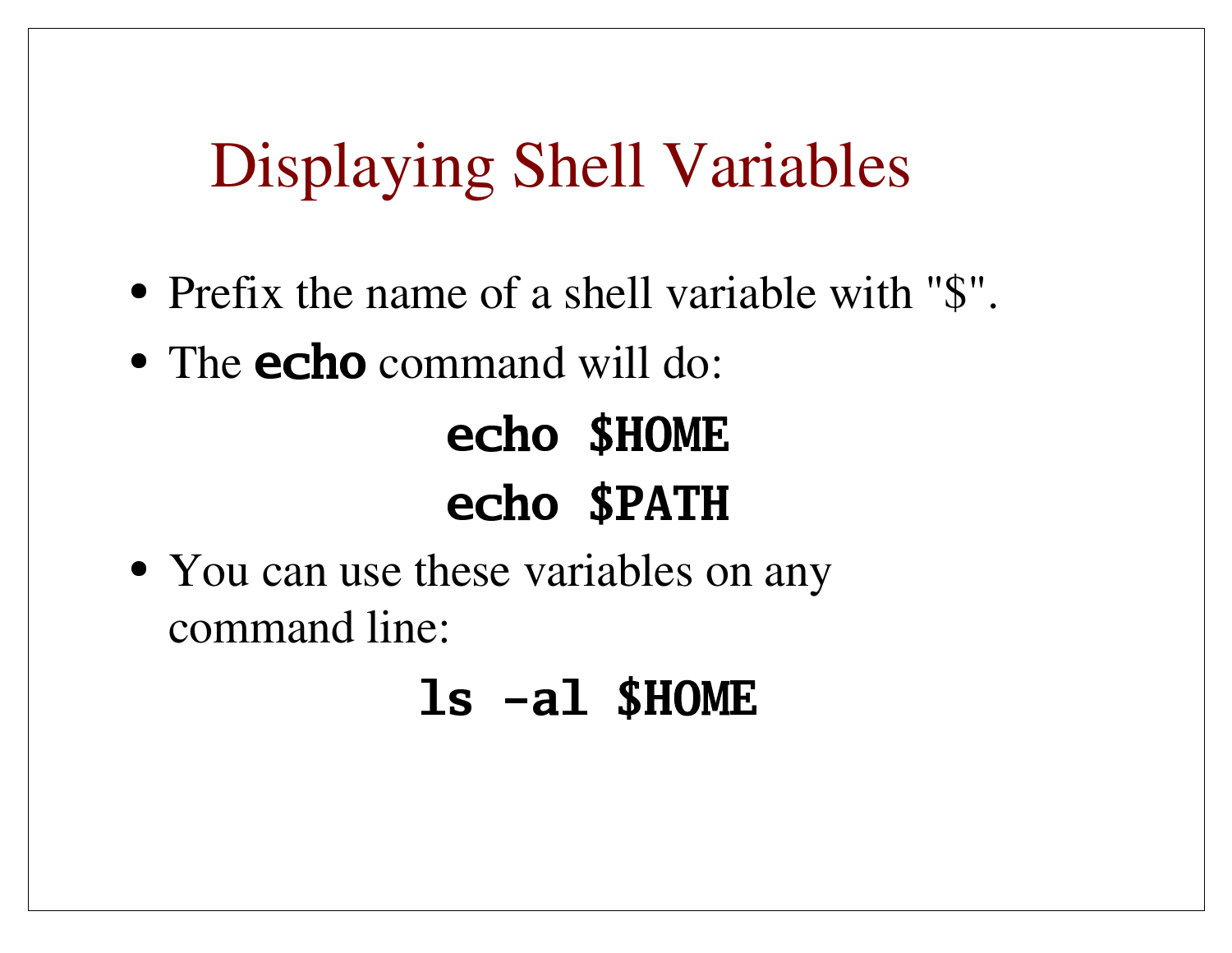#### **Setting Shell Variables**

• You can change the value of a shell variable with the set command (this is a shell *builtin* command):

#### export HOME=/etc export PATH=/usr/bin:/usr/etc:/sbin export NEWVAR="blah blah blah"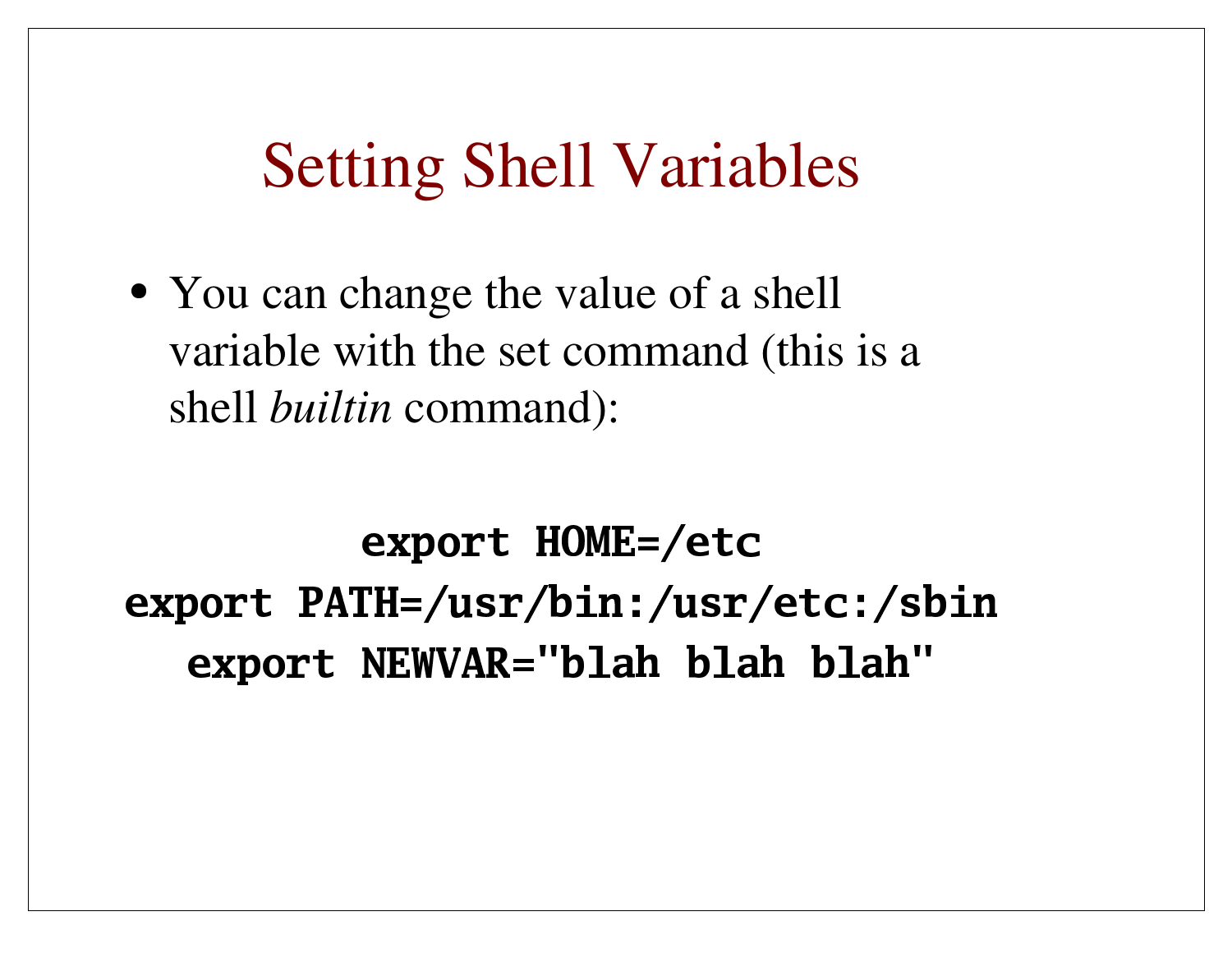#### et command (shell builtin)

- The **set** command with no parameters will print out a list of all the shell varibles. print out <sup>a</sup> list of all the shell varibles.
- You'll probably get a pretty long list...<br>
Depending an your shall you might go
- Depending on your shell, you might get<br>other stuff as well... other stuff as well...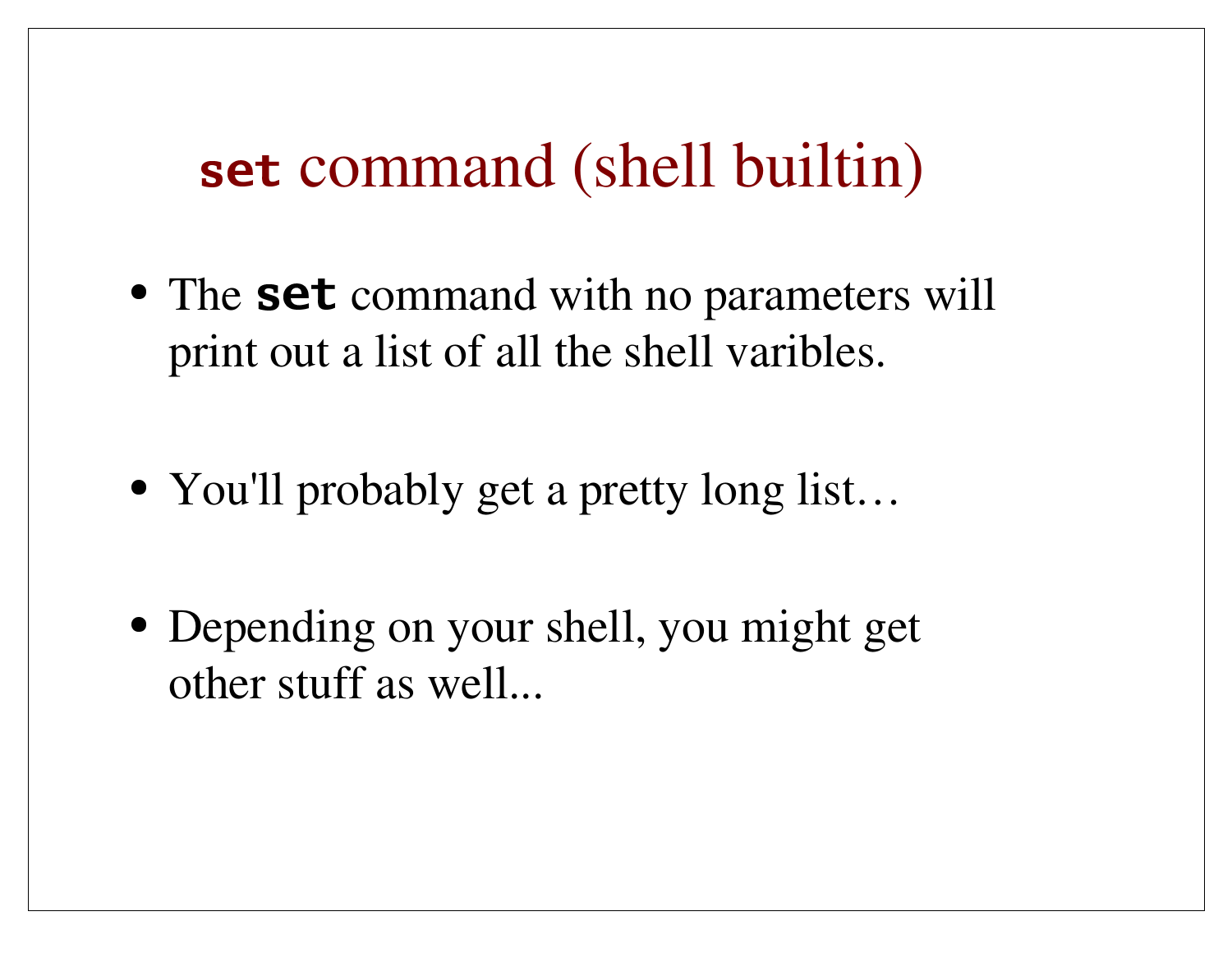## The **PATH**

- Each time you give the shell a command<br>line it does the following:<br>- Checks to see if the command is a shell bui line it does the following:
	- Checks to see if the command is <sup>a</sup> shell builtin.
	- If not tries to find <sup>a</sup> program whose name (the filename) is the same as the command.
- The **PATH** variable tells the shell where to The **PATH** variable tells the shell where to<br>look for programs (non built-in commands look for programs (non built-in commands).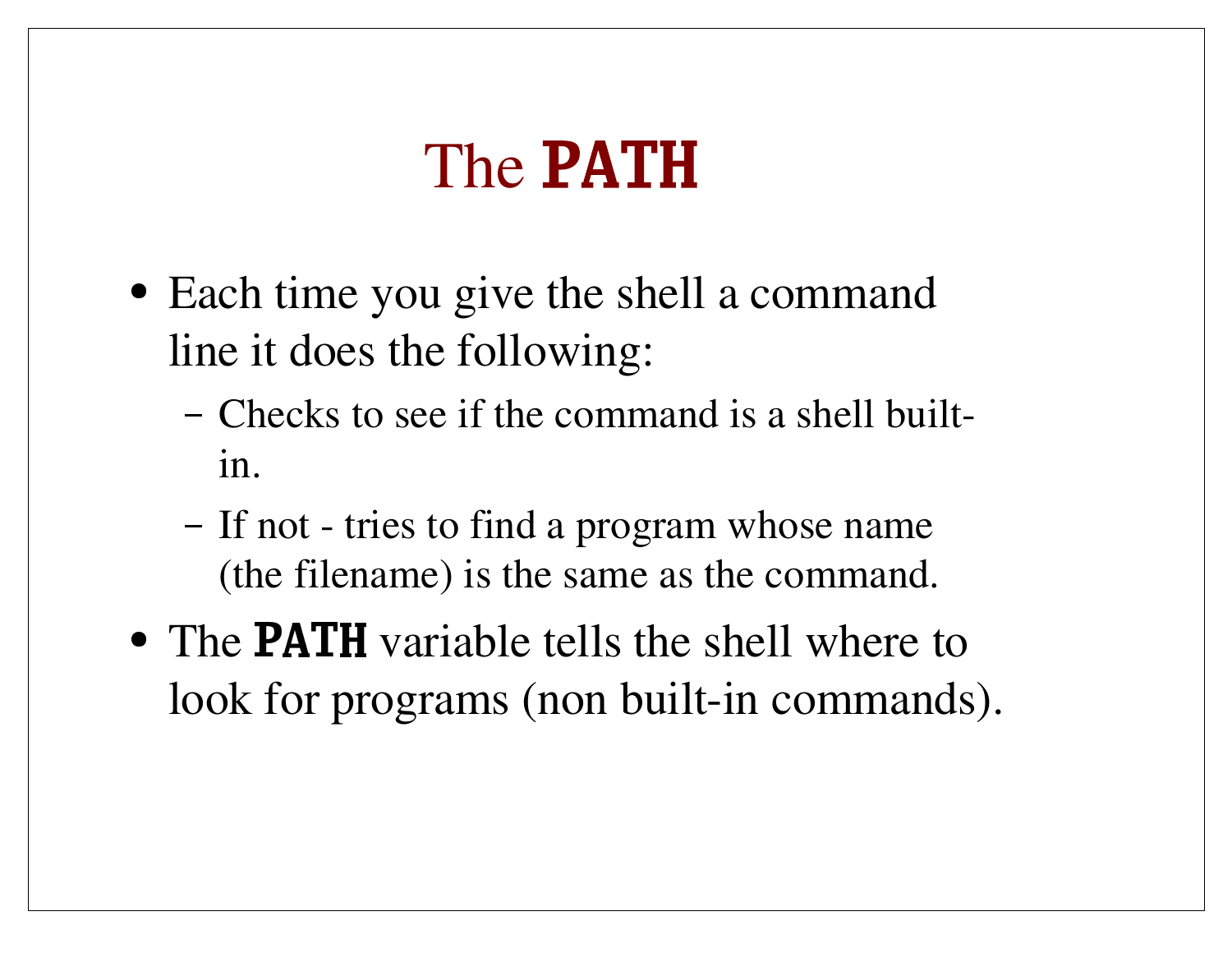## echo **\$PATH**

 $\lceil$ aubanel@id415m01 ~1\$ echo \$PATH

- .:/fcs/bin:/home1/staff/aubanel/bin:/bin:/usr /bin:/usr/local/bin:/usr/X11R6/bin:/fcs/jav  $a$ /jdk/bin
- The **PATH** is a list of ":" delimited directories.
- The **PATH** is a list and a *search order*.
- You can add stuff to your PATH by changing the shell startup file  $(\sim)$ . bashrc)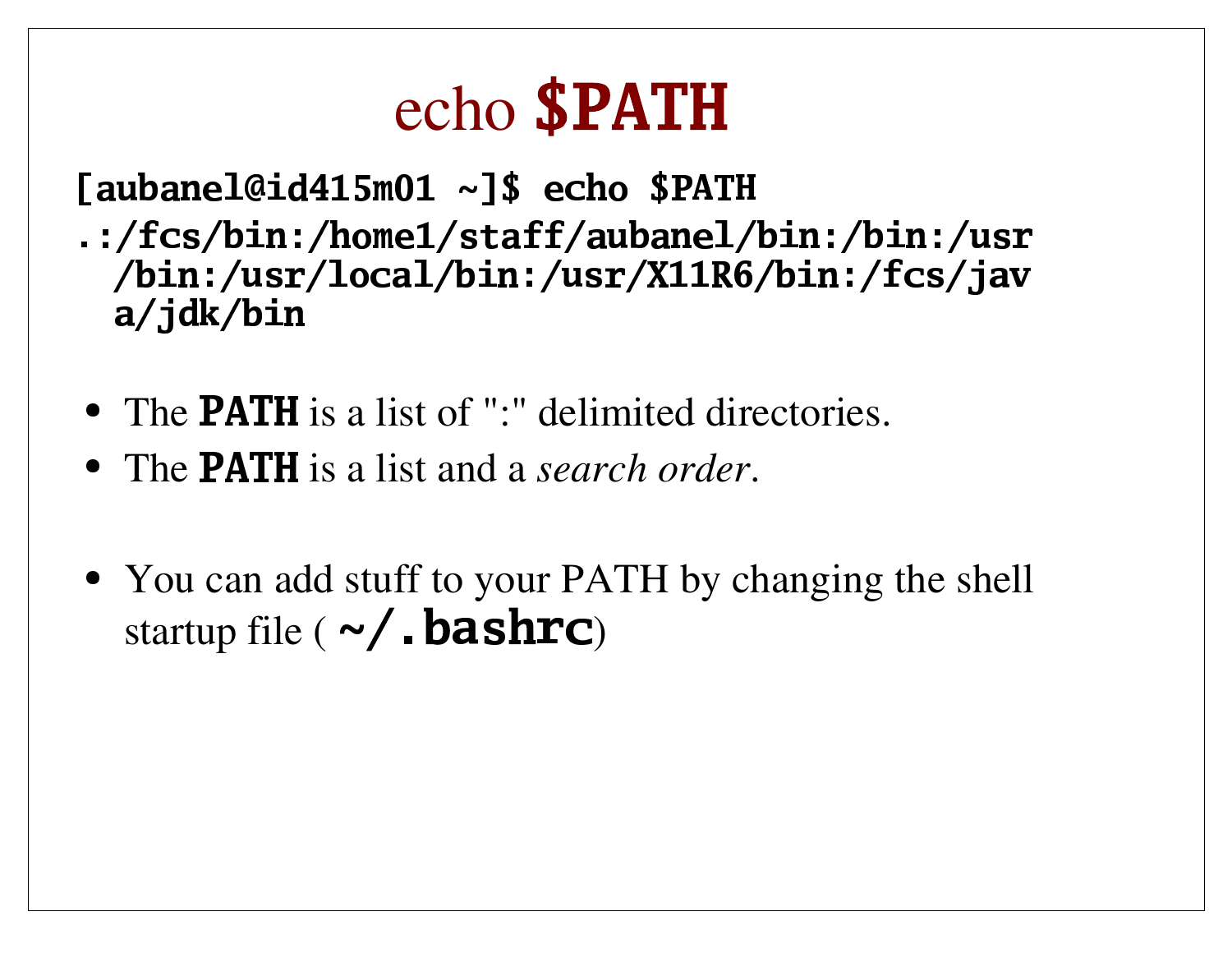### Job Control

- The shell allows you to manage *jobs*<br>- place *jobs* in the *background*<br>- move a job to the foreground
	- place *jobs* in the *background*
	- move <sup>a</sup> job to the foreground
	- suspend <sup>a</sup> job
	- kill <sup>a</sup> job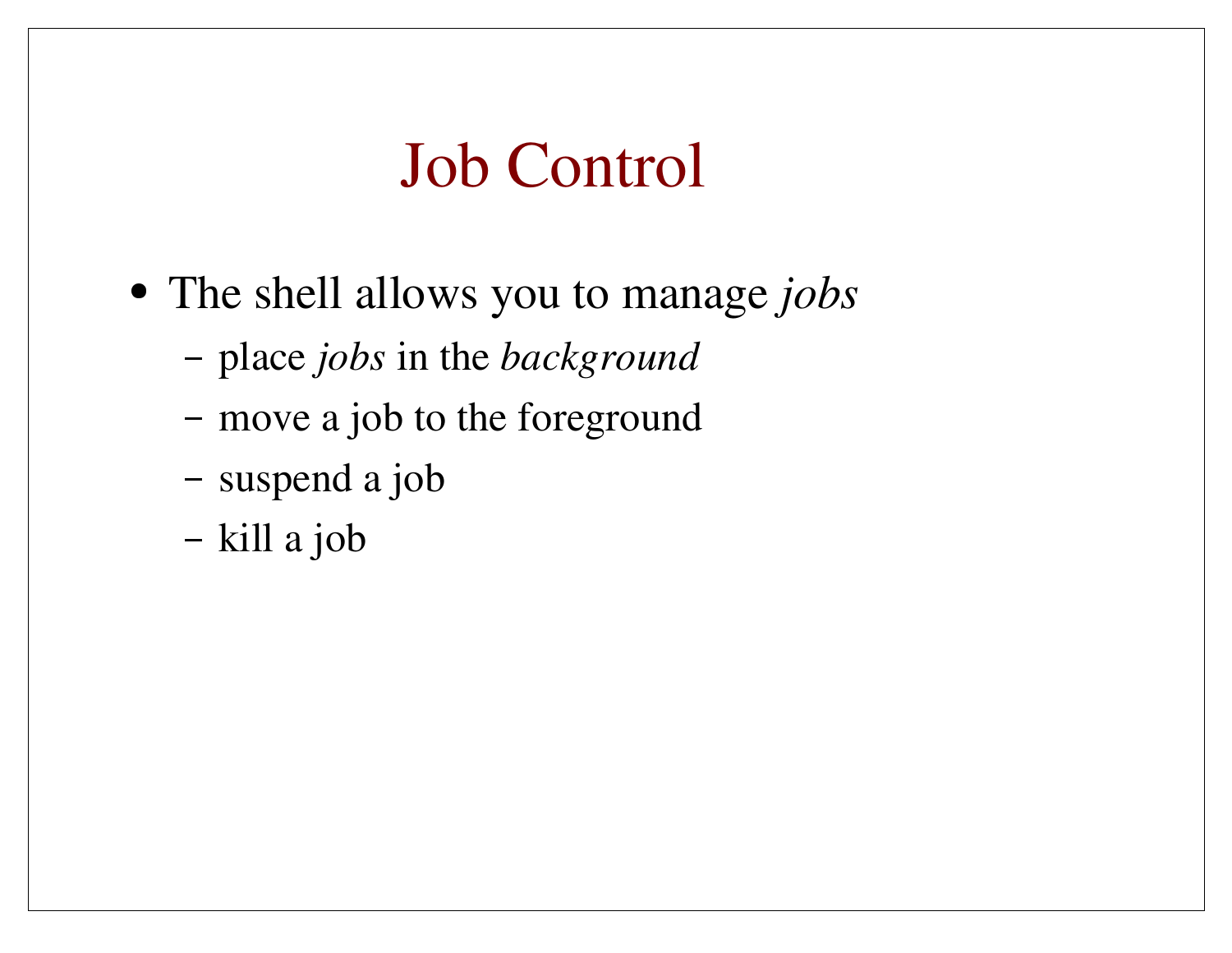#### Background jobs

- If you follow a command line with " $\&$ ", the<br>shell will run the *job* in the background.<br>- you don't need to wait for the job to complete. shell will run the *job* in the background.
	- you don't need to wait for the job to complete, you can type in <sup>a</sup> new command right away.
	- you can have <sup>a</sup> bunch of jobs running at once.
	- you can do all this with <sup>a</sup> single terminal (window).

#### $s$  -lR > saved\_ls &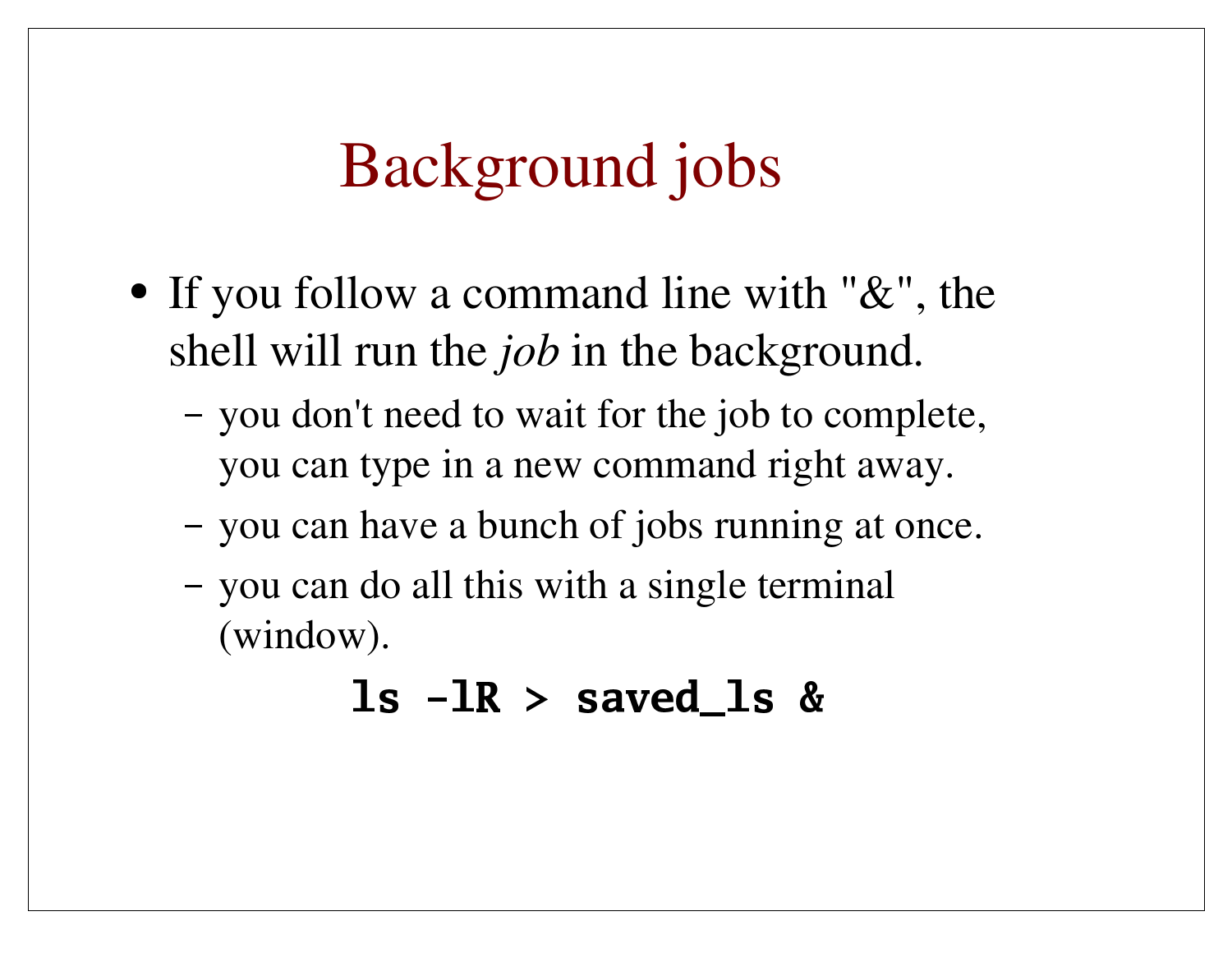## Listing jobs

- The command *jobs* will list all background<br>jobs:<br>**jobs** jobs:
- $>$  jobs
- $j$ ll Dunning  $p$  $\texttt{IR} > \texttt{saved}$  is &  $\geq$
- one is job number 1).The shell assigns a number to each job (this one is job number 1).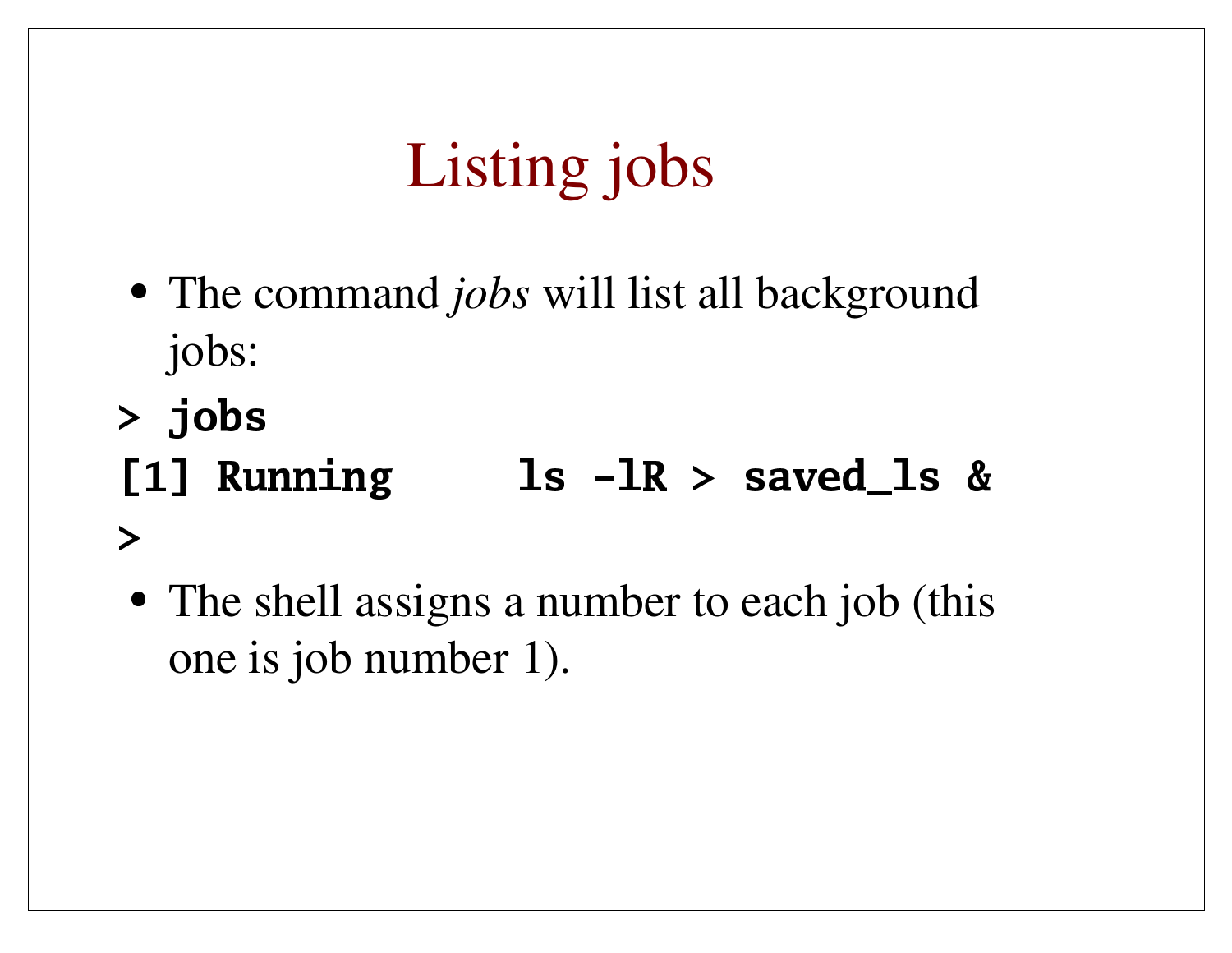Suspending and Killing the Foreground Job

- You can suspend the foreground job by<br>pressing  ${}^{\wedge}Z$  (Ctrl-Z).<br>- Suspend means the job is stopped, but not pressing  ${}^{\wedge}Z$  (Ctrl-Z).
	- Suspend means the job is stopped, but not dead.
	- The job will show up in the **jobs** output.
- You can *kill* the foreground job by pressing<br>  ${}^{\wedge}C$  (Ctrl-C).<br>
 It's gone... ^C (Ctrl-C).
	- It's gone...